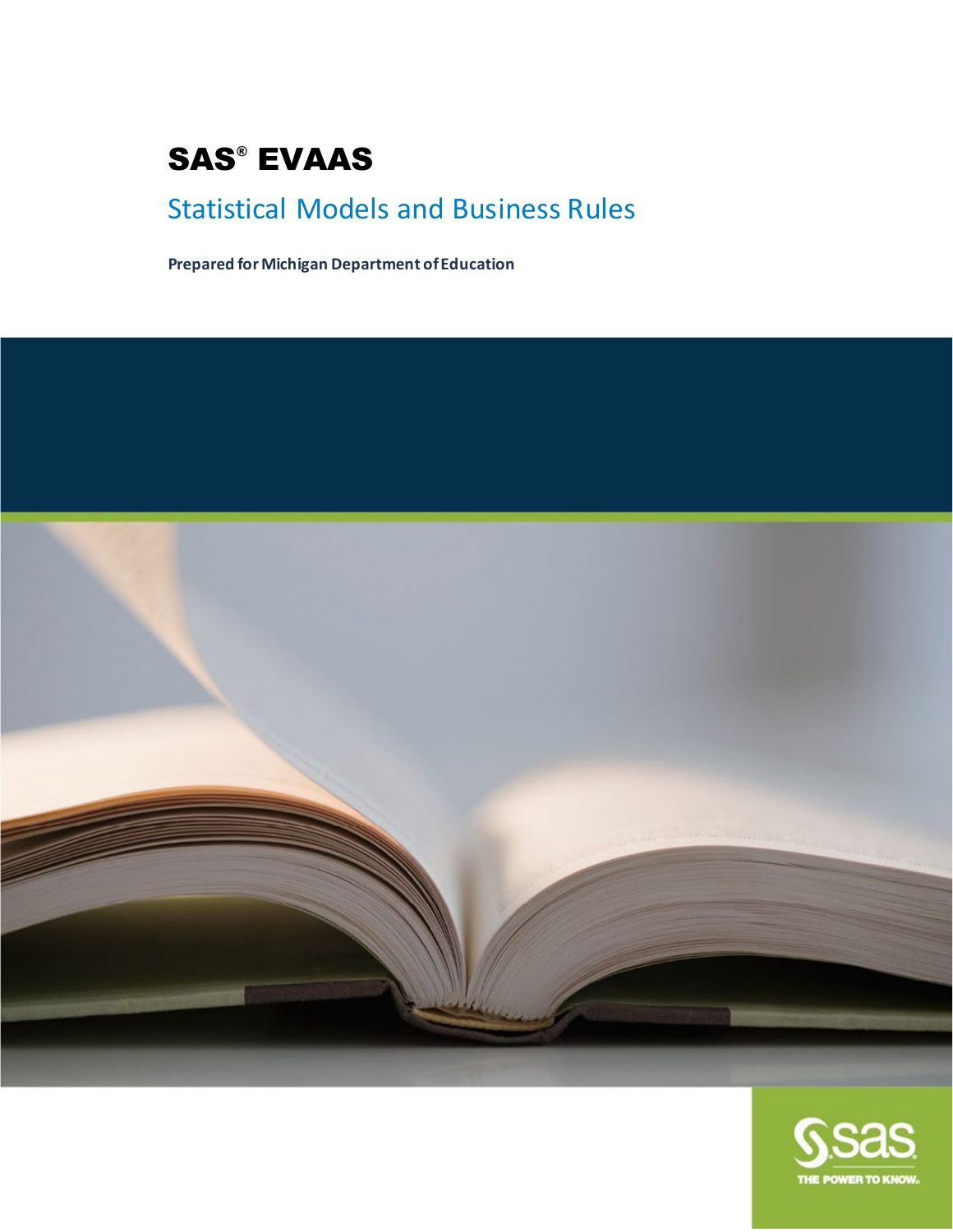# **Contents**

| 1                       |                                                                                       |  |
|-------------------------|---------------------------------------------------------------------------------------|--|
| $\mathbf{2}$            |                                                                                       |  |
|                         |                                                                                       |  |
|                         |                                                                                       |  |
|                         |                                                                                       |  |
|                         |                                                                                       |  |
|                         |                                                                                       |  |
|                         |                                                                                       |  |
|                         |                                                                                       |  |
|                         |                                                                                       |  |
|                         |                                                                                       |  |
|                         |                                                                                       |  |
|                         |                                                                                       |  |
|                         |                                                                                       |  |
|                         |                                                                                       |  |
|                         |                                                                                       |  |
|                         |                                                                                       |  |
|                         |                                                                                       |  |
|                         |                                                                                       |  |
| 3                       |                                                                                       |  |
|                         |                                                                                       |  |
|                         |                                                                                       |  |
|                         |                                                                                       |  |
|                         |                                                                                       |  |
| 4                       |                                                                                       |  |
|                         |                                                                                       |  |
|                         |                                                                                       |  |
|                         |                                                                                       |  |
|                         | 4.4 Define Growth Categories in Terms of Student-Level Standard Deviation of Growth28 |  |
|                         |                                                                                       |  |
|                         |                                                                                       |  |
|                         | 4.7 Rounding and Truncating Rules                                                     |  |
|                         |                                                                                       |  |
| 5                       |                                                                                       |  |
|                         |                                                                                       |  |
|                         |                                                                                       |  |
|                         | 5.1.2 Technical Description of the Composite Index based on Gain Model Measures33     |  |
| 6                       |                                                                                       |  |
|                         |                                                                                       |  |
|                         |                                                                                       |  |
|                         |                                                                                       |  |
|                         |                                                                                       |  |
| $\overline{\mathbf{z}}$ |                                                                                       |  |
|                         |                                                                                       |  |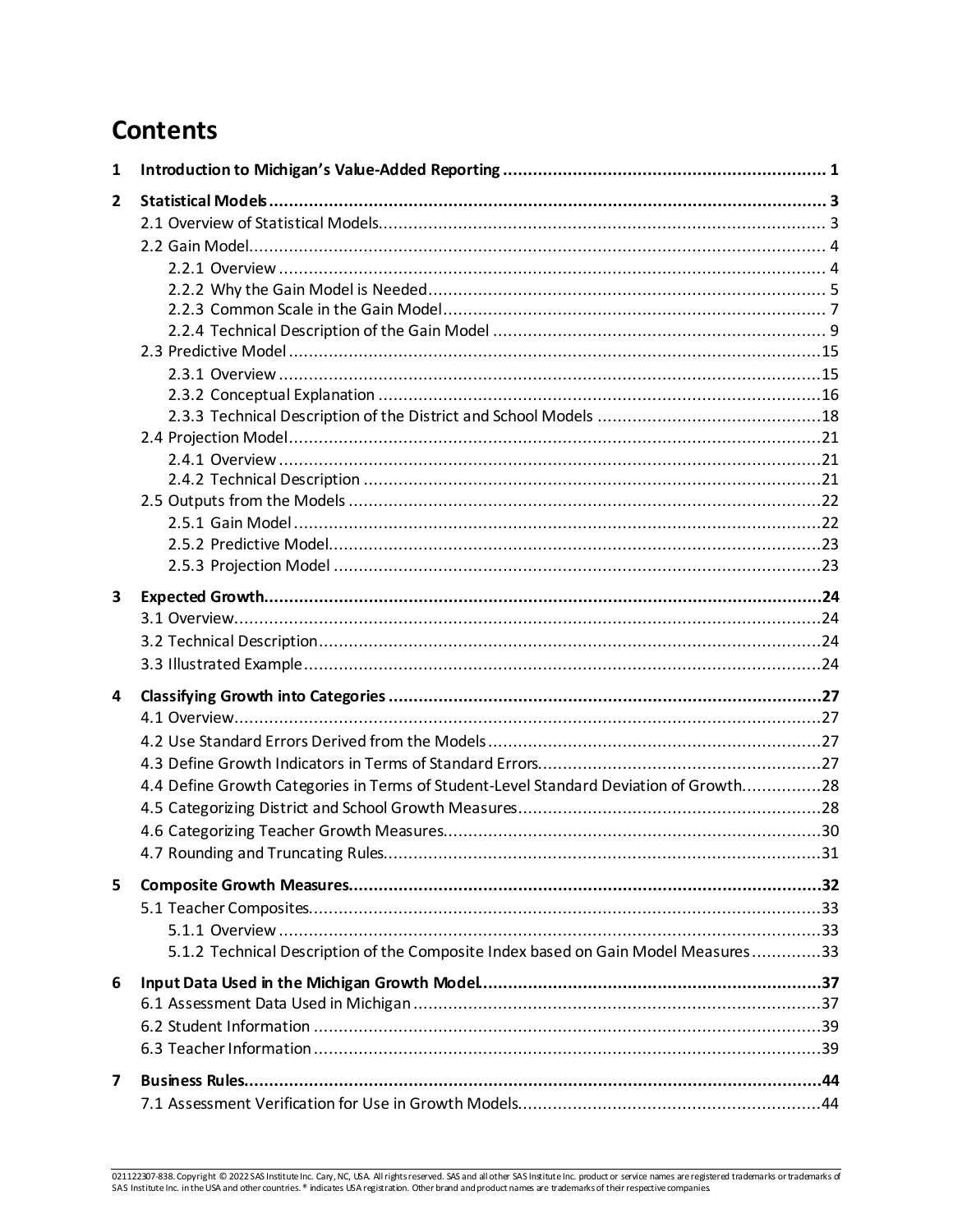| 7.2.3 Students with Missing Districts or Schools for Some Scores but Not Others 45    |  |
|---------------------------------------------------------------------------------------|--|
| 7.2.4 Students with Multiple (Different) Scores in the Same Testing Administration 45 |  |
| 7.2.5 Students with Multiple Grade Levels in the Same Subject in the Same Year45      |  |
| 7.2.6 Students with Records That Have Unexpected Grade Level Changes45                |  |
| 7.2.7 Students with Records at Multiple Schools in the Same Test Period 46            |  |
|                                                                                       |  |
|                                                                                       |  |
|                                                                                       |  |
|                                                                                       |  |
|                                                                                       |  |
|                                                                                       |  |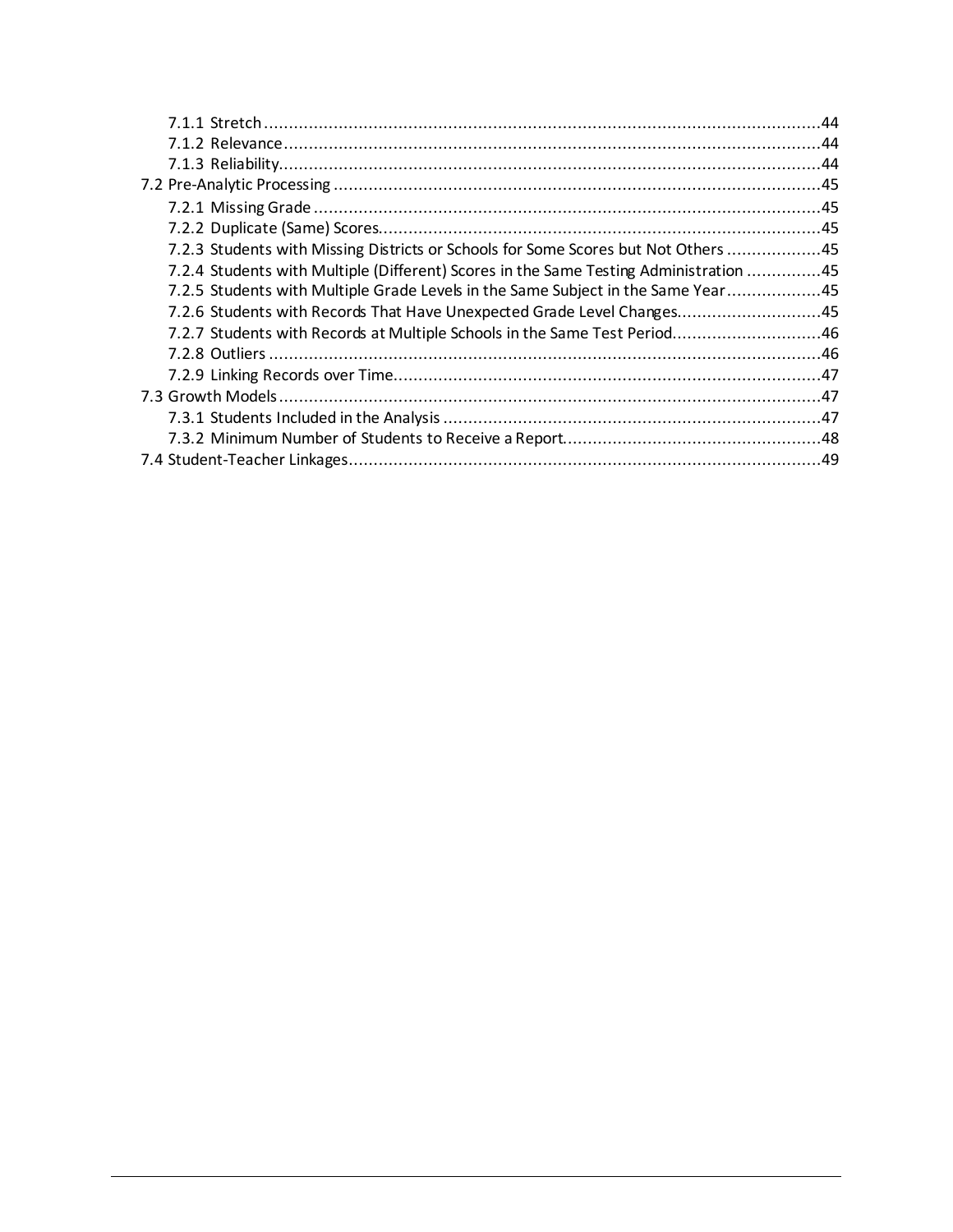# <span id="page-3-0"></span>**1 Introduction to Michigan'sValue-Added Reporting**

The term "value-added" refers to a statistical analysis used to measure students' academic growth. Conceptually and as a simple explanation, value-added or growth measures are calculated by comparing the exiting achievement to the entering achievement for a group of students. Althoughthe concept of growth is easy to understand, the implementation of a growth model is more complex.

First, there is not just one growth model; there are multiple growth models depending on the assessment, students included in the analysis, and level of reporting (district, school, or teacher). For each of these models, there are business rules to ensure the growth measures reflect the policies and practices selected by the State of Michigan.

Second, in order to provide reliable growth measures, growth models must overcome non-trivial complexities of working with student assessment data. For example, students do not have the same entering achievement, students do not have the same set of prior test scores, and all assessments have measurement error because they are estimates of student knowledge. EVAAS growth models have been in use and available to educators in states since the early 1990s. These growth models were among the first in the nation to use sophisticated statistical models that addressed these concerns.

Third, the growth measures are relative to students' expected growth, which is in turn determined by the growth that is observed within the actual population of Michigan test-takers in a subject, grade, and year. Interpreting the growth measures in terms of their distance from expected growth provides a more nuanced, and statistically robust, interpretation.

**With these complexities in mind, the purpose of this document is to guide you through Michigan's value-added modeling based on the statistical models, business rules, policies, and practices selected by the State of Michigan and currently implemented by EVAAS.** This document includes details and decisions in the following areas:

- Conceptual and technical explanations of analytic models
- Definition of expected growth
- Classifying growth into categories for interpretation
- Explanation of district, school, and teacher composites
- Input data
- Business rules

The State of Michigan has provided EVAAS growth measures to Michigandistricts, schools, and teachers since 2018. Teacher reporting is made available to any districts that wanted to opt in through the Michigan Data Hub (MiDataHub) project.

These reports are delivered through the EVAAS web application available a[t http://mi.sas.com.](http://mi.sas.com/) Although the underlying statistical models and business rules supporting these reports are sophisticated and comprehensive, the web reports are designed to be user-friendly and visual so that educators and administrators can quickly identify strengths and opportunities for improvement and then use these insights to inform curricular, instructional, and planning supports.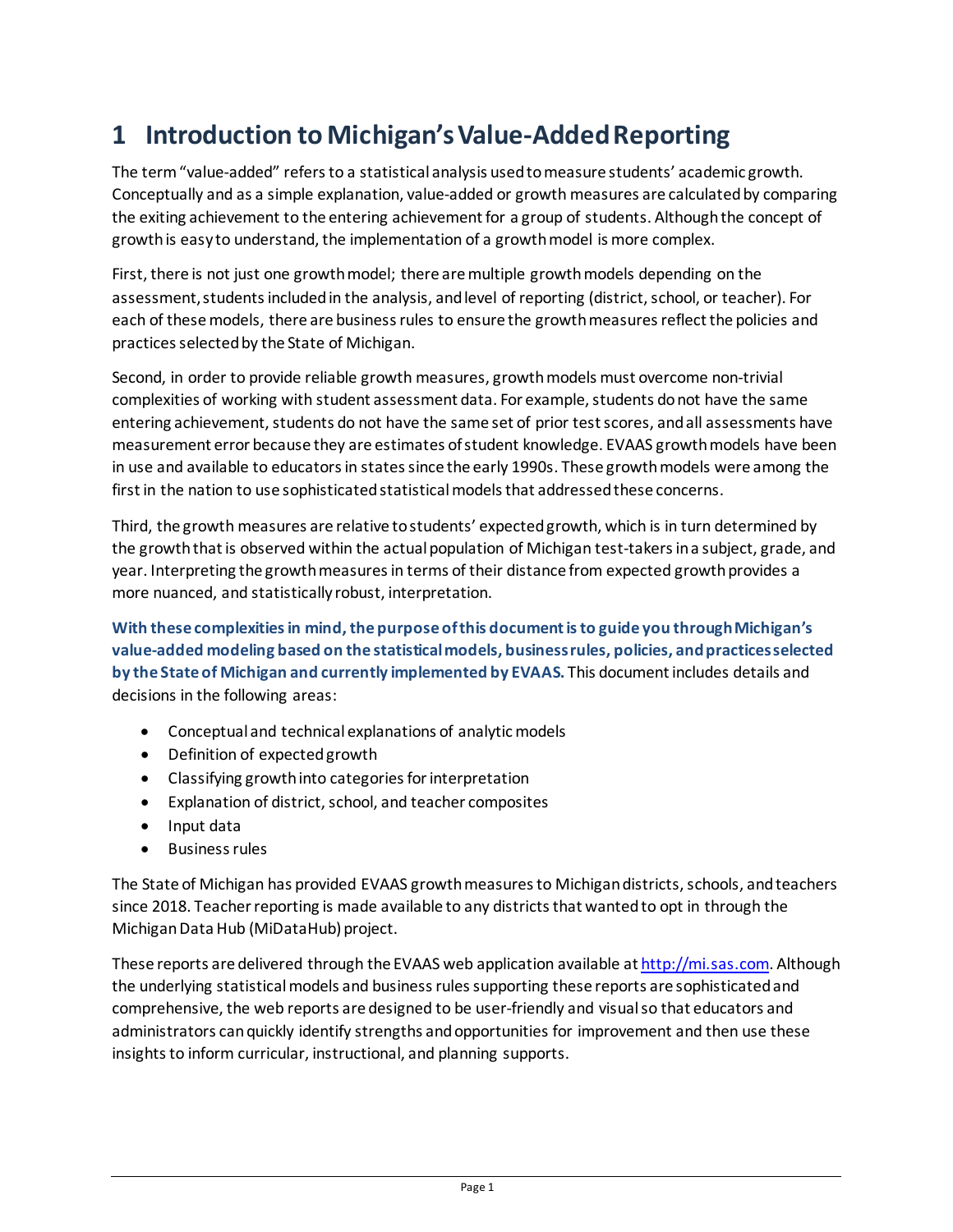Of particular note for the 2020-21 reporting is that, in spring 2020, the COVID-19 pandemic required schools to close early and cancel statewide summative assessments. As a result, scores are not available for the M-STEP, PSAT, SAT and end-of-year MAP assessments based on the 2019-20 school year, and the 2020–21 EVAAS reporting does not include these 2019-20 test scores. More details about how this year's EVAAS growth measures were calculated to accommodate the missing year of data are provided in Sections [2.2.4.4](#page-17-2) an[d 2.3.3.1.](#page-22-0)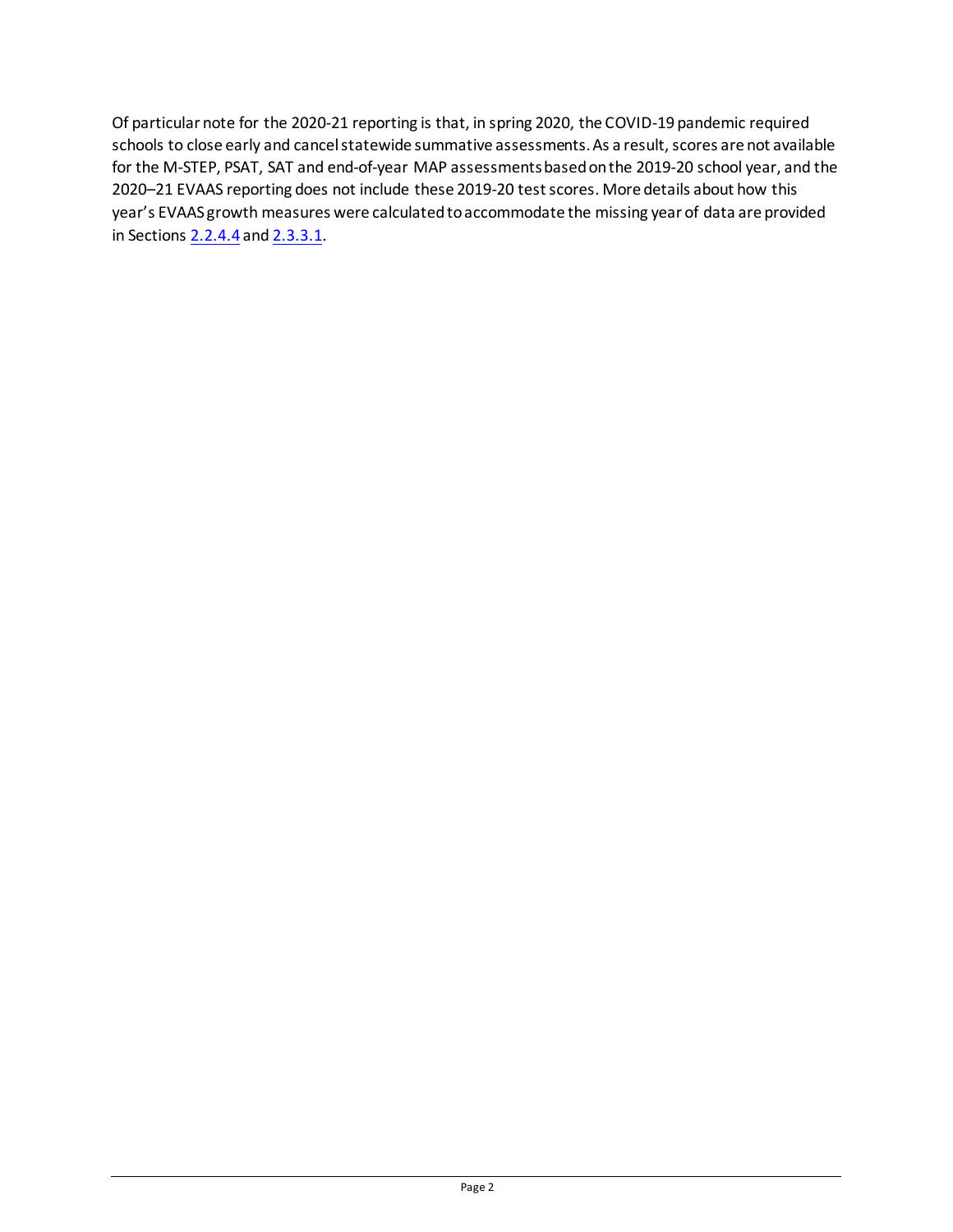# <span id="page-5-0"></span>**2 Statistical Models**

## <span id="page-5-1"></span>**2.1 Overview of Statistical Models**

The conceptual explanation of value-added reporting is simple: compare students' exiting achievement with their entering achievement over two points in time. In practice, however, measuring student growth is more complex. Students start the school year at different levels of achievement. Some students move around and have missing test scores. Students might have "good" test days or "bad" test days. Tests, standards, and scales change over time. A simple comparison of test scores from one year to the next does not incorporate these complexities. However, a more robust value-added model, such as the one used in Michigan, can account for these complexities and scenarios.

Michigan's value-added models offer the following advantages:

- **The models use multiple subjects and years of data.** This approach minimizes the influence of measurement error inherent in all academic assessments.
- **The models can accommodate students with missing test scores.** This approach means that more students are included in the model and represented in the growth measures. Furthermore, because certain students are more likely to have missing test scores than others, this approach provides less biased growth measures than growth models that cannot accommodate student with missing test scores.
- **The models can accommodate tests on different scales.** This approach gives flexibility to policymakers to change assessments as needed without a disruption in reporting. It permits more tests to receive growth measures, particularly those that are not tested every year.
- **The models can accommodate team teaching or other shared instructional practices.** This approach provides a more accurate and precise reflection of student learning among classrooms.

These advantages provide robust and reliable growth measures to districts, schools, and teachers. This means thatthe models provide valid estimates of growth given the common challenges of testing data. The models also provide measures of precision along with the individual growth estimates taking into account all of this information.

Furthermore, because this robust modeling approach uses multiple years of test scores for each student and includes students who are missing test scores, EVAAS value-added measures typically have very low correlations with student characteristics. It is not necessary to make *direct* adjustments for student socioeconomic status or demographic flags because each student serves as their own control. In other words, to the extent that background influences persist over time, these influences are already represented in the student's data. As a 2004 study by The Education Trust stated, specifically with regard to the EVAAS modeling:

[I]f a student's family background, aptitude, motivation, or any other possible factor has resulted in low achievement and minimal learning growth in the past, all that is taken into account when the system calculates the teacher's contribution to student growth in the present.

Source: Carey, Kevin. 2004. "The Real Value of Teachers: Using New Information about Teacher Effectivenessto Close the Achievement Gap." *Thinking K-16* 8(1):27.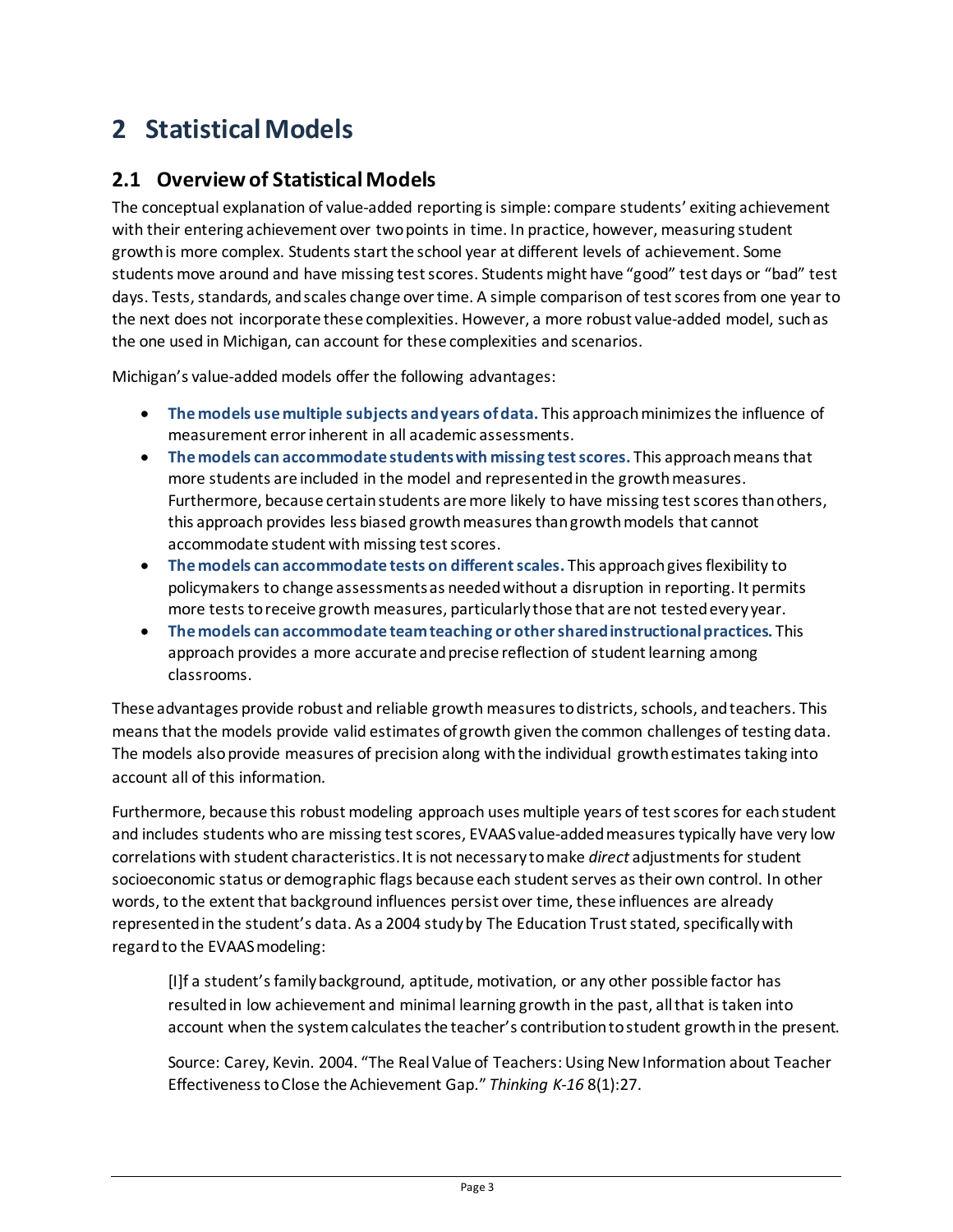In other words, althoughtechnically feasible, adjusting for student characteristics in sophisticated modeling approaches is typically not necessary from a statistical perspective, and the value-added reporting in Michigandoes not make any direct adjustments for students' socioeconomic/demographic characteristics. Through this approach, the Michigan Department of Education does not provide growth models to educators based on differential expectations for groups of students based on their backgrounds.

Based on Michigan's state assessment program, there are two approaches to providing district, school, and teacher growth measures.

- **Gain model (also known as the multivariate response model or MRM)**is usedfor tests given in consecutive grades, such as M-STEP Math and ELA in grades 3–7 to provide growth measures in grades 4–7 or MAP Math and Reading in grades 1–8 to provide growth measures in grades 1–8. The gain model is also used to measure growth from grade 7 to 8 with the PSAT 8/9 in grade 8.
- **Predictive model (also known as univariate response model or URM)**is used when a test is given in non-consecutive grades or when performance from previous tests is used to predict performance on another test. This includes M-STEP Science and Social Studies assessments, SAT, and PSAT for grades 9 and 10.

There is another model, which is similar to the predictive model except that it is intended as an instructional tool for educators serving students who have not yet taken an assessment.

• **Projection model**is used for all assessments and provides a probability of obtaining a particular score or higher on a given assessment for individual students.

The following sections provide technical explanations of the models. The online Help within the EVAAS web application is available a[t https://mi.sas.com](https://mi.sas.com/), and it provides educator-focused descriptions of the models.

In spring 2020, the COVID-19 pandemic required schools to close early and cancel statewide summative assessments. As a result, statewide scores are not available for Michigan's M-STEP, PSAT 8/9, PSAT 10 and SAT exams based on the 2019-20 school year and the end-of-year MAP assessments. Accommodations for the missing year of data are described for the gain model in Section [2.2.4.4](#page-17-2) and for the predictive model in Sectio[n 2.3.3.1.](#page-22-0)

# <span id="page-6-0"></span>**2.2 Gain Model**

## <span id="page-6-1"></span>**2.2.1 Overview**

The gain model measures growth between two points in time for a group of students; this is the case for tests given in consecutive grades such M-STEP Math and ELA in grades 3–7 to provide growth measures in grades 4–7 or MAP Math and Reading in grades 1–8 to provide growth measures in grades 1–8. The gain model is also used to measure growth from grade 7 to 8 with the PSAT 8/9 in grade 8. **More specifically, the gain model measures the change in relative achievement for a group of students based on the statewide or normed achievement from one point in time to another.** For state summative assessments, growth is typically measured from one year to the next, using the available consecutive grade assessments. For MAP assessments, growth is measured from the beginning of the year to the end of the year within the same grade. Due to suspended assessments in the spring of the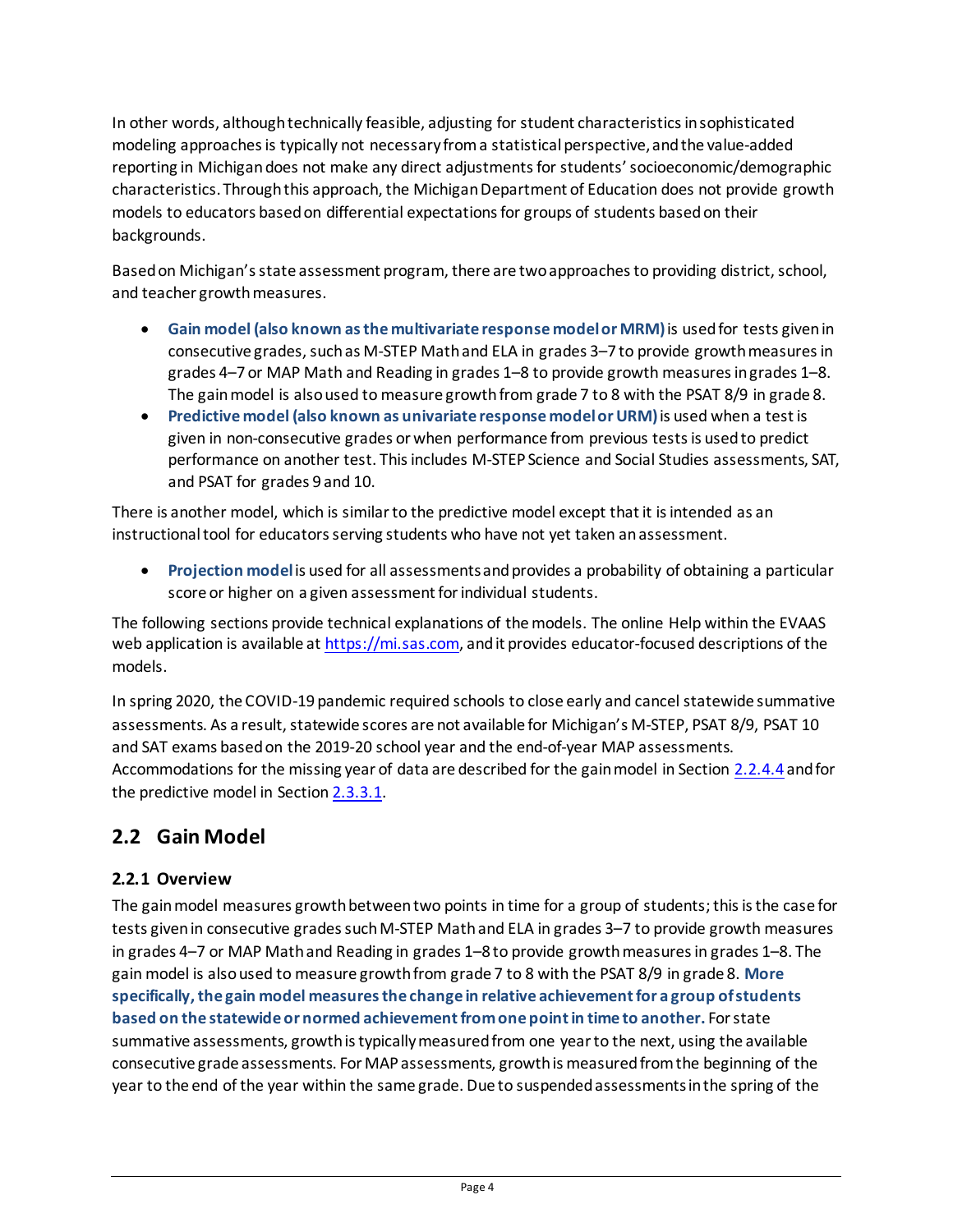2019-20 school year, the MAP assessments measure growth from the beginning of the year to the middle of the year within the same grade for the 2019-20 reporting.

Expected growth means that students maintained their relative achievement among the population of test-takers, and more details are available in Section [3.](#page-26-0)

There are three separate analyses for EVAAS reporting based on the gain model: one each for districts, schools, and teachers. The district and school models are essentially the same; they perform well with the large numbers of students characteristic of districts and most schools. The teacher model uses a version adapted to the smaller numbers of students typically found in teachers' classrooms.

In statistical terms, the gain model is known as a linear mixed model and can be further described as a multivariate repeated measures model. These models have been used for value-added analysis for almost three decades, but their use in other industries goes back much further. These models were developed to use in fields with very large longitudinal data sets that tend to have missing data.

Value-added experts consider the gain model to be among one of the most statistically robust and reliable models. The references below include foundational studies by experts from RAND Corporation, a non-profit research organization:

- On the **choice of a complex value-added model**: McCaffrey, Daniel F., and J.R. Lockwood. 2008. "Value-Added Models: Analytic Issues." Prepared for the National Research Council and the National Academy of Education, Board on Testing and Accountability Workshop on Value-Added Modeling, Nov. 13-14, 2008, Washington, DC.
- On the **advantages of the longitudinal, mixed model approach**: Lockwood, J.R. and Daniel McCaffrey. 2007. "Controlling for Individual Heterogeneity in Longitudinal Models, with Applications to Student Achievement." *Electronic Journal of Statistics* 1:223-252.
- On the **insufficiency of simple value-added models**: McCaffrey, Daniel F., B. Han, and J.R. Lockwood. 2008. "From Data to Bonuses: A Case Study of the Issues Related to Awarding Teachers Pay on the Basis of the Students' Progress." Presented at Performance Incentives: Their Growing Impact on American K-12 Education, Feb. 28-29, 2008, National Center on Performance Incentives at Vanderbilt University.

## <span id="page-7-0"></span>**2.2.2 Why the Gain Model is Needed**

A common question is why growth cannot be measured with a simple gain model that measures the difference between the current year's scores and prior year's scores for a group of students. The example in Figure 1 illustrates why a simple approach is problematic.

Assume that 10 students are given a test in two different years with the results shown in [Figure 1.](#page-8-0) The goal is to measure academic growth (gain) from one year to the next. Two simple approaches are to calculate the mean of the differences *or* to calculate the differences of the means. When there is no missing data, these two simple methods provide the same answer (5.8 on the left in Figure 1). When there is missing data, each method provides a different result (6.9 vs. 4.6 on the right in Figure 1).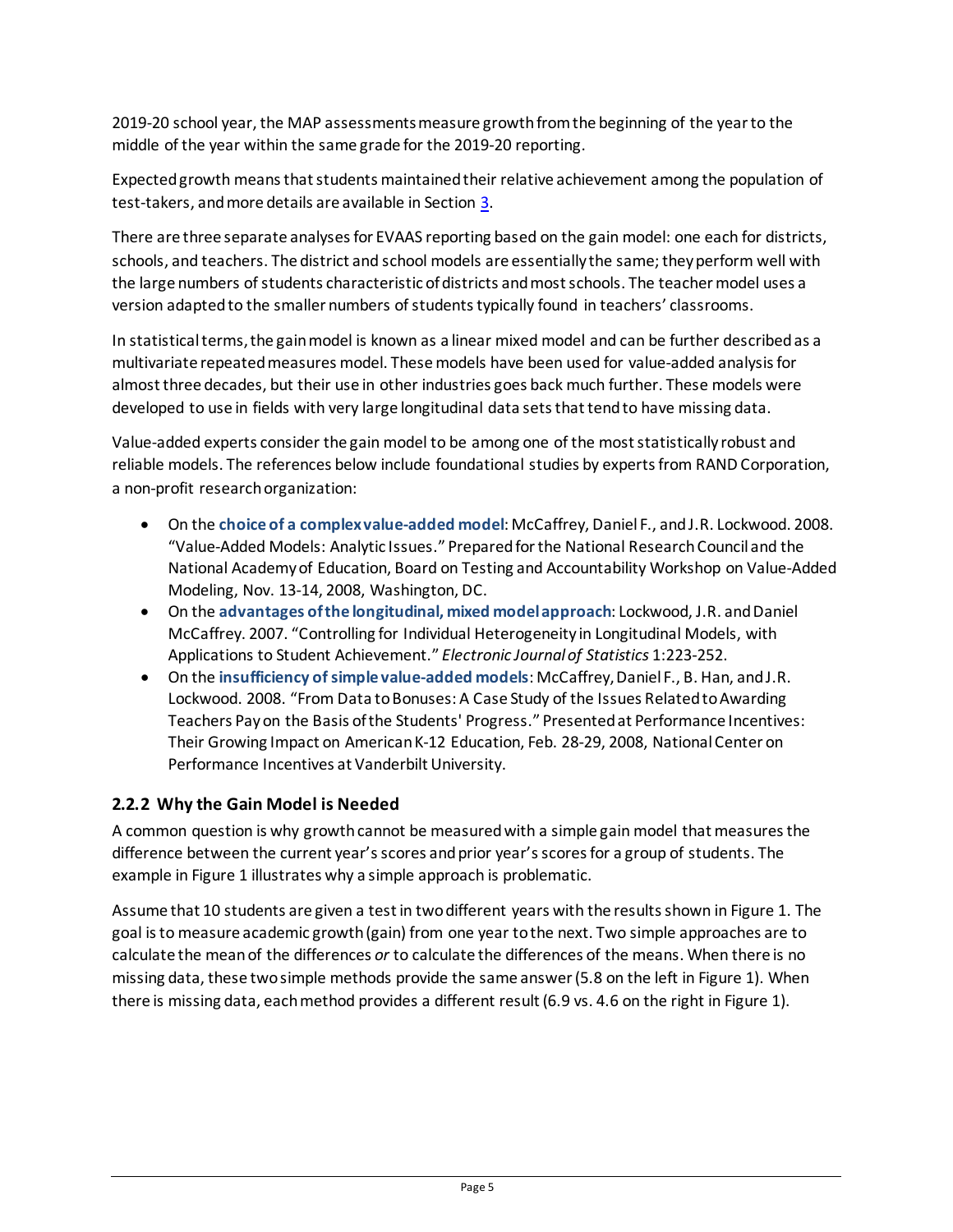| <b>Student</b> | <b>Previous</b><br><b>Score</b> | <b>Current</b><br><b>Score</b> | Gain   | <b>Student</b>              | <b>Previous</b><br><b>Score</b> | <b>Current</b><br><b>Score</b> | Gain   |
|----------------|---------------------------------|--------------------------------|--------|-----------------------------|---------------------------------|--------------------------------|--------|
| $\mathbf{1}$   | 51.9                            | 74.8                           | 22.9   | $\mathbf{1}$                | 51.9                            | 74.8                           | 22.9   |
| 2              | 37.9                            | 46.5                           | 8.6    | $\overline{2}$              |                                 | 46.5                           |        |
| 3              | 55.9                            | 61.3                           | 5.4    | 3                           | 55.9                            | 61.3                           | 5.4    |
| 4              | 52.7                            | 47.0                           | $-5.7$ | 4                           |                                 | 47.0                           |        |
| 5              | 53.6                            | 50.4                           | $-3.2$ | 5                           | 53.6                            | 50.4                           | $-3.2$ |
| 6              | 23.0                            | 35.9                           | 12.9   | 6                           | 23.0                            | 35.9                           | 12.9   |
| $\overline{7}$ | 78.6                            | 77.8                           | $-0.8$ | $\overline{7}$              | 78.6                            | 77.8                           | $-0.8$ |
| 8              | 61.2                            | 64.7                           | 3.5    | 8                           | 61.2                            | 64.7                           | 3.5    |
| 9              | 47.3                            | 40.6                           | $-6.7$ | 9                           | 47.3                            | 40.6                           | $-6.7$ |
| 10             | 37.8                            | 58.9                           | 21.1   | 10                          | 37.8                            | 58.9                           | 21.1   |
| Column         |                                 |                                |        | Column                      |                                 |                                |        |
| <b>Mean</b>    | 50.0                            | 55.8                           | 5.8    | Mean                        | 51.2                            | 55.8                           | 6.9    |
|                | Difference between Current and  |                                |        |                             | Difference between Current and  |                                |        |
|                | <b>Previous Score Means</b>     |                                | 5.8    | <b>Previous Score Means</b> |                                 |                                | 4.6    |

<span id="page-8-0"></span>**Figure 1: Scores without Missing Data, and Scores with Missing Data**

A more sophisticated model can account for the missing data and provide a more reliable estimate of the gain. As a brief overview, the gain model uses the correlation between current and previous scores in the non-missing data to estimate means for all previous and current scores as if there were no missing data. It does this without explicitly imputing values for the missing scores. The difference between these two estimated means is an estimate of the average gain for this group of students. In this example, the gain model calculates the estimated difference to be 5.8. Even in a small example such as this, the estimated difference is much closerto the difference with no missing data than either measure obtained by the mean of the differences (6.9) or the difference of the means (4.6). This method of estimation has been shown, on average, to outperform both of the simple methods.<sup>[1](#page-8-1)</sup> This small example only considered two grades and one subject for 10 students. Larger data sets, such as those used in the actual value-added analysesfor the state, provide better correlation estimates by having more student data, subjects, and grades. In turn, these provide better estimates of means and gains.

This simple example illustratesthe need for a model that will accommodate incomplete data sets, which all student testing sets are. The next few sections provide more technical details about how the gain model calculates student growth.

<span id="page-8-1"></span><sup>&</sup>lt;sup>1</sup> See, for example, S. Paul Wright, "Advantages of a Multivariate Longitudinal Approach to Educational Value-Added Assessment without Imputation," Paper presented at National Evaluation Institute, 2004. Available online a[t https://evaas.sas.com/support/EVAAS-](https://evaas.sas.com/support/EVAAS-AdvantagesOfAMultivariateLongitudinalApproach.pdf)[AdvantagesOfAMultivariateLongitudinalApproach.pdf.](https://evaas.sas.com/support/EVAAS-AdvantagesOfAMultivariateLongitudinalApproach.pdf)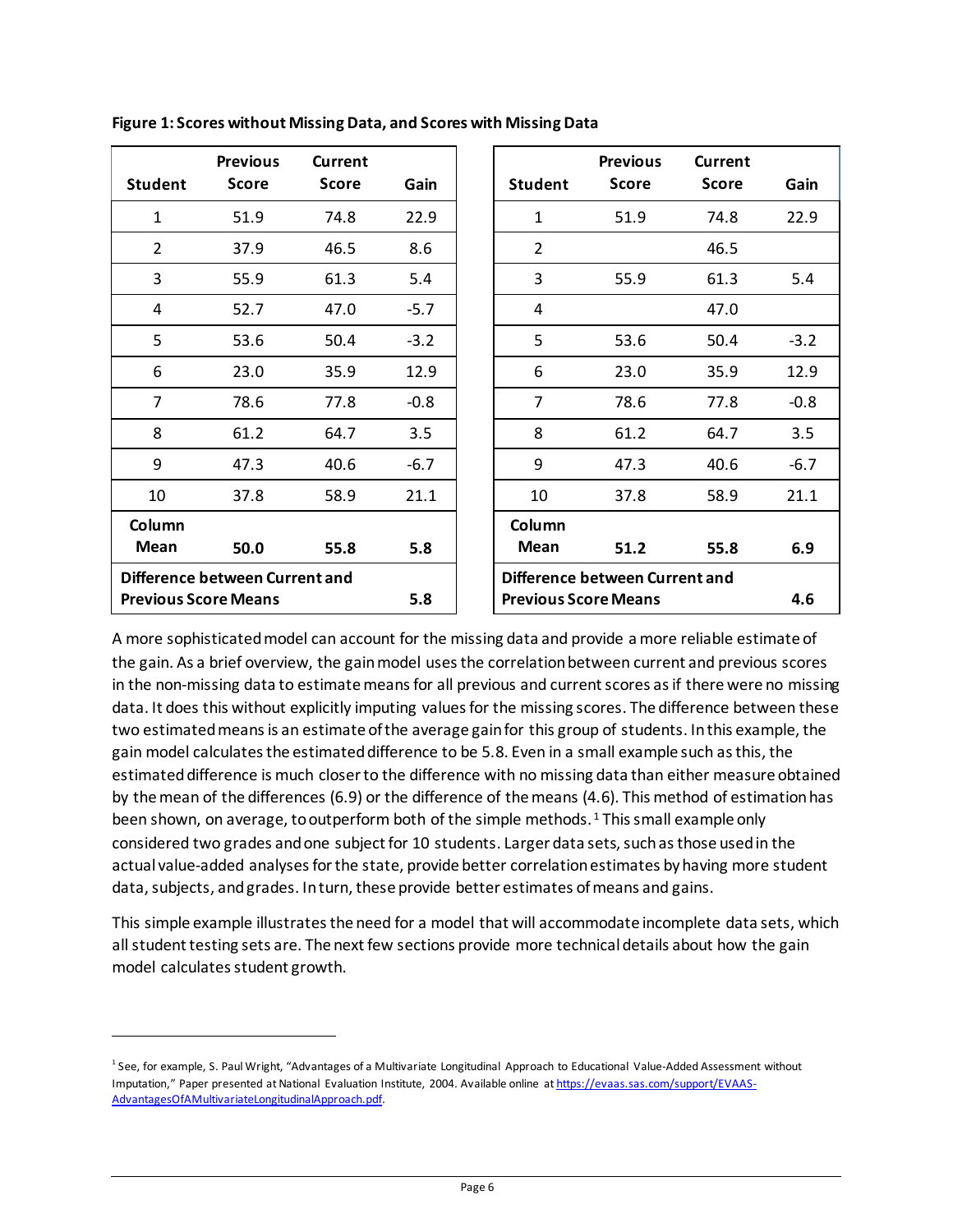### <span id="page-9-0"></span>**2.2.3 Common Scale in the Gain Model**

#### **2.2.3.1 Why the Model Uses Normal Curve Equivalents**

**The gain model estimates academic growth as a "gain," or the difference between two measures of achievement from one point in time to the next. For such a difference to be meaningful, the two measures of achievement (that is, the two tests whose means are being estimated) must measure academic achievement on a common scale.** Even for some vertically scaled tests, there canbe different growth expectations for students based on their entering achievement. A reliable alternative regardless of whether tests are vertically scaledis to convert scale scores to normal curve equivalents (NCEs).

An NCE distribution is similar to a percentile one. Bothdistributions provide context as to whether a score is relatively high or low compared to the other scores in the distribution. In fact, NCEs are constructed to be equivalent to percentile ranks at 1, 50 and 99 and to have a mean of 50 and standard deviation of approximately 21.063.

However, NCEs have a critical advantage over percentiles for measuring growth: NCEs are on an equalinterval scale. This means that for NCEs, unlike percentile ranks, the distance between 50 and 60 is the same as the distance between 80 and 90. This difference between the distributions is evident below in [Figure 2.](#page-9-1)



<span id="page-9-1"></span>**Figure 2: Distribution of Achievement: Scores, NCEs and Percentile Rankings**

Furthermore, although percentile ranks are usually truncated below 1 and above 99, NCEs can range below 0 and above 100 to preserve the equal-interval property of the distribution and to avoid truncating the test scale. In a typical year among Michigan's state assessments, the average maximum NCE is approximately 125. Although the gain model does not use truncated values, which could create an artificial floor or ceiling in students' test scores, the web reporting shows NCEs as integers from 1 to 99 for display purposes.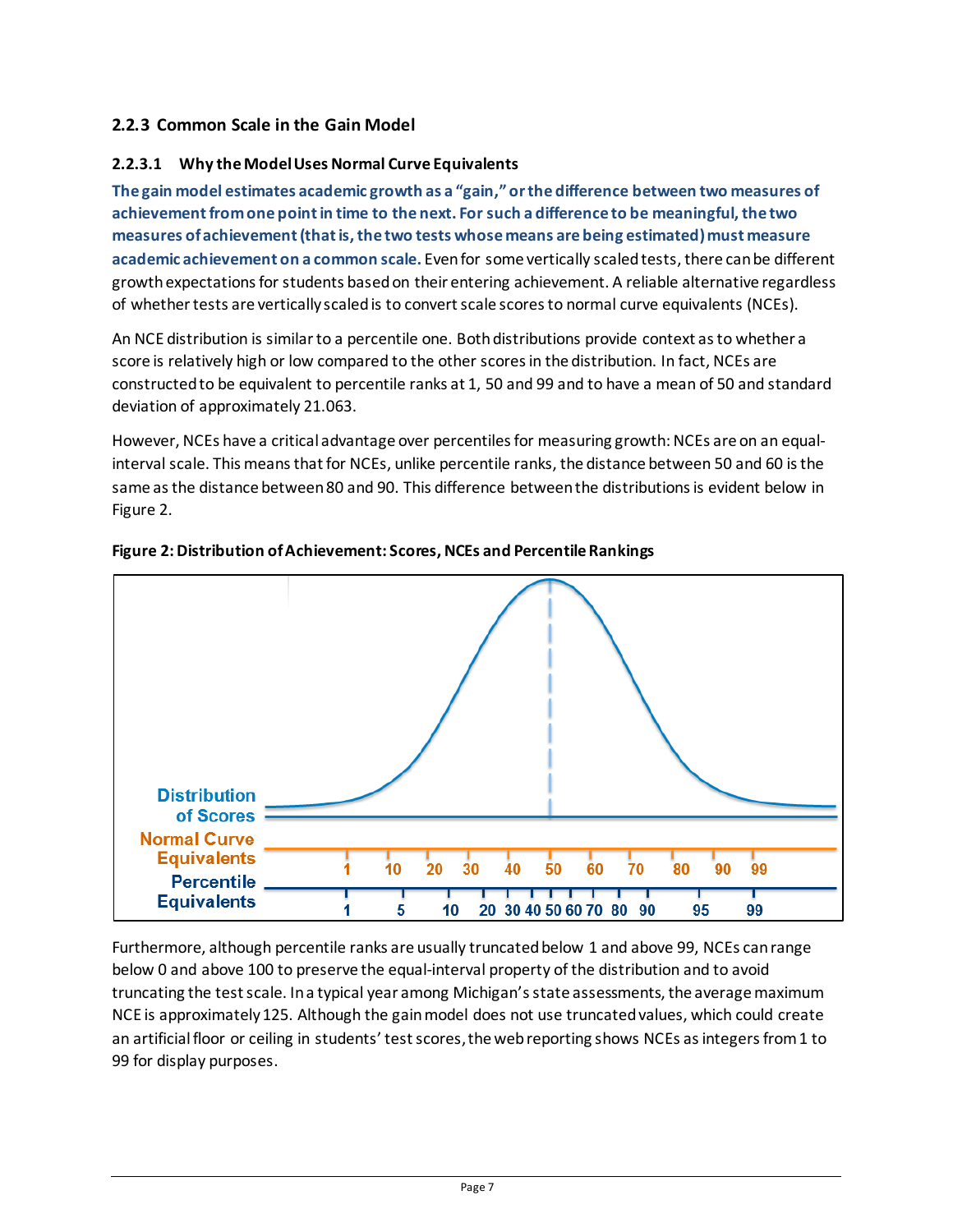#### **2.2.3.2 Sample Scenario: How to Calculate NCEs in the Gain Model**

The NCE distributions used in the gain model are based on a reference distribution of test scores in Michiganfor state assessments or a reference distribution of test scores based on national norms for benchmark/interim assessments. This reference distribution is the distribution of scores on a statemandated test for all students in a given year. By definition, the mean (or average) NCE score for the reference distribution is 50 for each grade and subject. For identifying the other NCEs, the gain model uses a method that does not assume that the underlying scale is normal. This method ensures an equalinterval scale, even if the testing scales are not normally distributed.

[Table 1](#page-10-0) provides an example of how the gain model converts scale scores to NCEs. The first five columns of the table are based on a subset of Michigan data showing a tabulated distribution of about 45,000 test scores. In a given subject, grade, and year, the tabulation shows, for each given score, the number of students who scored that score ("Frequency") as well as the percentage ("Percent") that frequency represents out of the entire population of test-takers. The table also tabulates the "Cumulative Frequency as the number of students who made that score or lower and its associated percentage ("Cumulative Percent").

The next column, "Percentile Rank," converts each score to a percentile rank. As a sample calculation using the data in Table 1 below, the score of 1477 has a percentile rank of 36.6. The data show that 36.0% of students scored *below* 1477 and 37.2% of students scored *at or below* 1477. To calculate percentile ranks with discrete data, the usual convention is to consider half of the 1.2% reported in the Percent column to be "below" the cumulative percent and "half" above the cumulative percent. To calculate the percentile rank, half of 1.2% (0.6%) is added to 36.0% from Cumulative Percent to give you a percentile rank of 36.6, as shown in the table.

| <b>Score</b> | <b>Frequency</b> | <b>Cumulative</b><br><b>Frequency</b> | Percent | Cumulative<br>Percent | Percentile<br>Rank | Z-Score  | <b>NCE</b> |
|--------------|------------------|---------------------------------------|---------|-----------------------|--------------------|----------|------------|
| 1474         | 1,277            | 36,632                                | 1.2     | 33.6                  | 33.0               | $-0.440$ | 40.74      |
| 1475         | 1,366            | 37,998                                | 1.3     | 34.8                  | 34.2               | $-0.407$ | 41.44      |
| 1476         | 1,299            | 39,297                                | 1.2     | 36.0                  | 35.4               | $-0.373$ | 42.13      |
| 1477         | 1,293            | 40,590                                | 1.2     | 37.2                  | 36.6               | $-0.342$ | 42.80      |
| 1478         | 1,317            | 41,907                                | 1.2     | 38.4                  | 37.8               | $-0.310$ | 43.47      |
| 1479         | 1,299            | 43,206                                | 1.2     | 39.6                  | 39.0               | $-0.279$ | 44.13      |
| 1480         | 1,319            | 44,525                                | 1.2     | 40.8                  | 40.2               | $-0.248$ | 44.79      |

#### <span id="page-10-0"></span>**Table 1: Converting TabulatedTest Scoresto NCE Values**

NCEs are obtained from the percentile ranks using the normal distribution. The table of the standard normal distribution (found in many textbooks<sup>[2](#page-10-1)</sup>) or computer software (for example, a spreadsheet) provides the associated Z-score from a standard normal distribution for any given percentile rank. NCEs

<span id="page-10-1"></span><sup>2</sup> See, for example, the inside front cover of William Mendenhall, Richard L. Scheaffer, and Dennis D. Wackerly, *Mathematical Statistics with Applications* (Boston: Duxbury Press, 1986).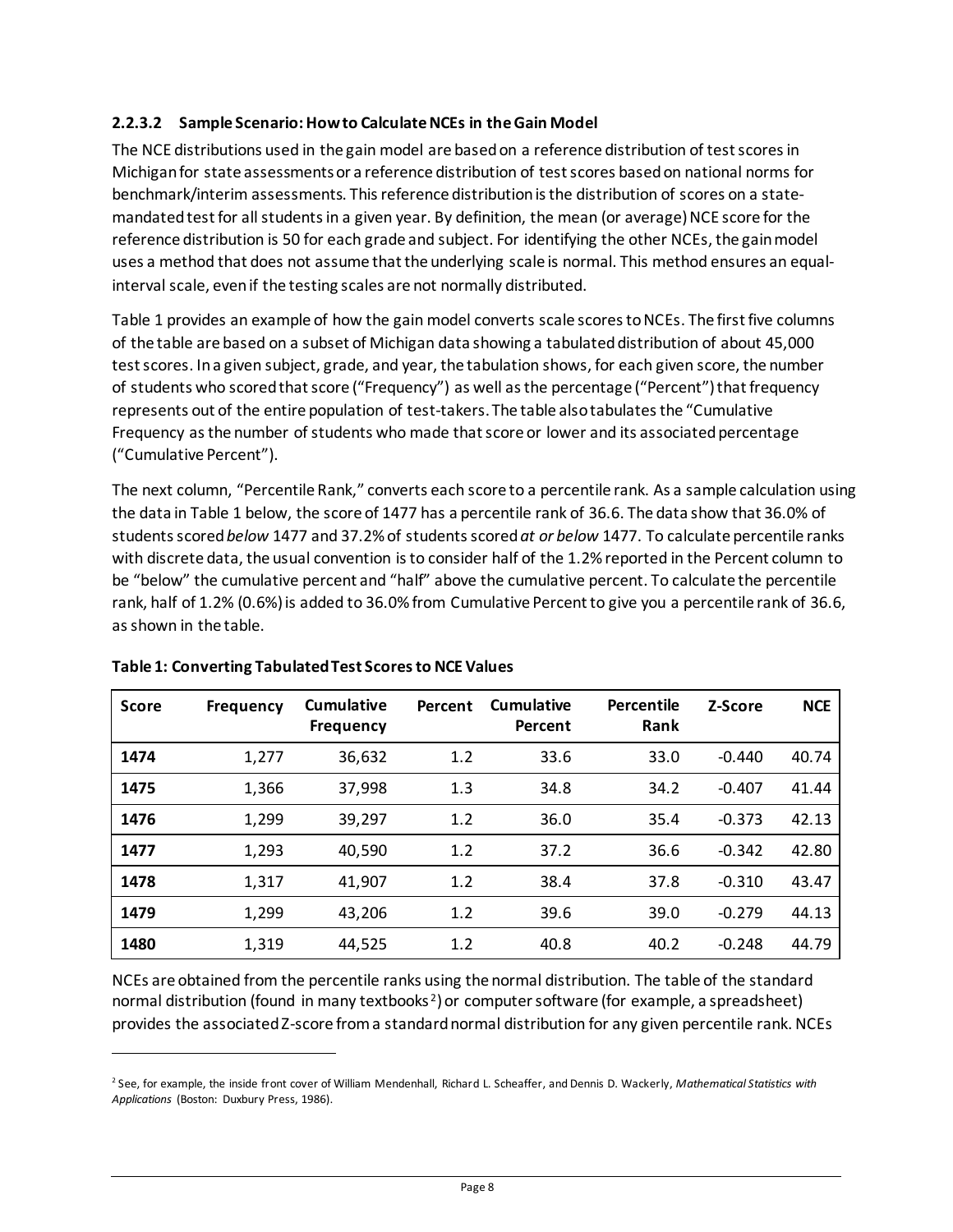are Z-scores that have been rescaled to have a "percentile-like" scale. As mentioned above, the NCE distribution is scaled so that NCEs exactly match the percentile ranks at 1, 50, and 99. To do this, each Zscore is multiplied by approximately 21.063 (the standard deviation on the NCE scale) and then 50 (the mean on the NCE scale) is added.

With the test scores converted to NCEs, growth is calculated as the difference from one year and grade to the next in the same subject for a group of students. This process is explained in more technical detail in the next section.

#### <span id="page-11-0"></span>**2.2.4 Technical Description of the Gain Model**

#### **2.2.4.1 Definition of the Linear Mixed Model**

As a linear mixed model, the gain model for district, school, and teacher value-added reporting is represented by the following equation in matrix notation:

$$
y = X\beta + Zv + \epsilon \tag{1}
$$

 $y$  (in the growth context) is the  $m \times 1$  observation vector containing test scores (usually NCEs) for all students in all academic subjects tested over all grades and years.

X is a known  $m \times p$  matrix that allows the inclusion of any fixed effects.

 $\beta$  is an unknown  $p \times 1$  vector of fixed effects to be estimated from the data.

Z is a known  $m \times q$  matrix that allows the inclusion of random effects.

 $v$  is a non-observable  $q \times 1$  vector of random effects whose realized values are to be estimated from the data.

 $\epsilon$  is a non-observable  $m \times 1$  random vector variable representing unaccountable random variation.

Both v and  $\epsilon$  have means of zero, that is,  $E(v = 0)$  and  $E(\epsilon = 0)$ . Their joint variance is given by:

$$
Var\begin{bmatrix} \nu \\ \epsilon \end{bmatrix} = \begin{bmatrix} G & 0 \\ 0 & R \end{bmatrix} \tag{2}
$$

where R is the  $m \times m$  matrix that reflects the amount of variation in and the correlation among the student scores residual to the specific model being fitted to the data, and G is the  $q \times q$  variancecovariance matrix that reflects the amount of variation in and the correlation among the random effects. If  $(v, \epsilon)$  are normally distributed, the joint density of  $(v, v)$  is maximized when  $\beta$  has value b and  $v$  has value  $u$  given by the solution to the following equations, known as Henderson's mixed model equations: [3](#page-11-1)

$$
\begin{bmatrix} X^T R^{-1} X & X^T R^{-1} Z \\ Z^T R^{-1} X & Z^T R^{-1} Z + G^{-1} \end{bmatrix} \begin{bmatrix} b \\ u \end{bmatrix} = \begin{bmatrix} X^T R^{-1} y \\ Z^T R^{-1} y \end{bmatrix}
$$
 (3)

<span id="page-11-1"></span><sup>&</sup>lt;sup>3</sup> McLean, Robert A., William L. Sanders, and Walter W. Stroup (1991). "A Unified Approach to Mixed Linear Models." The American Statistician, Vol. 45, No. 1, pp. 54-64.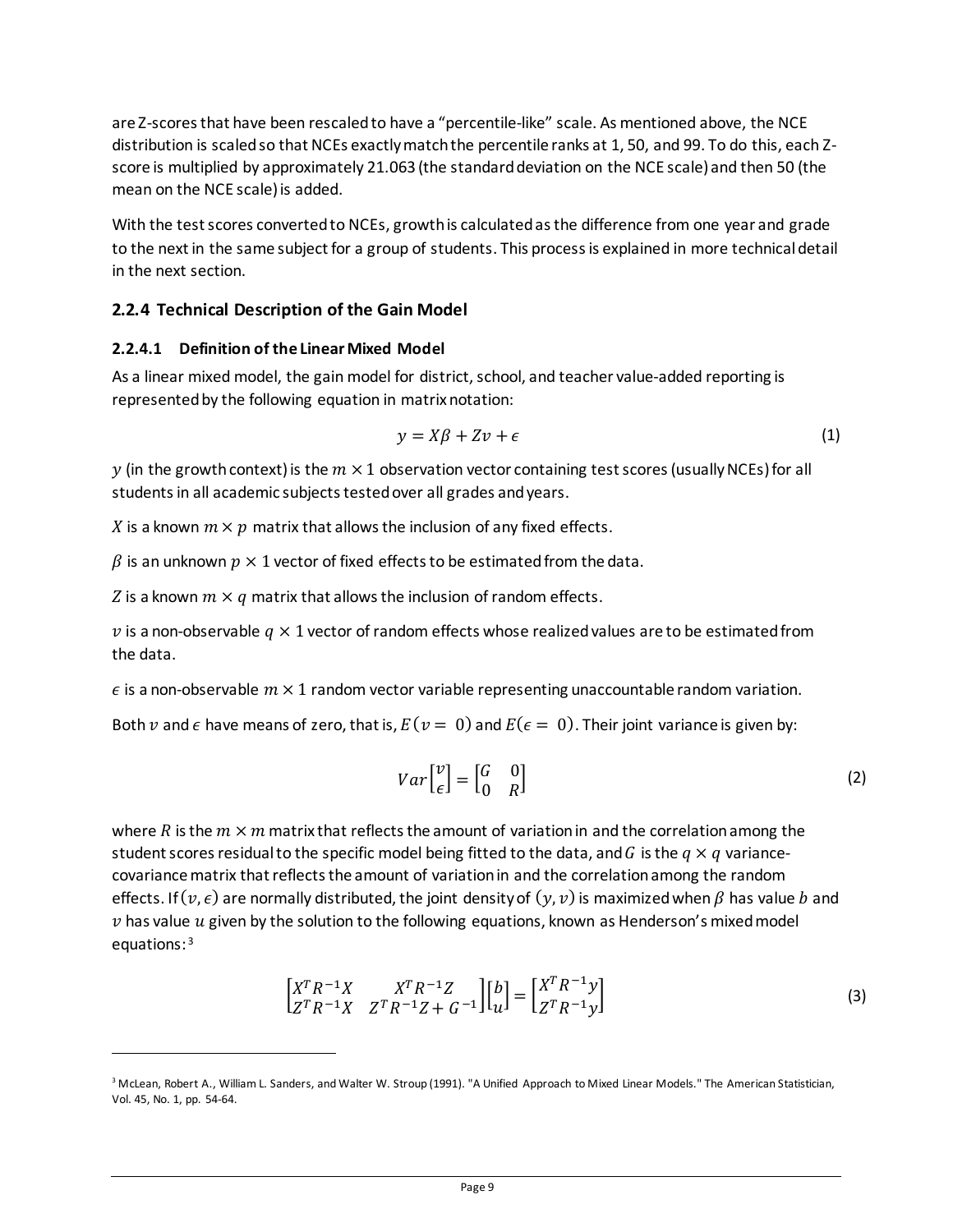Let a generalized inverse of the above coefficient matrix be denoted by

$$
\begin{bmatrix} X^T R^{-1} X & X^T R^{-1} Z \\ Z^T R^{-1} X & Z^T R^{-1} Z + G^{-1} \end{bmatrix}^{-} = \begin{bmatrix} C_{11} & C_{12} \\ C_{21} & C_{22} \end{bmatrix} = C
$$
\n(4)

If  $G$  and  $R$  are known, then some of the properties of a solution for these equations are:

1. Equation (5) below provides the best linear unbiased estimator (BLUE) of the estimable linear function,  $K^T\beta$ , of the fixed effects. The second equation (6) below represents the variance of that linear function. The standard error of the estimable linear function can be found by taking the square root of this quantity.

$$
E(K^T \beta) = K^T b \tag{5}
$$

$$
Var(K^T b) = (K^T)C_{11}K
$$
\n(6)

2. Equation (7) below provides the best linear unbiased predictor (BLUP) of  $v$ .

$$
E(v|u) = u \tag{7}
$$

$$
Var(u - v) = C_{22} \tag{8}
$$

where  $u$  is unique regardless of the rank of the coefficient matrix.

3. The BLUP of a linear combination of random and fixed effects can be given by equation (9) below provided that  $K^T\beta$  is estimable. The variance of this linear combination is given by equation (10).

$$
E(K^T\beta + M^T v \mid u) = K^T b + M^T u \tag{9}
$$

$$
Var(KT(b - \beta) + MT(u - v)) = (KTMT)C(KTMT)T
$$
\n(10)

- 4. With  $G$  and  $R$  known, the solution for the fixed effects is equivalent to generalized least squares, and if v and  $\epsilon$  are multivariate normal, then the solutions for  $\beta$  and v are maximum likelihood.
- 5. If G and R are not known, then as the estimated G and R approach the true G and R, the solution approaches the maximum likelihood solution.
- 6. If  $\nu$  and  $\epsilon$  are not multivariate normal, then the solution to the mixed model equations still provides the maximum correlation between  $\nu$  and  $u$ .

#### **2.2.4.2 District and School Models**

The district and school gain models do not contain random effects; consequently, the  $Zv$  term drops out in the linear mixed model. The  $X$  matrix is an incidence matrix (a matrix containing only zeros and ones) with a column representing each interaction of school (in the school model), subject, grade, and year of data. The fixed-effects vector  $\beta$  contains the mean score for each school, subject, grade, and year with each element of  $\beta$  corresponding to a column of X. Since gain models are generally run with each school uniquely defined across districts, there is no need to include districts in the model.

Unlike the case of the usual linear model used for regression and analysis of variance, the elements of  $\epsilon$ are not independent. Their interdependence is captured by the variance-covariance matrix, which is also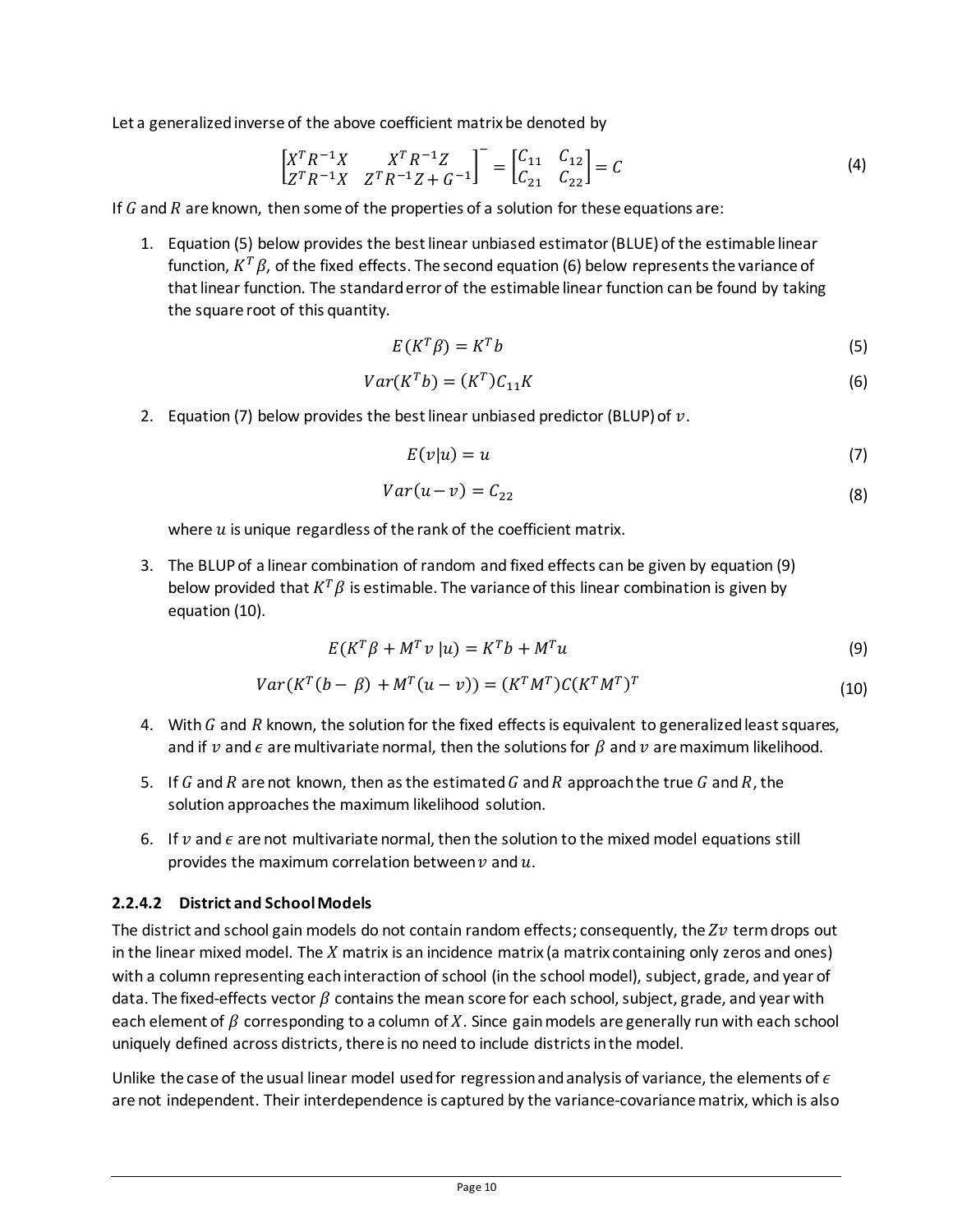known as the  $R$  matrix. Specifically, scores belonging to the same student are correlated. If the scores in y are ordered so that scores belonging to the same student are adjacent to one another, then the  $R$ matrix is block diagonal with a block,  $R_i$ , for each student. Each student's  $R_i$  is a subset of the "generic" covariance matrix  $R_0$  that contains a row and column for each subject and grade. Covariances among subjects and grades are assumed to be the same for all years (technically, all cohorts), but otherwise the  $R_0$  matrix is unstructured. Each student's  $R_i$  contains only those rows and columns from  $R_0$  that match the subjects and grades for which the student has test scores. In this way, the gain model is able to use all available scores from each student.

Algebraically, the district gain model is represented as:

$$
y_{ijkl} = \mu_{jkld} + \epsilon_{ijkl}
$$
 (11)

where  $y_{ijkld}$  represents the test score for the  $i^{th}$  student in the  $j^{th}$  subject in the  $k^{th}$  grade during the  $l^{th}$  year in the  $d^{th}$  district.  $\mu_{jkld}$  is the estimated mean score for this particular district, subject, grade, and year.  $\epsilon_{ijkl}$  is the random deviation of the  $i^{th}$  student's score from the district mean.

The school gain model is represented as:

$$
y_{ijkls} = \mu_{jkls} + \epsilon_{ijkls}
$$
 (12)

This is the same as the district analysis with the addition of the subscript  $s$  representing  $s^{th}$  school.

The gain model uses multiple years of student testing data to estimate the covariances that can be found in the matrix  $R_0$ . This estimation of covariances is done within each level of analyses and can result in slightly different values within each analysis.

Solving the mixed model equations for the district or school gain model produces a vector  $b$  that contains the estimated mean score for each school (in the school model), subject, grade, and year. To obtain a value-added measure of average student growth, a series of computations can be done using the students from a school in a particular year and their prior and current testing data. The model produces means in each subject, grade, and year that can be used to calculate differences in order to obtain gains. Because students might change schools from one year to the next (in particular when transitioning from elementary to middle school, for example), the estimated mean score for the prior year/grade uses students who existed in the current year of that school. Therefore, mobility is taken into account within the model. Growth of students is computed using all students in each school including those that might have moved buildings from one year to the next.

The computation for obtaining a growth measure can be thought of as a linear combination of fixed effects from the model. The best linear unbiased estimate for this linear combination is given by equation (5). The growth measures are reported along with standard errors, and these can be obtained by taking the square root of equation (6) as described above.

#### **2.2.4.3 TeacherModel**

The teacher estimates use a more conservative statistical processto lessen the likelihood of misclassifying teachers. Each teacher's growth measure is assumed to be equal to the state average (or the average of the nationally representative sample for benchmark/interim assessments) in a specific year, subject, and grade until the weight of evidence pulls themeither above or below that state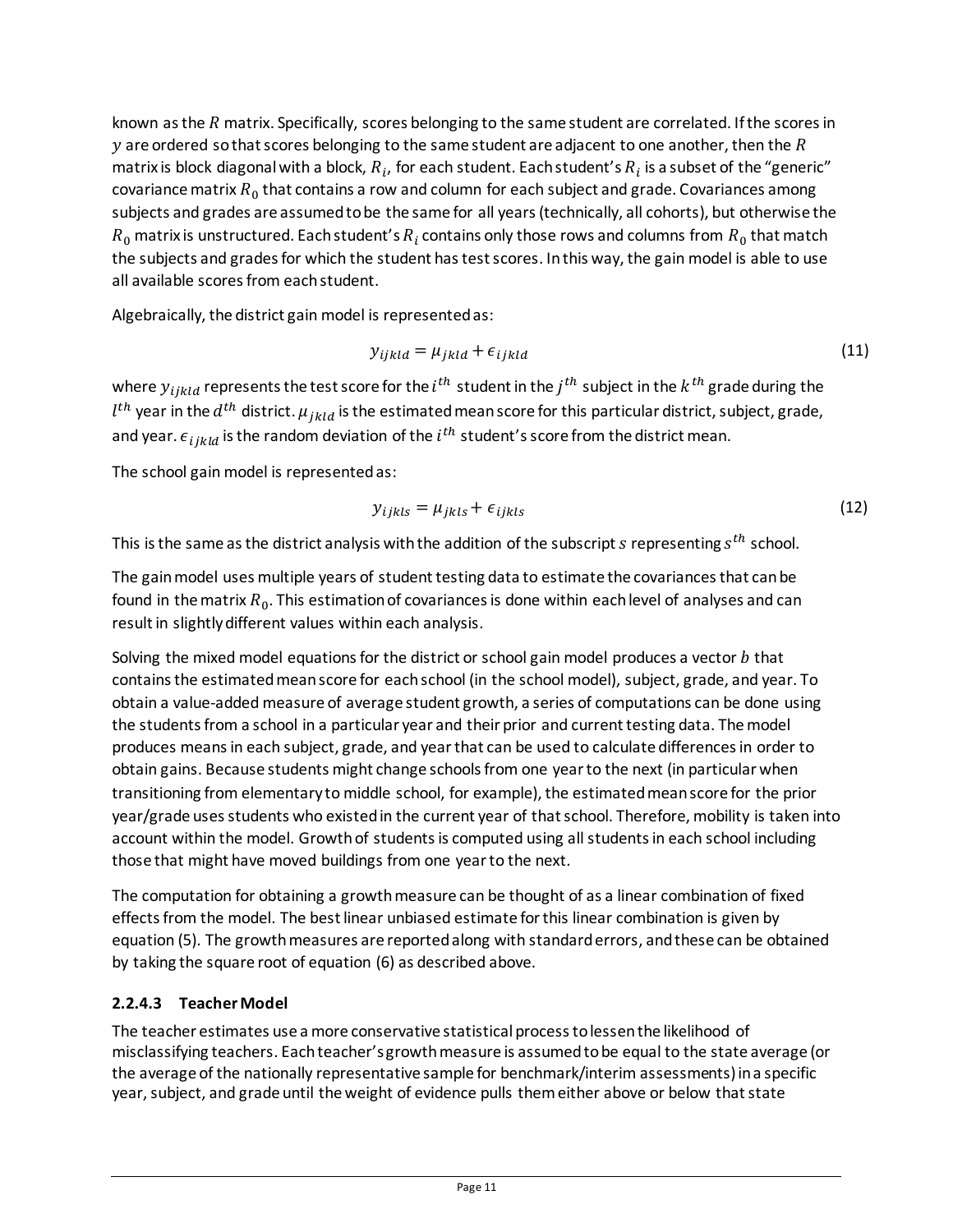average. The model also accounts for the percentage of instructional responsibility the teacher has for each student during the course of each school year. Furthermore, the teacher model is "layered," which means that:

- Students' performance with both their current and previous teacher effects are incorporated.
- For each school year, the teacher estimates are based students' testing data collected over multiple previous years.

Each element of the statistical model for teacher value-added modeling provides an additional level of protection against misclassifying each teacher estimate.

To allow for the possibility of many teachers with relatively few students per teacher, the gain model enters teachers as random effects via the  $Z$  matrix in the linear mixed model. The  $X$  matrix contains a column for each subject, grade, and year, and the  $b$  vector contains an estimated state mean score for each subject, grade, and year. The  $Z$  matrix contains a column for each subject, grade, year, and teacher, and the  $u$  vector contains an estimated teacher effect for each subject, grade, year, and teacher. The  $R$  matrix is as described above for the district or school model. The  $G$  matrix contains teacher variance components with a separate unique variance component for each subject, grade, and year. To allow for the possibility that a teacher might be very effective in one subject and very ineffective in another, the  $G$  matrix is constrained to be a diagonal matrix. Consequently, the  $G$  matrix is a block diagonal matrix with a block for each subject/grade/year. Each block has the form  $\sigma^2_{ikl}I$  where  $\sigma^2_{jkl}$  is the teacher variance component for the  $j^{th}$  subject in the  $k^{th}$  grade in the  $l^{th}$  year, and I is an identity matrix.

Algebraically, the teacher model is represented as:

$$
y_{ijkl} = \mu_{jkl} + \left( \sum_{k^* \le k} \sum_{t=1}^{T_{ijk^*l^*}} w_{ijk^*l^*t} \times \tau_{jk^*l^*t} \right) + \epsilon_{ijkl}
$$
 (13)

 $y_{ijkl}$  is the test score for the  $i^{th}$  student in the  $j^{th}$  subject in the  $k^{th}$ grade in the  $l^{th}$  year.  $\tau_{jk^*l^*t}$  is the teacher effect of the  $t^{\textit{th}}$  teacher in the  $j^{\textit{th}}$  subject in grade  $k^*$  in year  $l^*.$  The complexity of the parenthesized term containing the teacher effects is due to two factors. First, in any given subject, grade, and year, a student might have more than one teacher. The inner (rightmost) summation is over all the teachers of the  $i^{th}$  student in a particular subject, grade, and year, denoted by  $T_{ijk^*l^*}$ .  $\tau_{jk^*l^*t}$  is the effect of the  $t^{\textit{th}}$  teacher.  $w_{ijk^*l^*t}$  is the fraction of the  $i^{\textit{th}}$  student's instructional time claimed by the  $t<sup>th</sup>$  teacher. Second, as mentioned above, this model allows teacher effects to accumulate over time. The outer (leftmost) summation accumulates teacher effects not only for the current (subscripts  $k$  and l) but also over previous grades and years (subscripts  $k^*$  and  $l^*$ ) in the same subject. Because of this accumulation of teacher effects, this type of model is often called the "layered" model.

In contrast to the model for many district and school estimates, the value-added estimates for teachers are not calculated by taking differences between estimated mean scores to obtain mean gains. Rather, this teacher model produces teacher "effects" (in the  $u$  vector of the linear mixed model). It also produces state-level mean scores (for each year, subject, and grade) in the fixed-effects vector  $b$ . Because of the way the X and Z matrices are encoded, in particular because of the "layering" in  $Z$ , teacher gains can be estimated by adding the teacher effect to the state mean gain. That is, the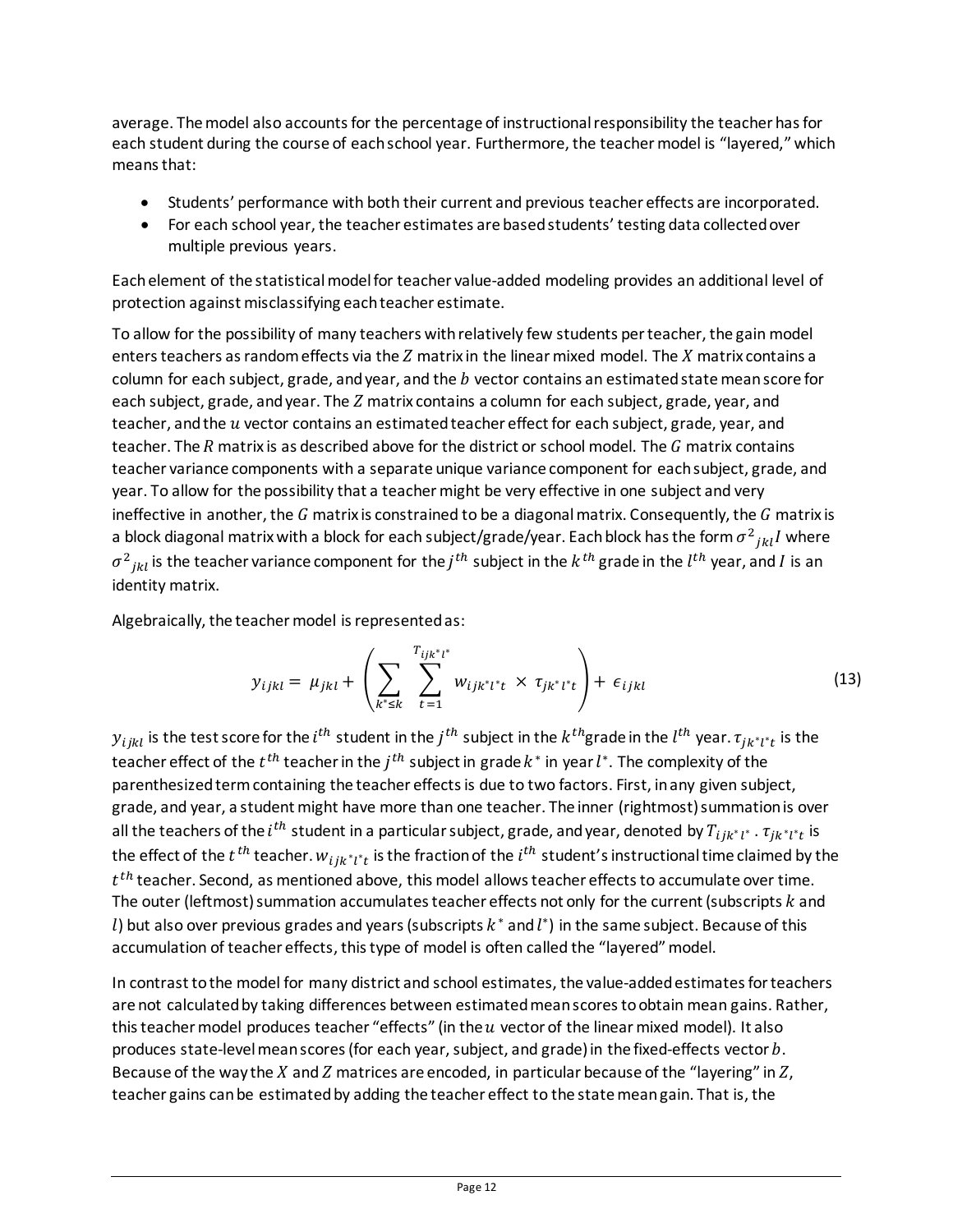interpretation of a teacher effect in this teacher model is as a gain expressed as a deviation from the average gain for the state in a given year, subject, and grade.

[Table 2](#page-16-0) illustrates how the  $Z$  matrix is encoded for three students who have three different scenarios of teachers during grades 3, 4, and 5 in two subjects, Math (M) and Reading (R). Teachers are identified by the letters A–F.

Tommy's teachers represent the conventional scenario. Tommy is taught by a single teacher in both subjects each year (teachers A, C, and E in grades 3, 4, and 5, respectively). Notice that in Tommy's  $Z$ matrix rows for grade 4 there are ones (representing the presence of a teacher effect) not only for fourth-grade teacher C but also for third-grade teacher A. This is how the "layering" is encoded. Similarly, in the grade 5 rows, there are ones for grade 5 teacher E, grade 4 teacher C, and grade 3 teacher A.

Susan is taught by two different teachers in grade 3: teacher A for Math and teacher B for Reading. In grade 4, Susan had teacher C for Reading. For some reason, in grade 4 no teacher claimed Susan for Math even though Susan had a grade 4 Math test score. This score can still be included in the analysis by entering zeros into the Susan's Z matrix rows for grade 4 Math. In grade 5, however, Susan had no test score in Reading. This row is completely omitted from the  $Z$  matrix. There will always be a  $Z$  matrix row corresponding to each test score in the  $y$  vector. Since Susan has no entry in  $y$  for grade 5 Reading, there can be no corresponding row in  $Z$ .

Eric's scenario illustrates team teaching. In grade 3 Reading, Eric received an equal amount of instruction from teachers A and B. The entries in the  $Z$  matrix indicate each teacher's contribution, 0.5 for each teacher. In grade 5 Math, however, Eric was taught by both teachers E and F, but they did not make an equal contribution. Teacher E claimed 80% responsibility, and teacher F claimed 20%.

Because teacher effects are treated as random effects in this approach, their estimates are obtained by shrinkage estimation, which is technically known as best linear unbiased prediction or as empirical Bayesian estimation. This means that *a priori* a teacher is considered "average" (with a teacher effect of zero) until there is sufficient student data to indicate otherwise. This method of estimation protects against false positives (teachers incorrectly evaluated as most effective or least effective), particularly in the case of teachers with few students.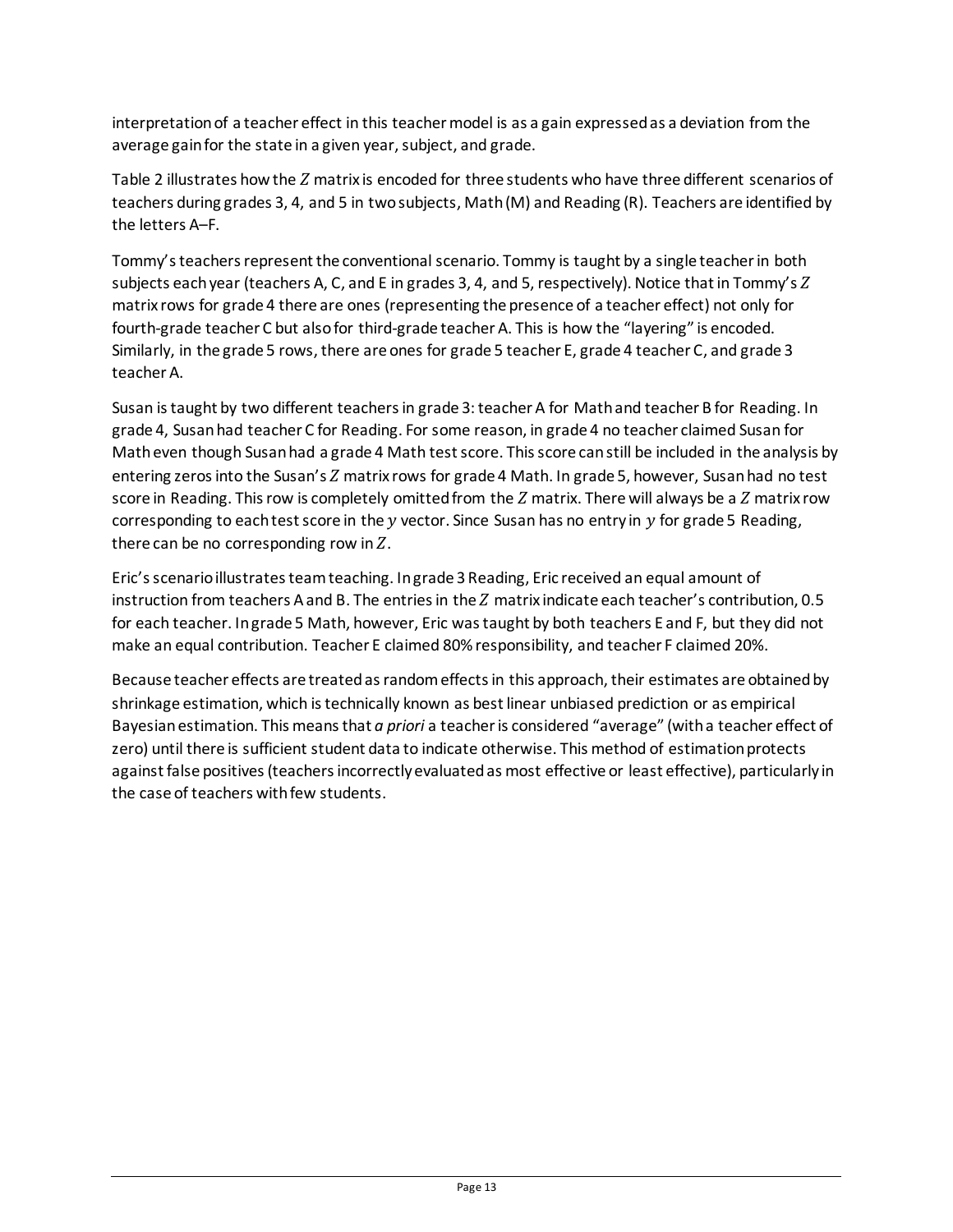#### **Table 2: Encoding the Z Matrix**

<span id="page-16-0"></span>

|                |                         |                                                                                                            | <b>Teachers</b>     |                           |                                                                                                            |                     |                     |                              |                     |                     |              |                    |              |                     |
|----------------|-------------------------|------------------------------------------------------------------------------------------------------------|---------------------|---------------------------|------------------------------------------------------------------------------------------------------------|---------------------|---------------------|------------------------------|---------------------|---------------------|--------------|--------------------|--------------|---------------------|
|                |                         |                                                                                                            | <b>Third Grade</b>  |                           |                                                                                                            |                     |                     | <b>Fourth Grade</b>          |                     |                     |              | <b>Fifth Grade</b> |              |                     |
|                |                         |                                                                                                            |                     | $\boldsymbol{\mathsf{A}}$ |                                                                                                            | $\mathbf{B}$        |                     | $\mathsf{C}$<br>$\mathbf{D}$ |                     | E.                  |              |                    | F.           |                     |
| <b>Student</b> | Grade                   | <b>Subjects</b>                                                                                            | $\mathsf{M}\xspace$ | ${\bf R}$                 | $\mathsf{M}% _{T}=\mathsf{M}_{T}\!\left( a,b\right) ,\ \mathsf{M}_{T}=\mathsf{M}_{T}\!\left( a,b\right) ,$ | ${\bf R}$           | $\mathsf{M}$        | $\mathbf R$                  | $\mathsf{M}\xspace$ | $\, {\bf R}$        | M            | ${\bf R}$          | $\mathsf{M}$ | ${\bf R}$           |
| <b>Tommy</b>   | $\mathbf{3}$            | $\boldsymbol{\mathsf{M}}$                                                                                  | $\mathbf{1}$        | $\pmb{0}$                 | $\mathbf 0$                                                                                                | $\mathsf 0$         | $\pmb{0}$           | $\pmb{0}$                    | 0                   | $\pmb{0}$           | $\pmb{0}$    | $\pmb{0}$          | $\mathsf 0$  | $\mathsf 0$         |
|                |                         | $\mathbf R$                                                                                                | $\mathbf 0$         | $1\,$                     | $\mathbf 0$                                                                                                | $\mathsf{O}\xspace$ | $\mathsf{O}\xspace$ | $\mathbf 0$                  | $\mathsf{O}\xspace$ | $\pmb{0}$           | $\pmb{0}$    | $\pmb{0}$          | $\mathbf 0$  | $\pmb{0}$           |
|                | $\pmb{4}$               | M                                                                                                          | $\mathbf{1}$        | $\pmb{0}$                 | 0                                                                                                          | 0                   | $\mathbf{1}$        | 0                            | 0                   | 0                   | $\pmb{0}$    | $\pmb{0}$          | 0            | 0                   |
|                |                         | $\, {\bf R} \,$                                                                                            | $\mathsf{O}\xspace$ | $\mathbf{1}$              | $\mathsf{O}\xspace$                                                                                        | $\mathsf{O}\xspace$ | $\mathbf 0$         | $\mathbf{1}$                 | $\mathsf{O}\xspace$ | $\pmb{0}$           | $\pmb{0}$    | $\mathbf 0$        | $\mathbf 0$  | $\pmb{0}$           |
|                | ${\bf 5}$               | M                                                                                                          | $\mathbf{1}$        | $\pmb{0}$                 | 0                                                                                                          | 0                   | $\mathbf{1}$        | 0                            | 0                   | 0                   | $\mathbf{1}$ | $\pmb{0}$          | 0            | $\mathsf 0$         |
|                |                         | $\mathbf R$                                                                                                | $\mathsf{O}\xspace$ | $\mathbf{1}$              | $\mathsf{O}\xspace$                                                                                        | $\mathbf 0$         | $\mathbf 0$         | $\mathbf{1}$                 | $\mathsf{O}\xspace$ | $\mathsf{O}$        | $\pmb{0}$    | $\mathbf{1}$       | $\mathbf 0$  | $\pmb{0}$           |
| Susan          | 3                       | $\boldsymbol{\mathsf{M}}$                                                                                  | $\mathbf{1}$        | $\pmb{0}$                 | $\pmb{0}$                                                                                                  | 0                   | 0                   | 0                            | 0                   | 0                   | $\pmb{0}$    | $\pmb{0}$          | $\pmb{0}$    | 0                   |
|                |                         | ${\bf R}$                                                                                                  | $\mathsf{O}\xspace$ | $\pmb{0}$                 | $\mathsf{O}\xspace$                                                                                        | $\mathbf{1}$        | $\mathsf{O}\xspace$ | $\mathbf 0$                  | $\mathsf{O}\xspace$ | $\mathsf{O}\xspace$ | $\pmb{0}$    | $\mathbf 0$        | $\mathbf 0$  | $\pmb{0}$           |
|                | $\pmb{4}$               | $\boldsymbol{\mathsf{M}}$                                                                                  | $\mathbf{1}$        | 0                         | 0                                                                                                          | 0                   | 0                   | 0                            | 0                   | 0                   | $\pmb{0}$    | $\pmb{0}$          | 0            | 0                   |
|                |                         | $\, {\bf R} \,$                                                                                            | $\mathbf 0$         | $\pmb{0}$                 | $\mathsf{O}\xspace$                                                                                        | $\mathbf 1$         | $\pmb{0}$           | $\mathbf{1}$                 | $\mathsf{O}\xspace$ | $\pmb{0}$           | $\pmb{0}$    | $\pmb{0}$          | $\mathbf 0$  | $\pmb{0}$           |
|                | ${\bf 5}$               | M                                                                                                          | $\mathbf{1}$        | 0                         | $\mathbf 0$                                                                                                | 0                   | $\mathbf 0$         | 0                            | 0                   | 0                   | 0            | $\pmb{0}$          | $\mathbf{1}$ | 0                   |
| Eric           | $\overline{\mathbf{3}}$ | $\mathsf{M}% _{T}=\mathsf{M}_{T}\!\left( a,b\right) ,\ \mathsf{M}_{T}=\mathsf{M}_{T}\!\left( a,b\right) ,$ | $\mathbf{1}$        | $\mathsf{O}\xspace$       | $\mathbf 0$                                                                                                | $\mathbf 0$         | $\mathbf 0$         | $\mathbf 0$                  | $\mathbf 0$         | $\mathbf 0$         | $\mathbf 0$  | $\mathbf 0$        | $\mathbf 0$  | $\mathsf{O}\xspace$ |
|                |                         | R                                                                                                          | 0                   | 0.5                       | 0                                                                                                          | 0.5                 | 0                   | 0                            | 0                   | 0                   | 0            | $\pmb{0}$          | 0            | 0                   |
|                | $\overline{\mathbf{4}}$ | $\mathsf{M}% _{T}=\mathsf{M}_{T}\!\left( a,b\right) ,\ \mathsf{M}_{T}=\mathsf{M}_{T}\!\left( a,b\right) ,$ | $\mathbf{1}$        | $\mathsf{O}\xspace$       | $\mathsf{O}\xspace$                                                                                        | $\mathbf 0$         | $\mathbf 0$         | $\mathbf 0$                  | $\mathbf{1}$        | $\mathsf{O}\xspace$ | $\pmb{0}$    | $\pmb{0}$          | $\mathbf 0$  | $\mathsf{O}\xspace$ |
|                |                         | R                                                                                                          | 0                   | 0.5                       | 0                                                                                                          | 0.5                 | 0                   | 0                            | $\mathbf 0$         | $\mathbf{1}$        | $\pmb{0}$    | $\pmb{0}$          | 0            | 0                   |
|                | $\overline{\mathbf{5}}$ | $\boldsymbol{\mathsf{M}}$                                                                                  | $\mathbf{1}$        | $\mathbf 0$               | $\mathbf 0$                                                                                                | $\mathbf 0$         | $\mathbf 0$         | $\mathbf 0$                  | $\mathbf{1}$        | $\mathbf 0$         | 0.8          | $\mathbf 0$        | 0.2          | $\mathsf{O}\xspace$ |
|                |                         | $\boldsymbol{\mathsf{R}}$                                                                                  | $\mathbf 0$         | 0.5                       | 0                                                                                                          | 0.5                 | 0                   | 0                            | 0                   | $\mathbf{1}$        | $\pmb{0}$    | $\pmb{0}$          | $\pmb{0}$    | $\mathbf 1$         |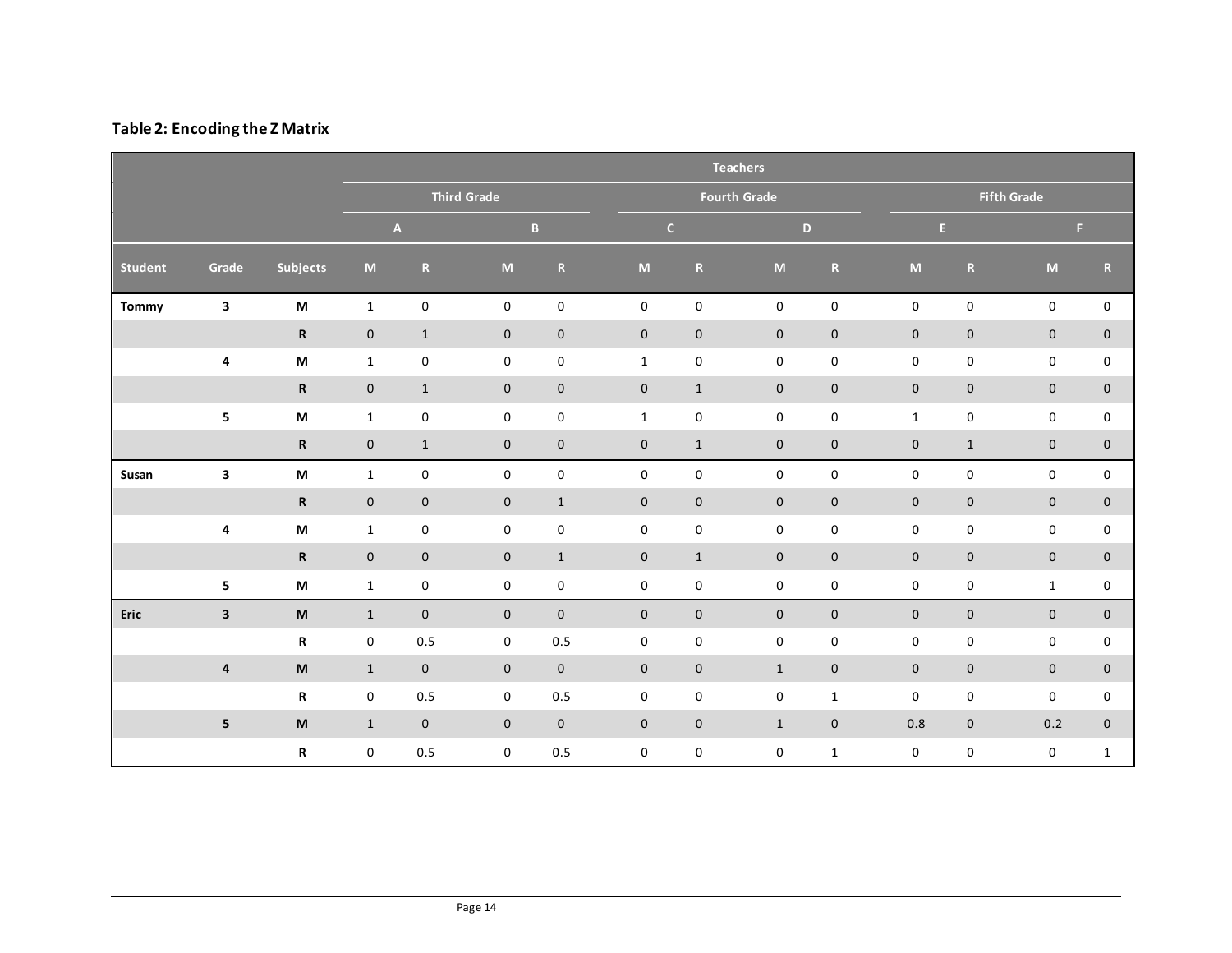From the computational perspective, the teacher gain can be defined as a linear combination of both fixed effects and random effects and is estimated by the model using equation (9). The variance and standard error can be found using equation (10).

### <span id="page-17-2"></span>**2.2.4.4 Accommodations to the Gain Model for Missing 2019-20 Data Due to the Pandemic**

In spring 2020, the COVID-19 pandemic required schools to close early and cancel statewide summative assessments. As a result, scores are not available for Michigan's M-STEPassessments based on the 2019-20 school year, and it is not possible to measure growth on the M-STEP assessments from the 2018-19 to the 2019-20 school years or from the 2019-20 to the 2020-21 school years. For the gain model based on M-STEP Math and ELA and PSAT 8/9 in grade 8, the 2020-21 reporting measures growth from the 2018-19 school year to the 2020-21 school year. Because interim/benchmark assessments are administered at several points throughout the school year, the gain model for MAP growth in the same way it has in previous years, except that 2019-20 measures growth from the beginning of year (BOY) to the middle of year (MOY) rather than BOY to end of year (EOY).

From a technical perspective, the gain model for M-STEP in Math and ELA is essentially the same as it has been in previous years except that growth is measured over two years rather than one year. However, the interpretation of these growth measures changes slightly in two notable ways.

First, because the models provide two-year growth measures, the growth measure for grades where students transition from one school to another will then include growth from the feeder school(s) as well as the receiver school. For example, a middle school with grades 6–8 could receive a growth measure for sixth grade based on the students' growth in sixth grade as well as their growth from the feeder elementary school(s) in fifth grade.

In other words, it is not possible to parse out the individual contribution of the middle school in sixth grade apart from those from the elementary school(s) in fifth grade because of the missing year of test scores. For the district-level growth measures and for the non-transition grades, the two-year growth measures are still solely representative of growth within the specific district and the non-transition grades for the school are still solely representative of growth within the specific school.

Second, at a particular school, the growth of certain groups of students are not represented in the twoyear measures as they would be in two one-year growth measures. For example, it is not possible to measure the growth of grade 4 studentsthis year because there is no grade 3 data from last year and no statewide assessment to use from grade 2 in 2019. Similarly, it is not possible to report grade 8 growth from last year because there is no exiting achievement for these students in their last year at the school.

Despite these differences, the conceptual explanation of the 2020-21 growth measures is the same as it has always been: these growth measures compare students' exiting achievement with their entering achievement over two points in time.

## <span id="page-17-0"></span>**2.3 Predictive Model**

## <span id="page-17-1"></span>**2.3.1 Overview**

Tests that are not given in consecutive grades require a different modeling approach from the gain model. The predictive model is used for such assessments in Michigan. **The predictive model is a regression-based model where growth is a function of the difference between students' expected**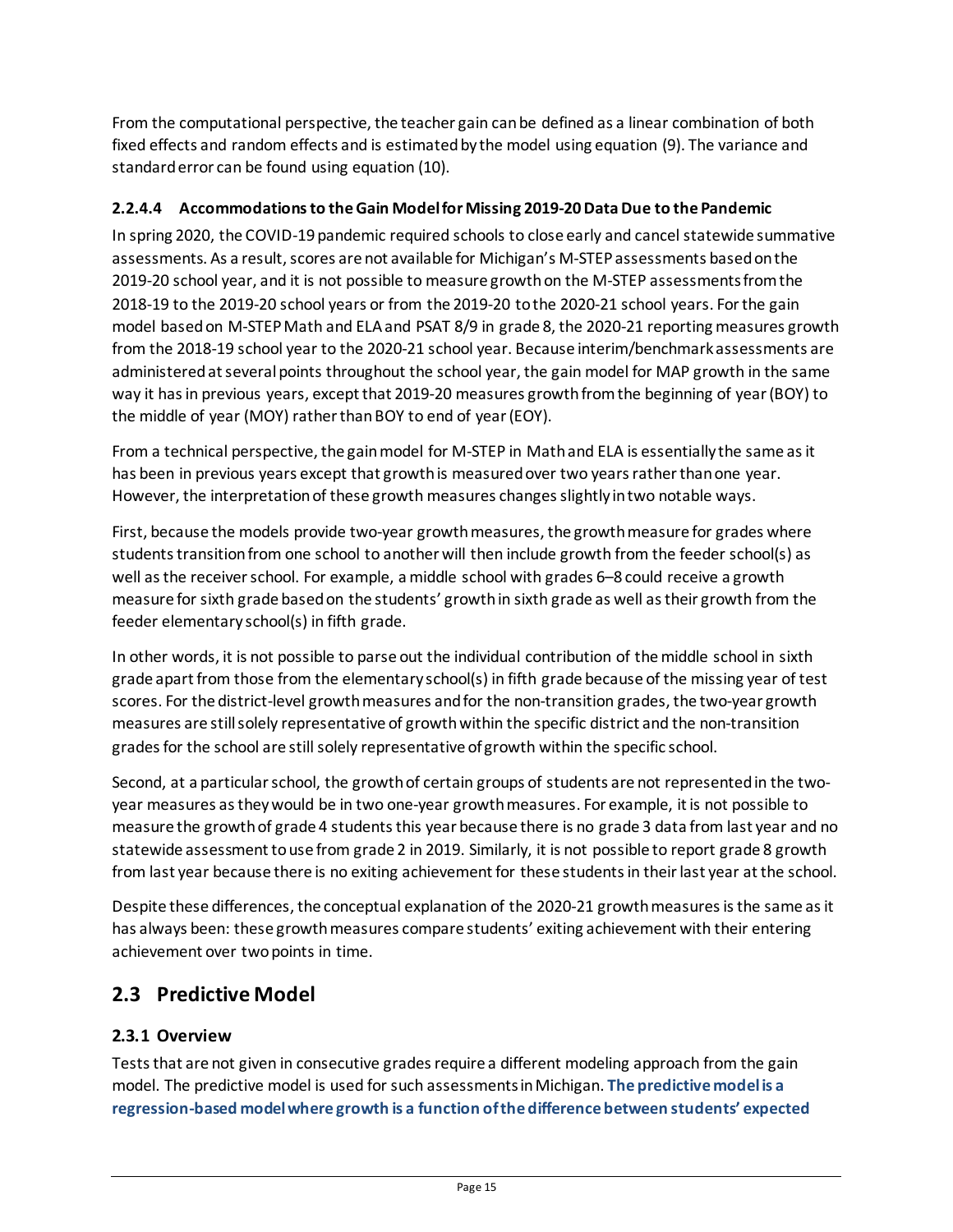**scores with their actualscores.** Expected growth is met when students with a district or school made the same amount of growth as students withthe average district or school.

There are two separate analyses for EVAAS reporting based on the predictive model: one each for districts and schools. There is no teacher model because the assessments that use the predictive model do not receive Teacher reports. The district and school models are essentially the same.

Regression models are used in virtually every field of study, and their intent is to identify relationships between two or more variables. When it comes to measuring growth, regression models identify the relationship between prior test performance and actual test performance for a given course. In more technical terms, the predictive model is known as the univariate response model (URM), a linear mixed model and, more specifically, an analysis of covariance (ANCOVA) model.

The key advantages of the predictive model can be summarized as follows:

- It minimizes the influence of measurement error and increases the precision of predictions by using multiple prior test scores as predictors for each student.
- It does not require students to have all predictors or the same set of predictors as long as a student has at least three prior test scores as predictors of the response variable in any subject and grade.
- It allows educators to benefit from all tests, even when tests are on differing scales.

### <span id="page-18-0"></span>**2.3.2 Conceptual Explanation**

As mentioned above, the predictive model is ideal for assessments given in non-consecutive grades, such as M-STEP Science and Social Studies assessments and SAT. It is also used for PSAT in grades 9 and 10. Consider all students who tested in M-STEP Science in grade 8 in a given year. The gain model is not possible since there isn't a science test in the immediate prior grade. However, these students might have a number of prior test scores in M-STEP Math and ELA in grades 3-7 and M-STEP Social Studies in grade 5. These prior test scores have a relationship with M-STEP Science in grade 8, meaning that how students performed on these tests can predict how the students perform on M-STEP Science in grade 8. The growth model does not assume what the predictive relationship will be; instead, the actual relationships observed by the data define the relationships. This is shown in [Figure 3](#page-19-0) below where each dot represents a student's prior score on M-STEP Mathgrade 7 plotted with their score on M-STEP Science grade 8. The best-fit line indicates how students with a certain prior score on M-STEP Math grade 7 tend to score, on average, on M-STEP Science grade 8. This illustration is based on one prior test; the predictive model uses many prior test scores from different subjects and grades.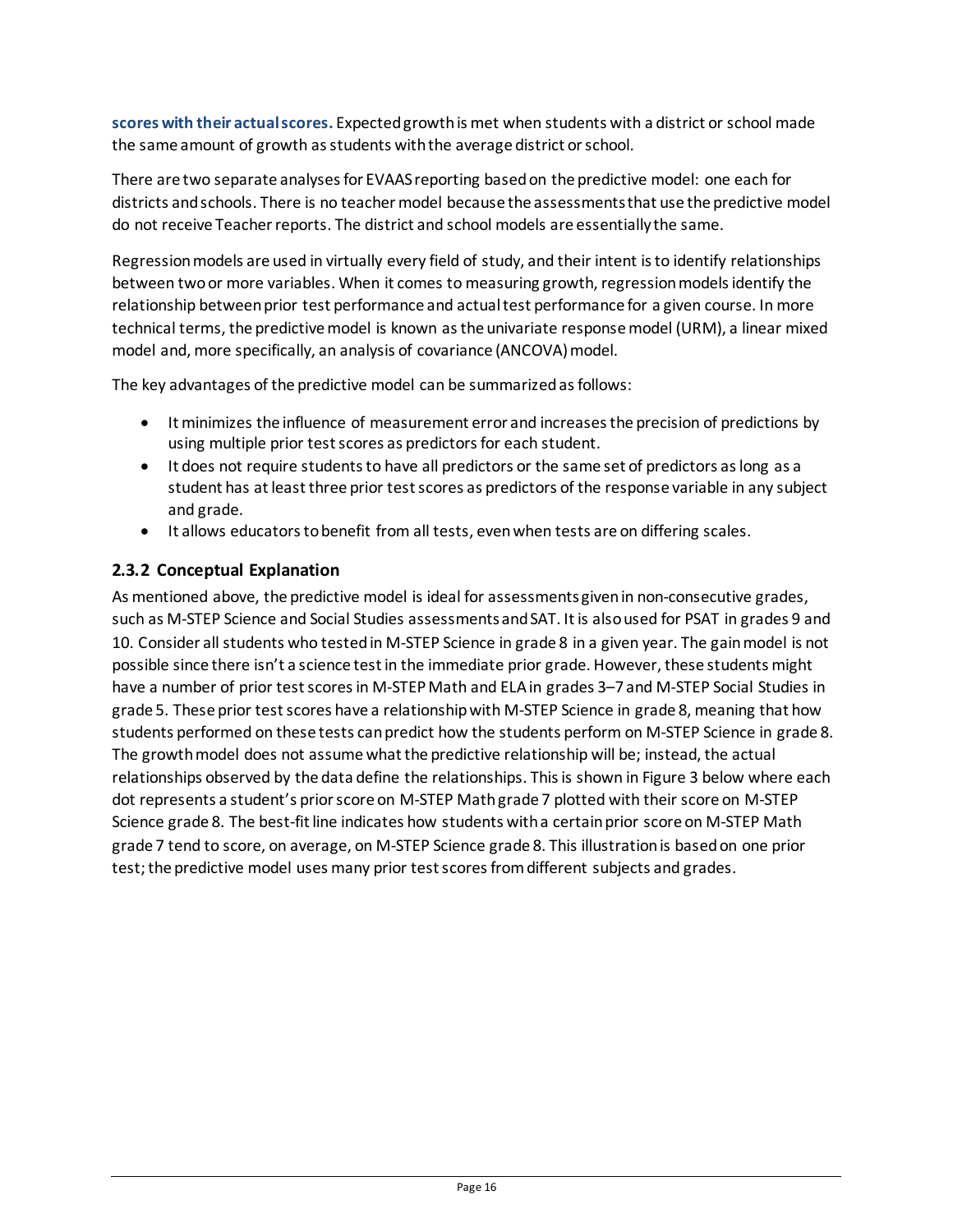<span id="page-19-0"></span>**Figure 3: Test Scores from One Assessment Have a Predictive Relationship to Test Scores from Another Assessment**



Some subjects and grades will have a greater relationship to M-STEP Science in grade 8 than others; however, the other subjects and grades still have a predictive relationship. For example, prior Math scores might have a stronger predictive relationship to M-STEP Science in grade 8 than prior ELAscores, but how a student performs on the M-STEP ELA assessment typically provides an idea of how we might expect a student to perform on average on M-STEP Science assessment.This is shown in [Figure 4](#page-19-1) below, where there are a number of different assessments that have a predictive relationship with M-STEP Science in grade 8. All of these relationships are considered together in the predictive model with some assessmentsweighted more heavily than others.



<span id="page-19-1"></span>**Figure 4: Relationships Observed in the Statewide Data Inform the Predictive Model**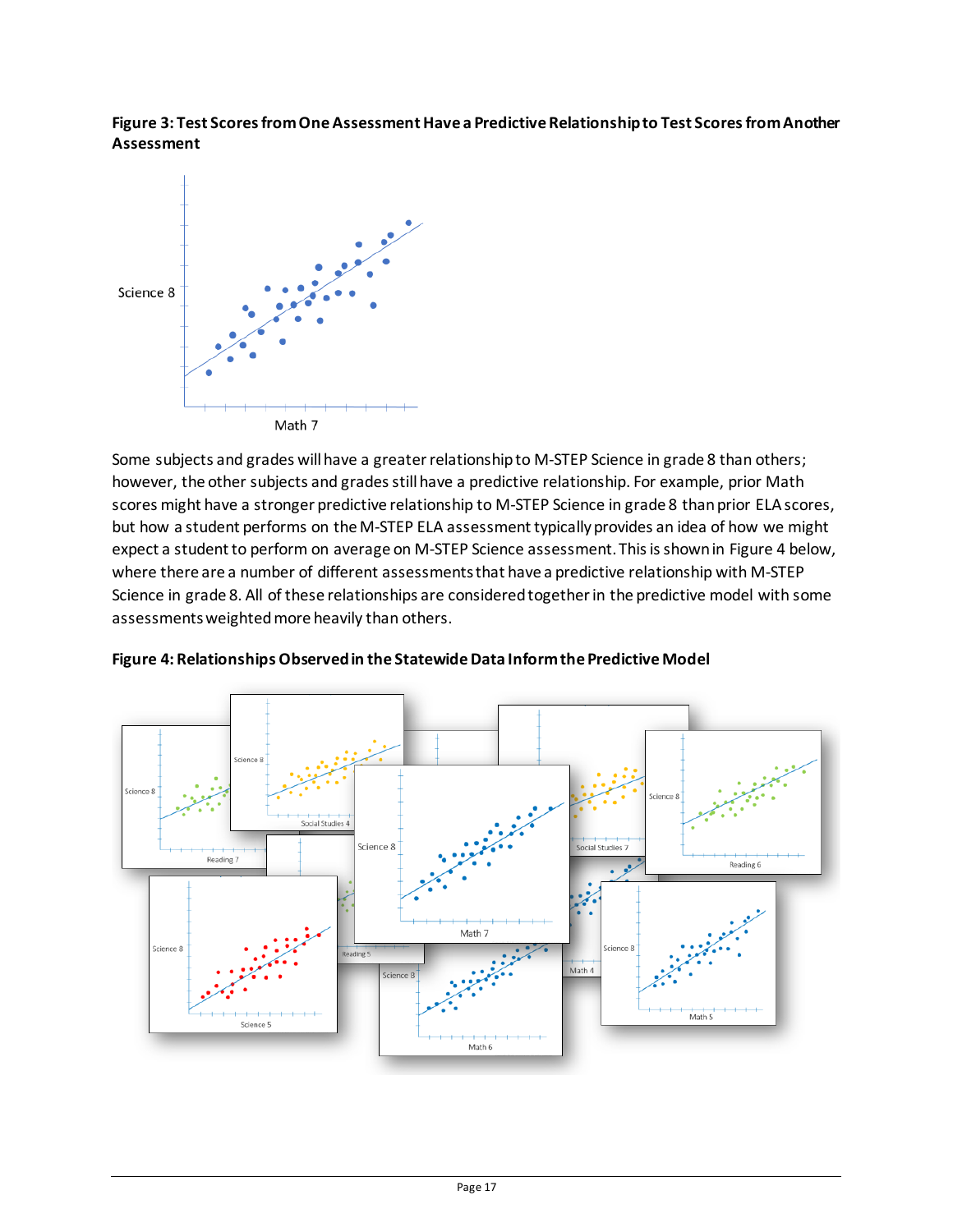Note that the prior test scores do not need to be on the same scale as the assessment being measured for student growth. Just as height (reported in inches) and weight (reported in pounds) can predict a child's age (reported in years), the growth model can use test scores from different scales to find the predictive relationship.

Each student receives an expected score based on their own prior testing history. In practical terms, the expected score represents the student's entering achievement because it is based on all prior testing information to date. [Figure 5](#page-20-1) below shows the relationship between expected and actual scores for a group of students.



<span id="page-20-1"></span>

The expected scores can be aggregated to a specific district or school and then compared to the students' actual scores. In other words, the growth measure is a function of the difference between the exiting achievement (or average actual score) and the entering achievement (or average expected score) for a group of students. Unlike the gain model, the actual score and expected score are reported in the scaling units of the test rather than NCEs.

## <span id="page-20-0"></span>**2.3.3 Technical Description of the District and School Models**

The predictive model has similar approaches for districts and schools. The approach is described briefly below, with more details following.

- The score to be predicted serves as the response variable  $(y, t)$  the dependent variable).
- $\bullet$  The covariates ( $x$ 's, predictor variables, explanatory variables, independent variables) are scores on tests the student has taken in previous years from the response variable.
- There is a categorical variable (class variable, grouping variable) to identify the district or school from whom the student received instruction in the subject, grade, and year of the response variable  $(y)$ .

Algebraically, the model can be represented as follows for the  $i<sup>th</sup>$  student.

$$
y_i = \mu_y + \alpha_j + \beta_1 (x_{i1} - \mu_1) + \beta_2 (x_{i2} - \mu_2) + \dots + \epsilon_i
$$
 (14)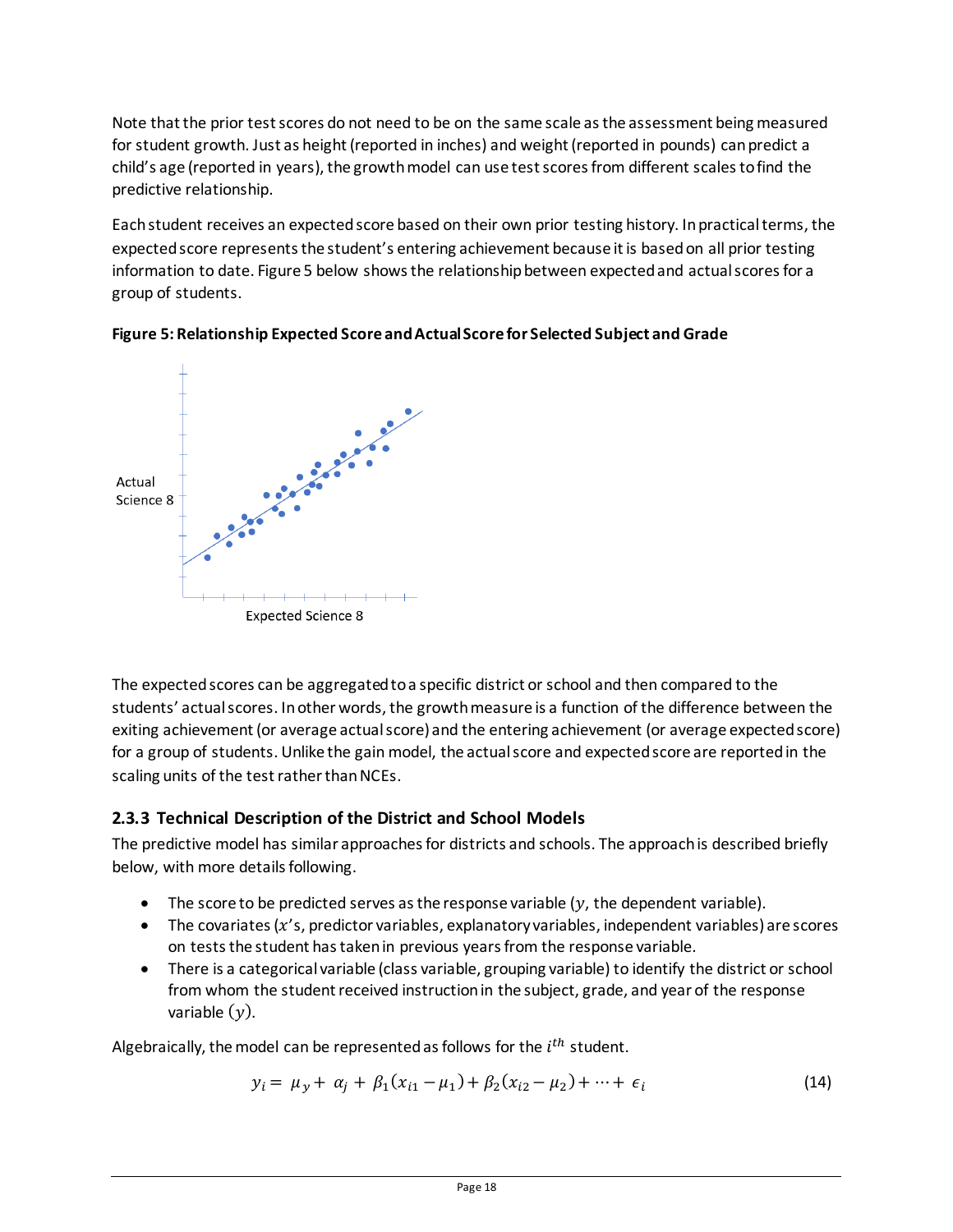The  $\mu$  terms are means for the response and the predictor variables.  $\alpha_i$  is the district/school effect for the  $j<sup>th</sup>$  district/school. The  $\beta$  terms are regression coefficients. Predictions to the response variable are made by using this equation with estimates for the unknown parameters ( $\mu$ s,  $\beta$ s, and sometimes  $\alpha_i$ ). The parameter estimates (denoted with "hats," e.g.,  $\hat{\mu}$ ,  $\hat{\beta}$ ) are obtained using all students that have an observed value for the specific response and have three predictor scores. The resulting prediction equation for the  $i^{th}$  student is as follows:

$$
\hat{y}_i = \hat{\mu}_y + \hat{\beta}_1 (x_{i1} - \hat{\mu}_1) + \hat{\beta}_2 (x_{i2} - \hat{\mu}_2) + \cdots
$$
\n(15)

Two difficulties must be addressed in order to implement the estimation and use of this model. First, not all students will have the same set of predictor variables due to missing test scores. Second, because the predictive model is an ANCOVA model with school as a random effect, the regression coefficients are pooled within group (district or school). The strategy for dealing with missing predictors is to estimate the joint covariance matrix (call it  $C$ ) of the response and the predictors. Let  $C$  be partitioned into response (y) and predictor  $(x)$  partitions, that is,

$$
C = \begin{bmatrix} c_{yy} & c_{yx} \\ c_{xy} & c_{xx} \end{bmatrix}
$$
 (16)

Note that *C* in equation (16) is not the same as *C* in equation (4). This matrix is estimated using the EM (expectation maximization) algorithm for estimating covariance matrices in the presence of missing data available in SAS/STAT® (although no imputation is actually used). It should also be noted that, because this model is an ANCOVA model, *C* is a pooled-within group (district or school) covariance matrix. This is accomplished by providing scores to the EM algorithm that are centered around group means (i.e., the group means are subtracted from the scores) rather than around grand means. Obtaining *C* is an iterative process since group means are estimated within the EM algorithmto accommodate missing data. Once new group means are obtained, another set of scores isfed into the EM algorithm againuntil *C* converges. This overall iterative EM algorithm is what accommodates the two difficulties mentioned above. The estimation only includes students who had a test score for the response variable in the most recent year *and* who had at least three predictor variables are included in the estimation. Given such a matrix, the vector of estimated regression coefficients for the projection equation (15) can be obtained as:

$$
\hat{\beta} = C_{xx}^{-1} c_{xy} \tag{17}
$$

This allows one to use whichever predictors a student has to get that student's expected y-value  $(\hat{y}_i)$ . Specifically, the  $C_{rr}$  matrix used to obtain the regression coefficients *for a particular student* is that subset of the overall  $C$  matrix that corresponds to the set of predictors for which this student has scores.

The prediction equation also requires estimated mean scores for the response and for each predictor (the  $\hat{\mu}$  terms in the prediction equation). These are not simply the grand mean scores. It can be shown that in an ANCOVA if one imposes the restriction that the estimated "group" effects should sum to zero (that is, the effect for the "average" district or school is zero), then the appropriate means are the means of the group means. The group-level means are obtained from the EM algorithm mentioned above, which accounts for missing data. The overall means ( $\hat{\mu}$  terms) are then obtained as the simple average of the group-level means.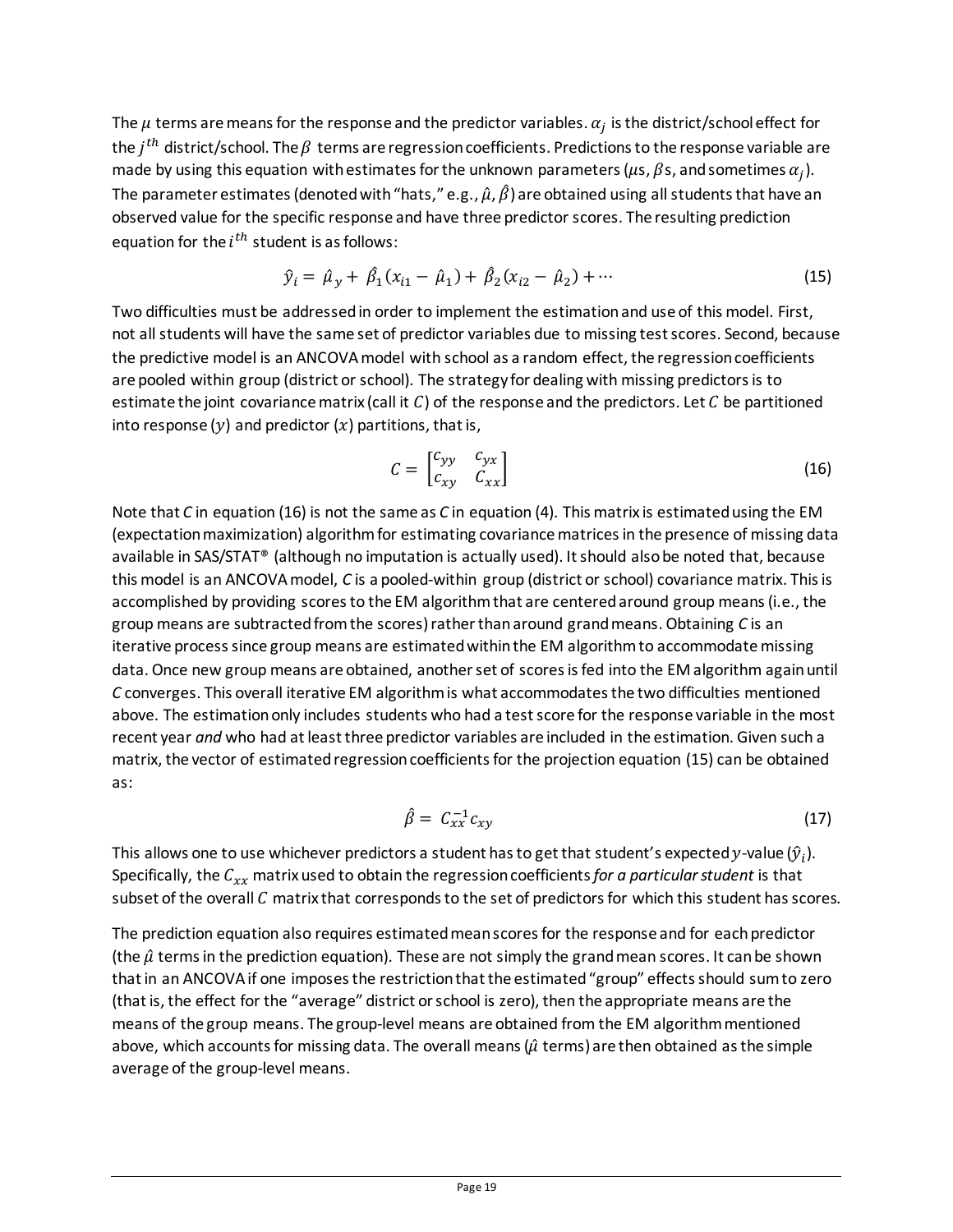Once the parameter estimates for the prediction equation have been obtained, predictions can be made for any student with any set of predictor values aslong as that student has a minimum of three prior test scores. This is to avoid bias due to measurement error in the predictors. For the 2020-21 reporting, expected scores for M-STEP Science and Social Studies in grade 5 are based on only two predictors due to missing data from the 2019-20 school year

$$
\hat{y}_i = \hat{\mu}_y + \hat{\beta}_1 (x_{i1} - \hat{\mu}_1) + \hat{\beta}_2 (x_{i2} - \hat{\mu}_2) + \cdots
$$
\n(18)

The  $\hat{y}_i$  term is nothing more than a composite of all the student's past scores. It is a one-number summary of the student's level of achievement prior to the current year, and this term is called the expected score or entering achievement in the web reporting. The different prior test scores making up this composite are given different weights (by the regression coefficients, the  $\hat{\beta}$ s) in order to maximize its correlation with the response variable. Thus, a different composite would be used when the response variable is Mathematics than when it is Evidence-Based Reading and Writing, for example. Note that the  $\hat{\alpha}_i$  term is not included in the equation. Again, this is because  $\hat{y}_i$  represents prior achievement before the effect of the current district, school, or teacher.

The second step in the predictive model is to estimate the group effects  $(\alpha_i)$  using the following ANCOVA model.

$$
y_i = \gamma_0 + \gamma_1 \hat{y}_i + \alpha_j + \epsilon_i \tag{19}
$$

In the predictive model, the effects  $(\alpha_i)$  are considered random effects. Consequently, the  $\hat{\alpha}_i$ s are obtained by shrinkage estimation (empirical Bayes). [4](#page-22-1) The regression coefficients for the ANCOVA model are given by the  $\gamma$ s.

#### <span id="page-22-0"></span>**2.3.3.1 Accommodations to the Predictive Model for Missing 2019-20 Data Due to the Pandemic**

In spring 2020, the COVID-19 pandemic required schools to close early and cancel statewide summative assessments. As a result, statewide scores are not available for Michigan's M-STEP, PSAT and SAT exams based on the 2019-20 school year, and it is not possible to measure growth from the 2018-19 to the 2019-20 school years. For the predictive model, the 2020-21 reporting measures growth using students' predictors through the 2018-19 and then compares to their performance on the 2020-21 assessment.

As a reminder, the predictive model is used to measure growth for assessments given in nonconsecutive grades, such as M-STEP Science and Social Studies assessments. Because these assessments are not administered every year, *it has always been possible* that students do not have any test scores in the *immediate* prior year. The model can provide a robust estimate of students' entering achievement for the course by using all other available test scores from other subjects, grades, and years.

In other words, the predictive model does not require any technical adaptations to account for the missing year of data and the interpretation of the results is similar to a typical year of reporting.

<span id="page-22-1"></span><sup>4</sup> For more information about shrinkage estimation, see, for example, Ramon C. Littell, George A. Milliken, Walter W. Stroup, Russell D. Wolfinger, and Oliver Schabenberger, *SAS for Mixed Models, Second Edition* (Cary, NC: SAS Institute Inc., 2006). Another example is Charles E. McCulloch, Shayle R. Searle, and John M. Neuhaus, *Generalized, Linear, and Mixed Models, Second Edition* (Hoboken, NJ: John Wiley & Sons, 2008).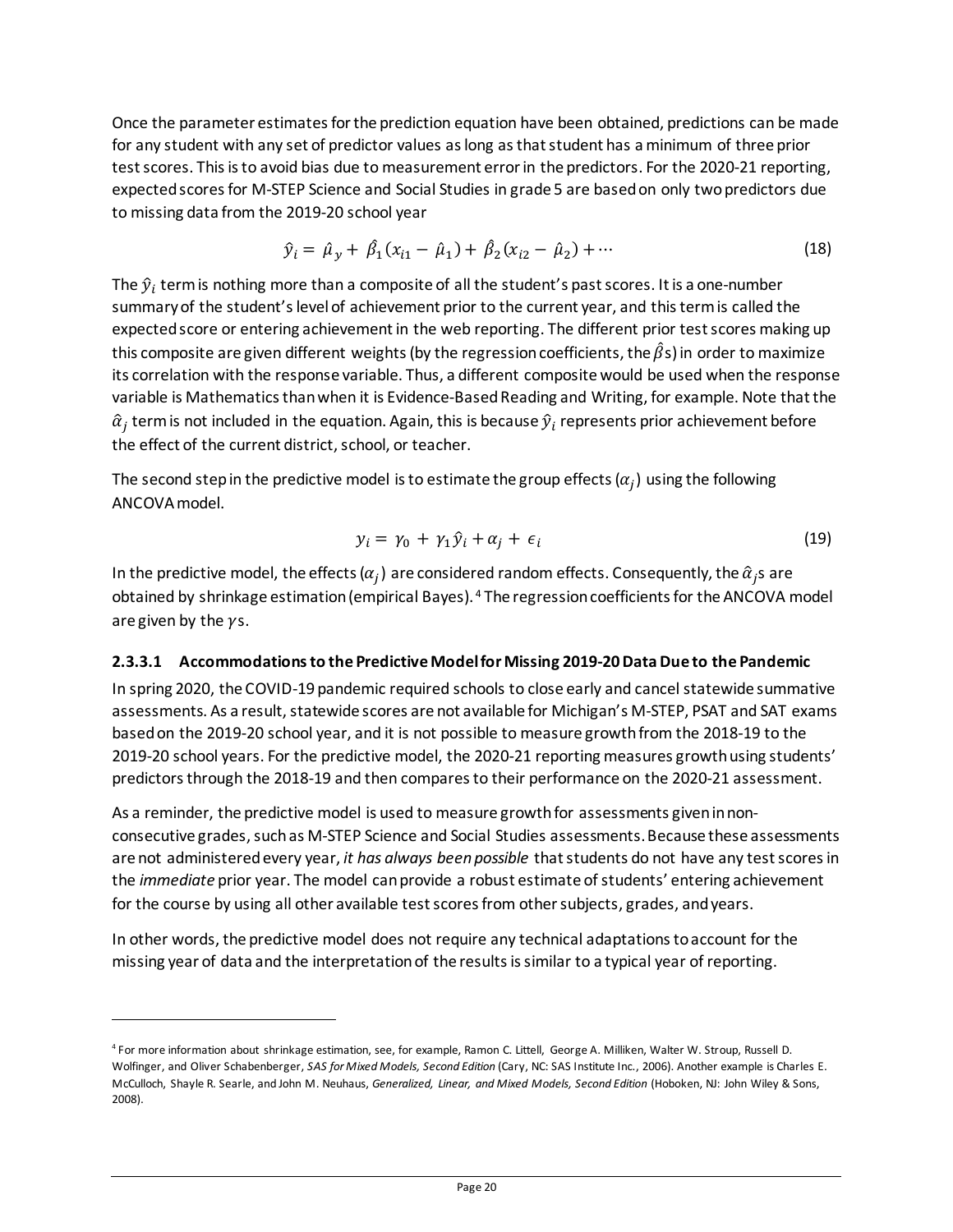# <span id="page-23-0"></span>**2.4 Projection Model**

## <span id="page-23-1"></span>**2.4.1 Overview**

The longitudinal data sets used to calculate growth measures for groups of students can also provide individual student projections to future assessments. A projection is reported as a probability of obtaining a specific score or above on an assessment, such as a 70% probability of scoring Proficient or above on the next summative assessment. The probabilities are based on the students' own prior testing history as well as how the cohort of students who just took the assessment performed. Due to the pandemic, the projections to the assessments for the 2021-22 school year are based on the cohort of students who took the assessment in the 2018-19 school year rather than the 2020-21 school year. Projections are available for state assessments as well as to college readiness assessments.

Projections are useful as a planning resource for educators, and they can inform decisions around enrollment, enrichment, remediation, counseling, and intervention to increase students' likelihood of future success.

## <span id="page-23-2"></span>**2.4.2 Technical Description**

The statistical model that is used as the basis for the projections is, in traditional terminology, an analysis of covariance (ANCOVA) model. This model is the same statistical model used in the predictive model applied at the school level described in Sectio[n 2.3.3.](#page-20-0) In the projection model, the score to be projected serves as the response variable (y), the covariates ( $x$ 's) are scores on tests the student has already taken, and the categorical variable is the school at which the student received instruction in the subject, grade, and year of the response variable  $(y)$ . Algebraically, the model can be represented as follows for the  $i^{th}$  student.

$$
y_i = \mu_y + \alpha_j + \beta_1 (x_{i1} - \mu_1) + \beta_2 (x_{i2} - \mu_2) + \dots + \epsilon_i
$$
 (20)

The  $\mu$  terms are means for the response and the predictor variables.  $\alpha_i$  is the school effect for the  $j^{th}$ school, the school attended by the  $i^{th}$  student. The  $\beta$  terms are regression coefficients. Projections to the future are made by using this equation with estimates for the unknown parameters ( $\mu$  s,  $\beta$  s, sometimes  $\alpha_j$ ). The parameter estimates (denoted with "hats," e.g.,  $\hat{\mu}$ ,  $\hat{\beta}$ ) are obtained using the most current data for which response values are available. The resulting projection equation for the  $i<sup>th</sup>$ student is

$$
\hat{y}_i = \hat{\mu}_y \pm \hat{\alpha}_j + \hat{\beta}_1 (x_{i1} - \hat{\mu}_1) + \hat{\beta}_2 (x_{i2} - \hat{\mu}_2) + \dots + \epsilon_i
$$
\n(21)

The reason for the " $\pm$ " before the  $\hat{\alpha}_i$  term is that since the projection is to a future time, the school that the student will attend is unknown, so this term is usually omitted from the projections. This is equivalent to setting  $\hat{\alpha}_i$  to zero, that is, to assuming that the student encounters the "average schooling experience" in the future.

Two difficulties must be addressed to implement the projections. First, not all students will have the same set of predictor variables due to missing test scores. Second, because this is an ANCOVA model with a school effect i, the regression coefficients must be "pooled-within-school" regression coefficients. The strategy for dealing with these difficulties is the same as described in Section [2.3.3](#page-20-0) using equations (16), (17), and (18) and will not be repeated here.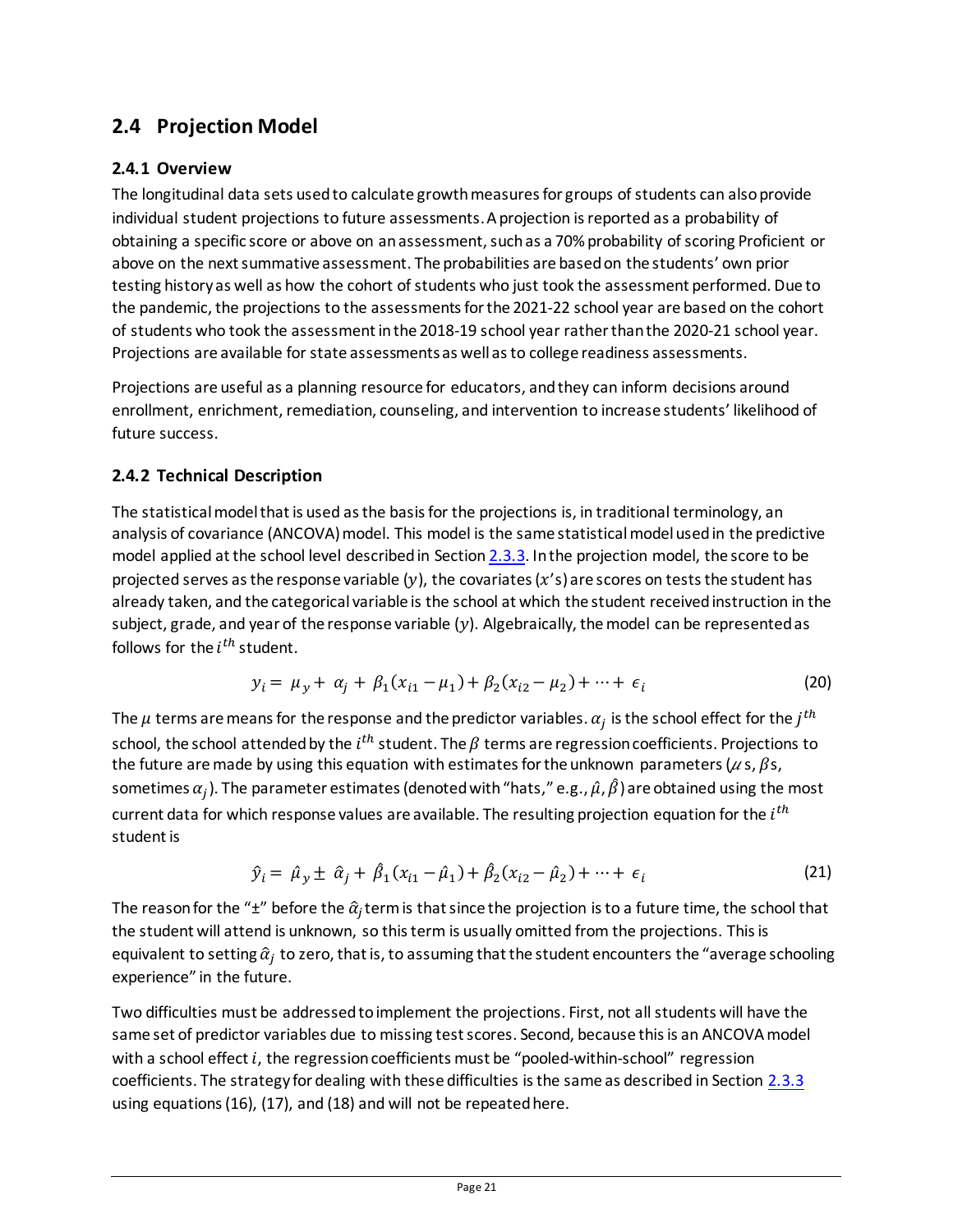Once the parameter estimates for the projection equation have been obtained, projections can be made for any student with any set of predictor values. However, to protect against bias due to measurement error in the predictors, projections are made only for students who have at least three available predictor scores(or, in the case of M-STEP Social Studies in grade 5 for the 2020-21 reporting, two predictor scores). In addition to the projected score itself, the standard error of the projection is calculated ( $SE(\hat{y}_i)$ ). Given a projected score and its standard error, it is possible to calculate the probability that a student will reach some specified benchmark of interest  $(b)$ . Examples are the probability of scoring at least Proficient on a future end-of-grade test or the probability of scoring at least an established college readiness benchmark. The probability is calculated as the area above the benchmark cutoff score using a normal distribution with its mean equal to the projected score and its standard deviation equal to the standard error of the projected score as described below.  $\Phi$  represents the standard normal cumulative distribution function.

$$
Prob(\hat{y}_i \ge b) = \Phi\left(\frac{\hat{y}_i - b}{SE(\hat{y}_i)}\right) \tag{22}
$$

## <span id="page-24-0"></span>**2.5 Outputs from the Models**

### <span id="page-24-1"></span>**2.5.1 Gain Model**

The gain model is used for courses where students test in consecutive grade-given tests. As such, **the gain model uses M-STEP in Math and ELA in grades 3–7 and PSAT 8/9 in grade 8 to provide district, school, and teacher growth measures in the following content areas:**

- M-STEP Math in grades 5–7 for 2020-21 reporting, grades 4–7 for 2018-19 reporting, and grades 4–8 for 2017-18 reporting
- M-STEP ELAin grades 5–7 for 2020-21 reporting, grades 4–7 for 2018-19 reporting, and grades 4–8 for 2017-18 reporting
- PSAT 8/9 in grade 8 for 2018-19 and 2020-21 reporting

Note that teacher reporting is only available to those districts that have chosen to opt in through MiDataHub, and it can be based on either the statewide summative assessmentslisted above or the district's interim/benchmark assessments, which included the following in previous years:

- MAP Mathin grades 1–8
- MAP Reading in grades 1–8

In addition to the mean scores and mean gain for an individual subject, grade, and year, the gain model can alsoprovide the following teacher composites across subjects, grades, and years.

In general, these are all different forms of linear combinations of the random effects, and their estimates and standard errors are computed in the same manner describedabove in equations (9) and (10) for the teacher model. More details about teacher composites across subjects, grades, and years are available in Section [5.](#page-34-0)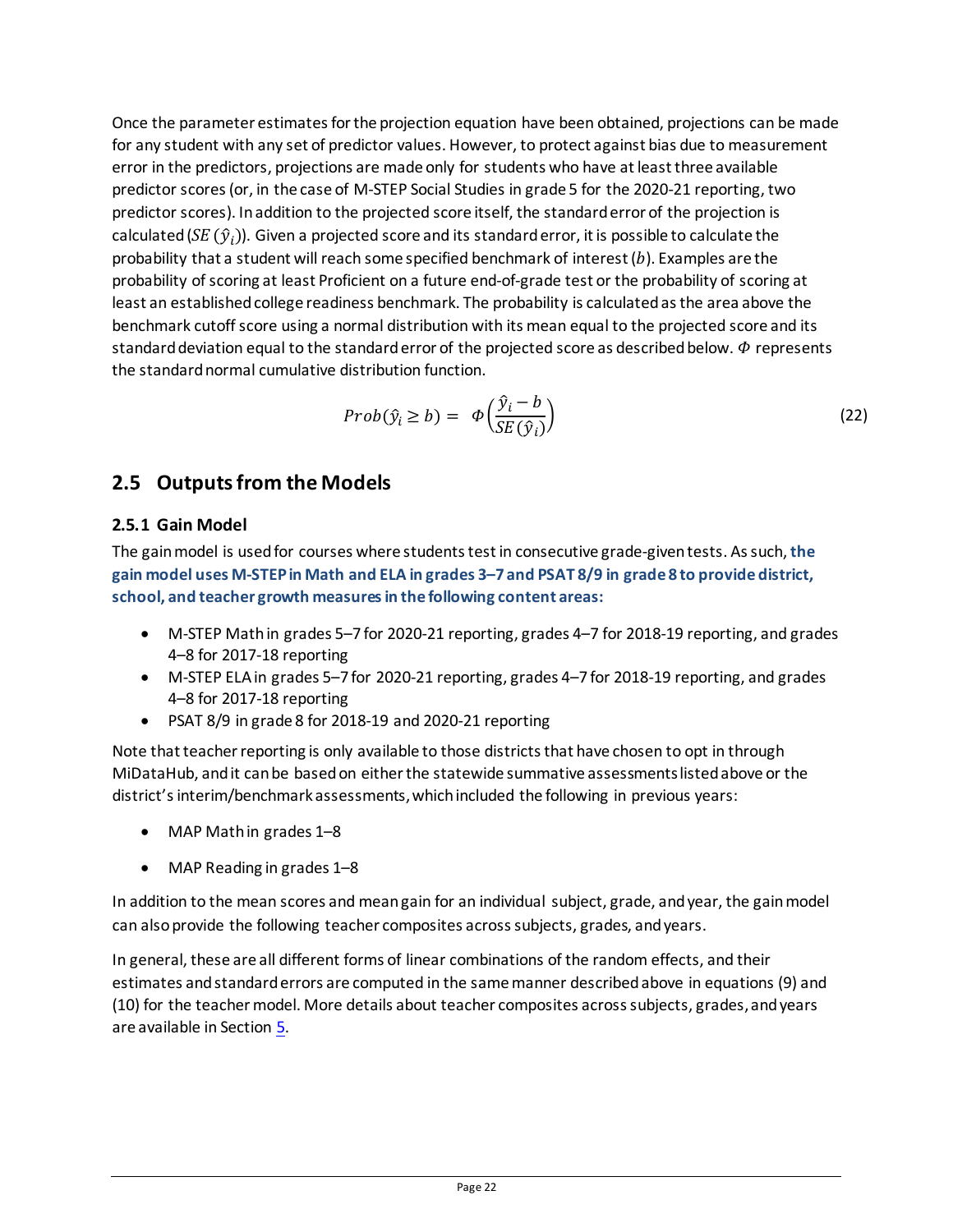#### <span id="page-25-0"></span>**2.5.2 Predictive Model**

The predictive model is used for courses where students test in non-consecutive grade-given tests. As such, **the predictive model provides growth measures for districts and schools in the following content areas:**

- M-STEP Science in grades 5, 8 and 11
- M-STEP Social Studies in grades 5, 8 and 11
- PSAT 8/9 in grade 9
- PSAT 10
- SAT

In addition to the mean scores and growth measures for an individual subject, grade, and year, the predictive model can also provide multi-year average growth measures (up to three years) for each subject and grade or course.

#### <span id="page-25-1"></span>**2.5.3 Projection Model**

Projections are provided to future state assessments as well as college readiness assessments:

- M-STEP Math and ELA in grades 5-7
- M-STEP Social Studies in grades 5, 8, and 11
- M-STEP Science in grades 8 and 11
- PSAT 8/9 Mathematics and ELA in grade 8
- PSAT 8/9 in Mathematics, Evidence-Based Reading and Writing in grade 9
- PSAT 10 Mathematics and Evidence-Based Reading and Writing in grade 10
- SAT Mathematics and Evidence-Based Reading and Writing

More specifically, M-STEP projections are typically provided one or two grade levels above a student's last tested grade, such as projections to grades 6 and 7 for students who most recently tested in grade 5. For the 2021 reporting, M-STEP projections are provided to a student's next tested grade-level M-STEP assessment, such as a projection to grade 6 for students who most recently tested in grade 5.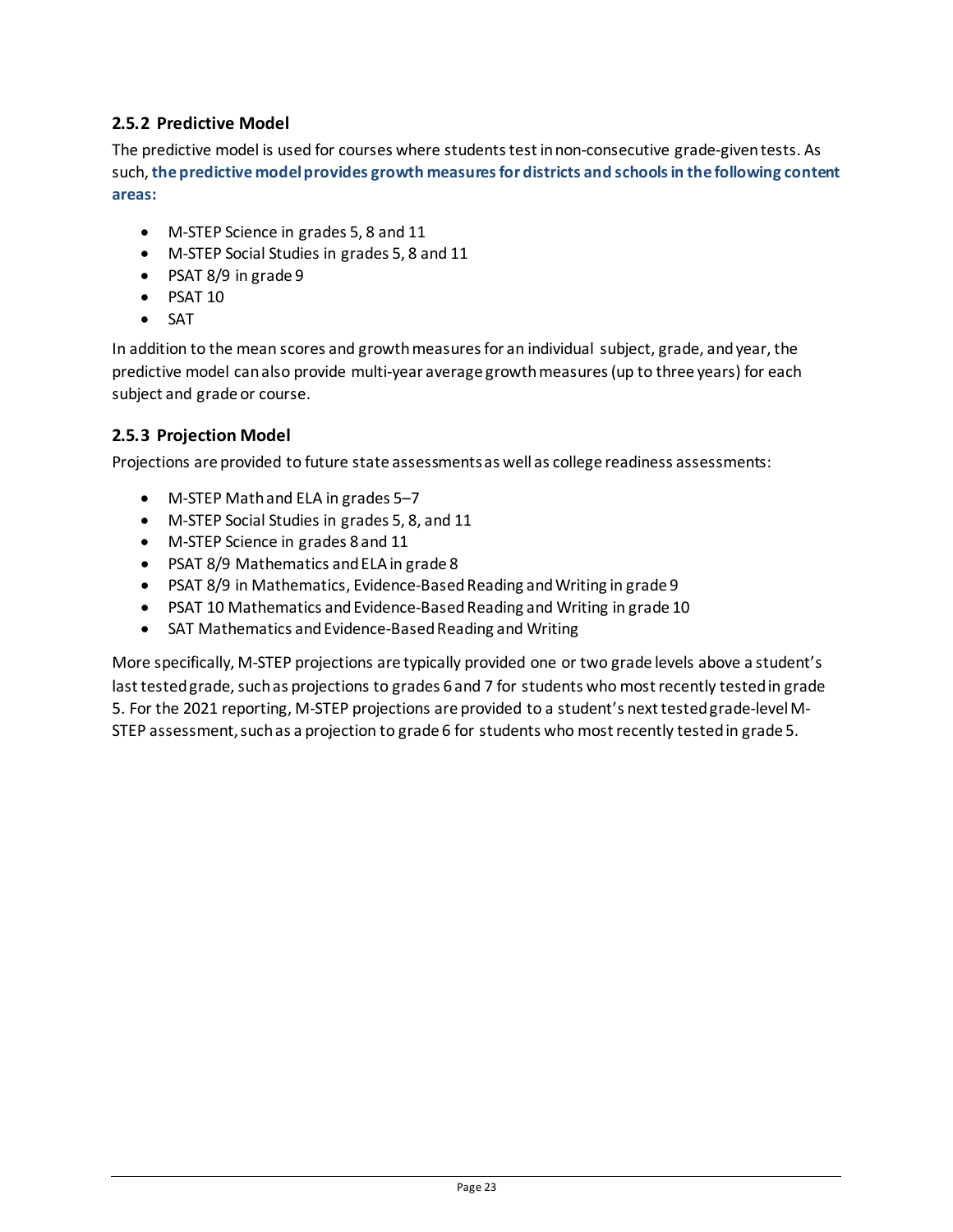# <span id="page-26-0"></span>**3 Expected Growth**

## <span id="page-26-1"></span>**3.1 Overview**

Conceptually, growth is simply the difference between students' entering and exiting achievement. As noted in Sectio[n 2,](#page-5-0) zero represents "expected growth." Positive growth measures are evidence that students made *more* than the expected growth, and negative growth measures are evidence that students made *less* than the expected growth.

A more detailed explanation of expected growthand how it is calculated are useful for the interpretation and application of growth measures.

# <span id="page-26-2"></span>**3.2 Technical Description**

Both the gain and predictive models define expected growth based on the empirical student testing data; in other words, the model does not assume a particular amount of growth or assign expected growth in advance of the assessment being taken by students. Both models define expected growth within a year. This means that expected growth is always relative to how students' achievement has changed in the most recent year of testing rather than a fixed year in the past.

More specifically, **in the gain model, expected growth means that students maintained the same relative position with respect to the statewide student achievement that year. In the predictive model, expected growth means that students with a district, school, or teacher made the same amount of growth as students with the average district, school, or teacher in the state for that same year, subject, and grade**.

For both models, the growth measures tend to be centered on expected growth every year with approximately half of the district/school/teacher estimates above zero and approximately half of the district/school/teacher estimates below zero.

A change in assessments or scales from one year to the next does not present challenges to calculating expected growth. Through the use of NCEs, the gain model converts any scale to a relative position, and the predictive model already uses prior test scores from different scalesto calculate the expected score. When assessments change over time, expected growth is still based on the relative change in achievement from one point in time to another.

## <span id="page-26-3"></span>**3.3 Illustrated Example**

[Figure 6](#page-27-0) below provides a simplified example of how growth is calculated in the gain model when the state achievement increases. The figure has four graphs, each of which plots the NCE distribution of scale scores for a given year and grade. In this example, the figure shows how the gain is calculated for a group of grade 4 students in Year 1 as they become grade 5 studentsin Year 2. In Year 1, our grade 4 students score, on average, 420 scale score points on the test, which corresponds to the 50<sup>th</sup> NCE (similar to the 50<sup>th</sup> percentile). In Year 2, the students score, on average, 434 scale score points on the test, which corresponds to a 50th NCE *based on the grade 5 distribution of scoresin Year 2*. The grade 5 distribution of scale scores in Year 2 was higher than the grade 5 distribution of scale scoresin Year 1, which is why the lower right graph is shifted slightly to the right. The blue line shows what is required for students to make expected growth, which would be to maintain their position at the 50<sup>th</sup> NCE for grade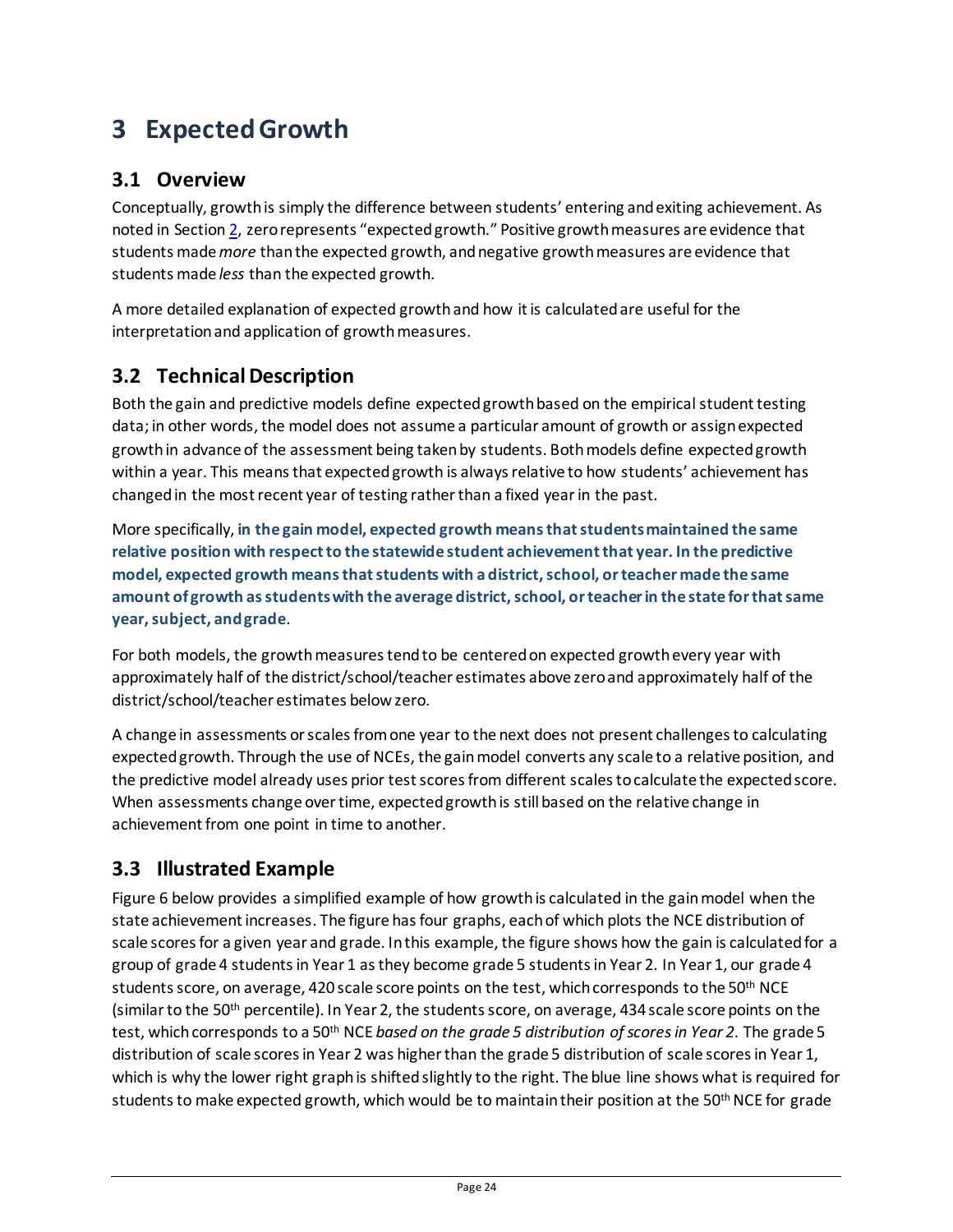4 in Year 1 as they become grade 5 studentsin Year 2. The growth measure for these students is Year 2 NCE – Year 1 NCE, which would be  $50 - 50 = 0$ . Similarly, if a group of students started at the 35<sup>th</sup> NCE, the expectation is that they would maintain that 35<sup>th</sup> NCE.

Note that the actual gain calculations are much more robust than what is presented here; as described in the previous section, the models can address students with missing data, team teaching, and all available testing history.



#### <span id="page-27-0"></span>**Figure 6: Intra-Year ApproachExample for the Gain Model**

In contrast, in the predictive model, expected growth uses actual results from the most recent year of assessment data and considers the relationships from the most recent year with prior assessment results[. Figure 7](#page-28-0) below provides a simplified example of how growth is calculated in the predictive model. The graph plots each student's actual score with their expected score. Each dot represents a student, and a best-fit line will minimize the difference between all students' actual and expected scores. Collectively, the best-fit line indicates what expected growth is for each student – given the student's expected score, expected growth is met if the student scores the corresponding point on the best-fit line. Conceptually, with the best-fit line minimizing the difference between all students' actual and expected scores, the growth expectation is defined by the average experience. Note that the actual calculations differ slightly since this is an ANCOVA model where the students are expected to see the average growth as seen by the experience with the average group (district, school, or teacher).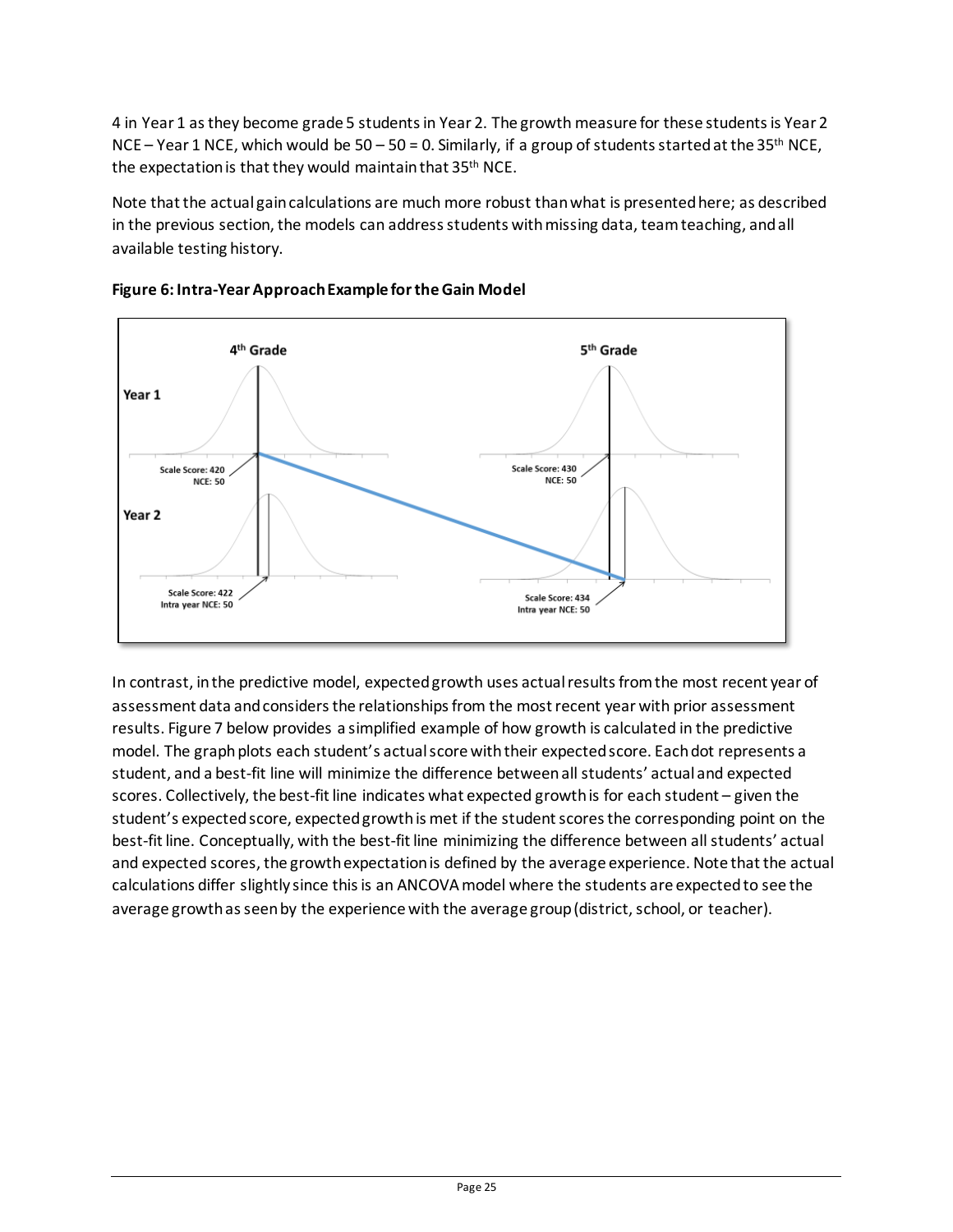

<span id="page-28-0"></span>**Figure 7: Intra-Year Approach Example for the Predictive Model**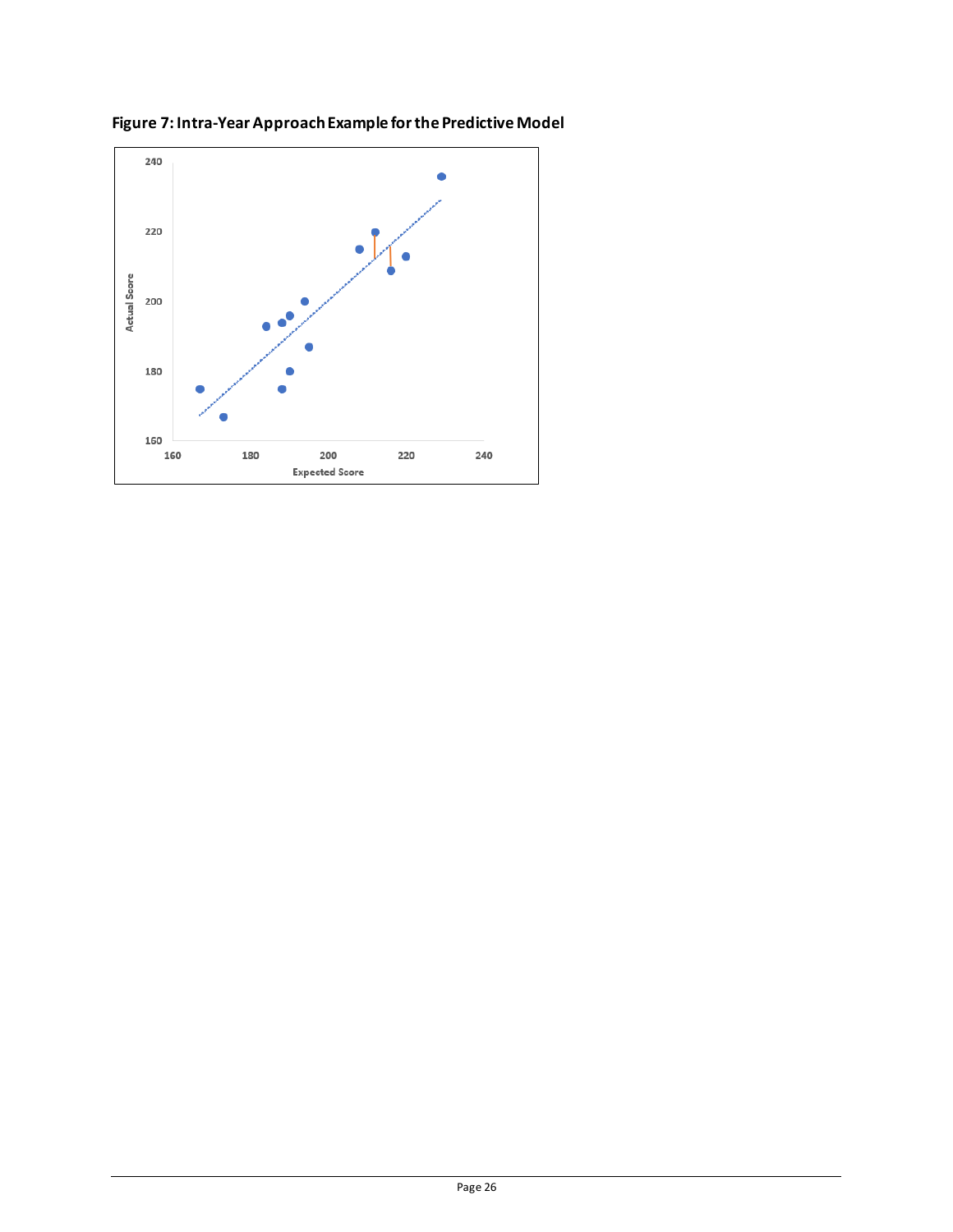# <span id="page-29-0"></span>**4 ClassifyingGrowth into Categories**

# <span id="page-29-1"></span>**4.1 Overview**

It can be helpful to classify growth into different levels for interpretation and context, particularly when the levels have statistical meaning. Michigan's growth modelhas five categoriesfor districts andschools and four categories for teachers. These categories are defined by a range of values related to the growth measure, its standard error and (for Teacher reports) the student-level standard deviation of growth.

# <span id="page-29-2"></span>**4.2 Use Standard ErrorsDerived from the Models**

As described in the modeling approaches section, the growth model provides an estimate of growthfor a district, school, or teacher in a particular subject, grade, and year as well as that estimate's standard error. The standard erroris a measure of the quantity and quality of student data included in the estimate, such as the number of students and the occurrence of missing data for those students. It also takes into account shared instruction and team teaching. Standard error is a common statistical metric reported in many analyses and research studies because it yields important information for interpreting an estimate, in this case the growth measure relative to expected growth. Because measurement error is inherent in any growth or value-added model, *the standard error is a critical part of the reporting*. **Taken together, the growth measure and standard error provide educators and policymakers with critical information aboutthe certainty that students in a district, school, or classroom are making decidedly more or less than the expected growth.** Taking the standard error into account is particularly important for reducing the risk of misclassification (for example, identifying a teacher as ineffective when they are truly effective) for high-stakes usage of value-added reporting.

The standard error also takes into account that even among teachers with the same number of students, teachers might have students with very different amounts of prior testing history. Due to this variation, the standard errors in a given subject, grade, and year could vary significantly among teachers, depending on the available data that is associated with their students, and it is another important protection for districts, schools, and teachers to incorporate standard errors to the value-added reporting.

## <span id="page-29-3"></span>**4.3 Define Growth Indicators in Terms of Standard Errors**

Common statistical usage of standard errors indicates the precision of an estimate and whether that estimate is statistically significantly different from an expected value. The growth reports use the standard error of each growth measure to determine the statistical evidence that the growth measure is different from expected growth. For EVAAS growth reporting, this is essentially when the growth measure is more than or less than two standard errors above or below expected growth or, in other words, when the growth index is more than +2 or less than -2. For district and school growth reports, these definitions then map to growth indicators in the reports themselves, such that there is statistical meaning in these categories. For the teacher growth reports, there is another statistic metric used to define growth categories, and this is described in the next section.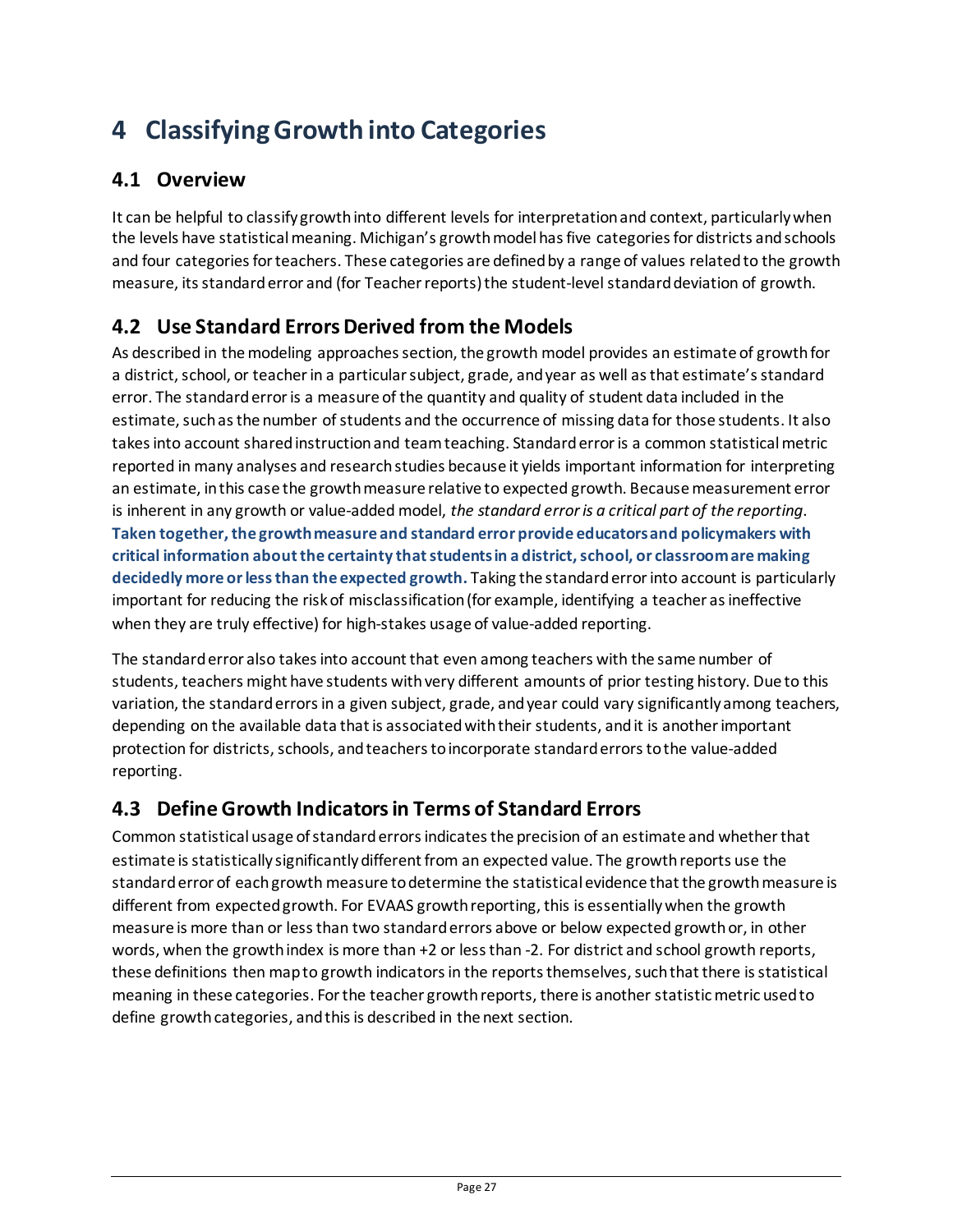# <span id="page-30-0"></span>**4.4 Define Growth Categories in Terms of Student-Level Standard Deviation of Growth**

The student-level standard deviation of growth can be used to provide context about the magnitude of growth being made by a group of students. For the gain-based model (where this metric is applied), students typically have a current and a prior year NCE, which can be used to derive a student-level gain. The standard deviation of the student-level distribution of growth is available for each year, subject, and grade. Dividing the growth measures by the standard deviation provides a value known as an "effect size," and it indicates the practical significance regarding the group of students and whether they met, exceeded, or fell short of expected growth.

The categories and definitions for district, school, and teacher growth reports are illustrated in the following section.

# <span id="page-30-1"></span>**4.5 Categorizing District and School Growth Measures**

There are two ways to visualize how the growth measure and standard error relate to expected growth and how these can be used to create categories.

The first way is to frame the growth measure relative to its standard error and expected growth at the same time. For district and school reporting, the categories are defined as follows:

- Well Above indicates that the growth measure is two standard errors or more above expected growth (0). This level of certainty is significant evidence that students made more growth than expected.
- **Above** indicatesthat the growth measure is at least one but less than two standard errors above expected growth (0). This is moderate evidence that students made more growth than expected.
- **Meets**indicates that the growth measure islessthan one standard error above expected growth (0) but no more than two standard errors below expected growth (0). This is evidence that students made growth as expected.
- **Below** indicates that the growth measure is more than one but no more than two standard errors below expected growth (0). This is moderate evidence that students made less growth than expected.
- **Well Below** is an indication that the growth measure is less than or equal to two standard errors below expected growth (0). This level of certainty is significant evidence that students made less growth than expected.

[Figure 8](#page-31-0) below shows visual examples of each category. The green line represents the expected growth. The solid black line represents the range of values included in the growth measure plus and minus *one* standard error. The dotted black line extends the range of values to the growth measure plus and minus *two* standard errors. If the dotted black line is completely above expected growth, then there is significant evidence that students made more than expected growth, which represents the Well Above category. Conversely, if the dotted black line is completely below expected growth, then there is significant evidence that students made less than expected growth, which represents the Well Below category. Above and Below indicate, respectively, that there is moderate evidence that students made more than expected growth and less than expected growth. In these categories, the solid black line is completely above or below expected growth but not the dotted black line. Meets indicates that there is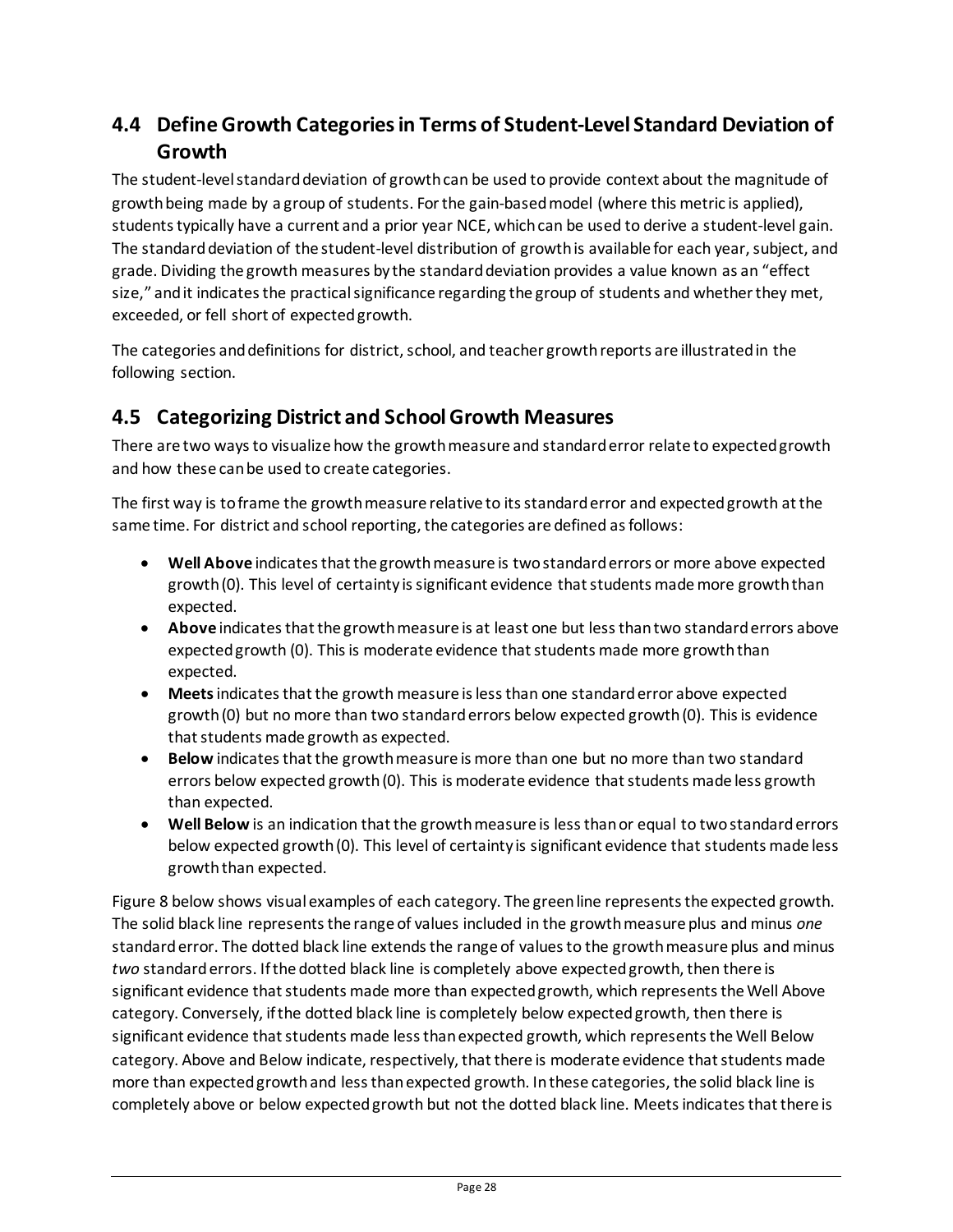evidence that students made growth as expected as both the solid and dotted cross the line indicating expected growth.



#### <span id="page-31-0"></span>**Figure 8: Visualization of Growth Categories with Expected Growth, Growth Measures, and Standard Errors**

This graphic is helpful in understanding how the growth measure relates to expected growth and whether the growth measure represents a statistically significant difference from expected growth.

The second way to frame the categories is to create a growth index, which is calculated as shown below:

$$
Growth\ Index = \frac{Growth\ Measure - Expected\ Growth}{Standard\ Error\ of\ the\ Growth\ Measure}
$$
 (23)

The growth index is similar in concept to a Z-score or t-value, and it communicates as a single metric the certainty or evidence that the growth measure is decidedly above or below expected growth. The growth index is useful when comparing value-added measuresfrom different assessments orin different units, such as NCEs or scale scores. The categories can be established as ranges based on the growth index, such as the following:

- **Well Above** indicates significant evidence that students made more growth than expected. The growth index is 2 or greater.
- **Above** indicates moderate evidence that students made more growth than expected. The growth index is between 1 and 2.
- **Meets**indicates evidence that students made growth as expected. The growth index is between -1 and 1.
- **Below** indicates moderate evidence that students made less growth than expected. The growth index is between -2 and -1.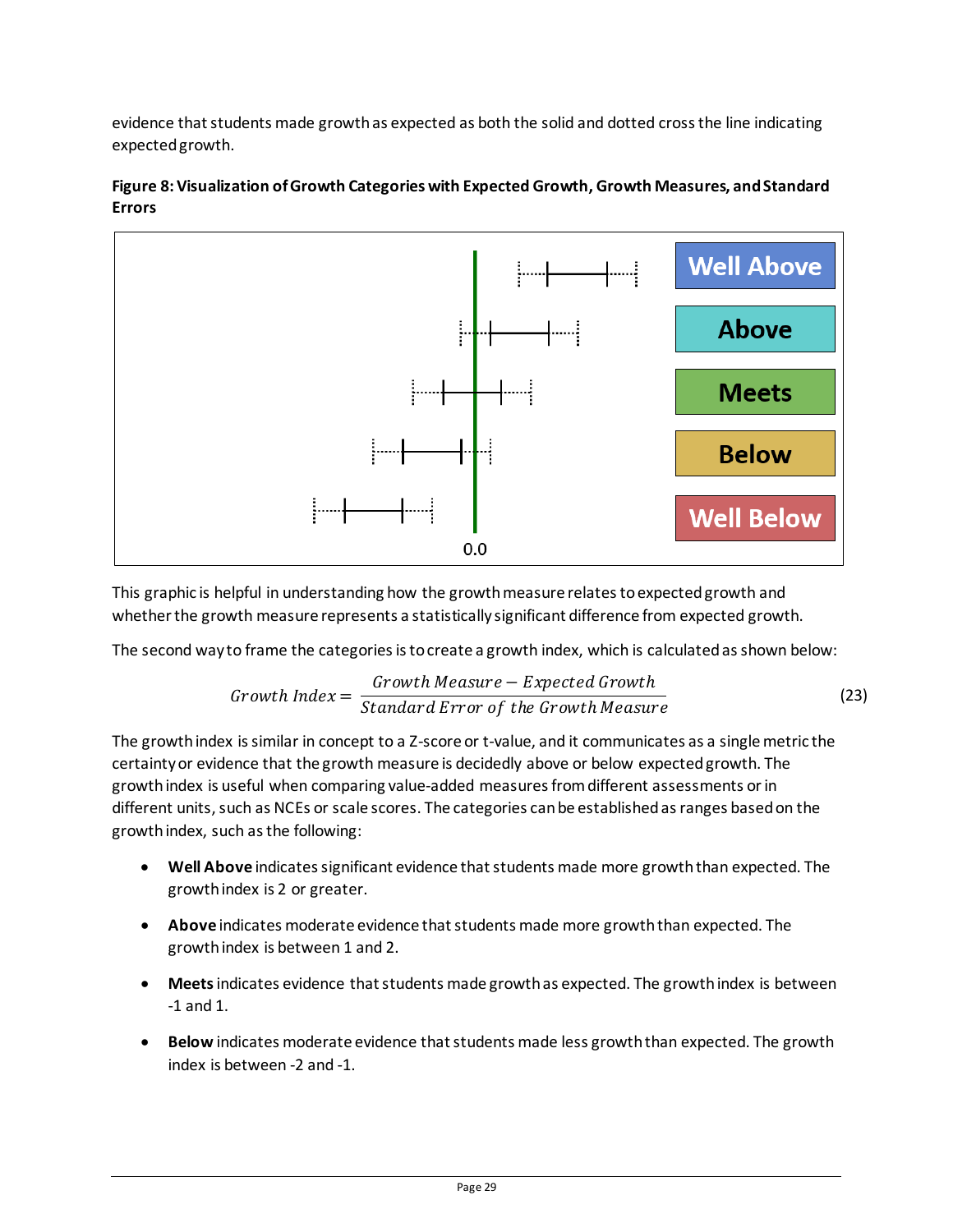• **Well Below** indicates significant evidence that students made more growth than expected. The growthindex is less than -2.

This is represented in the growth indicator bar in [Figure 9,](#page-32-1) which is similar to what is provided in the District and School Value-Added reports in the EVAAS web application. The black dotted line represents expected growth. The color-coding within the bar indicates the range of values for the growth index within each category.

### <span id="page-32-1"></span>**Figure 9: Sample Growth Indicator Bar**



It is important to note that these two illustrations provide users with the same information; they are simply presenting the growth measure, its standard error, and expected growth in different ways.

# <span id="page-32-0"></span>**4.6 Categorizing TeacherGrowth Measures**

Teacher reporting will categorize teacher growth measures using a two-step process based on, first, the growth index and, second, the effect size.

Again, the growth index is the growth estimate divided by the standard error, which is specific to each estimate. The effect size is the growth measure divided by the student-level standard deviation of growth. The effect size provides an indicator of magnitude and practical significance that the group of students met, exceeded, or fell short of expected growth.

This two-step approach first considers whether there is statistical certainty that the growthmeasure is above or below the expectation of growth. The second step determines whether the growth measure is above or below the growth expectation by a certain magnitude. The first step uses the growth index to determine thresholds for the certainty, and the second step uses the effect size to determine thresholds for magnitude.

For the first step with uncertainty, the thresholds are an index of +2 or greater, an index of -2 or less, or an index between -2 and +2. These thresholds are similar to the concept of a 95% confidence interval. If a 95% confidence interval around the growth measure did not contain the growth expectation, then they would fall outside the thresholds. The second step uses an effect size threshold of 0.4 and -0.4. These values correspond to a "medium" effect size as referenced in John Hattie's work.<sup>[5](#page-32-2)</sup>

In accordance with MDE policies, there are four categories for teacher growth categorization. The top category has a growth index of greater than or equal to 2 *and* an effect size of greater than or equal to 0.4. The next highest category consists of all other measures where the growth index is greater than or

<span id="page-32-2"></span><sup>5</sup> See, for example, John Hattie, *Visible Learning: A Synthesis of Over 800 Meta-Analyses Relating to Achievement* (London: Routledge, 2008).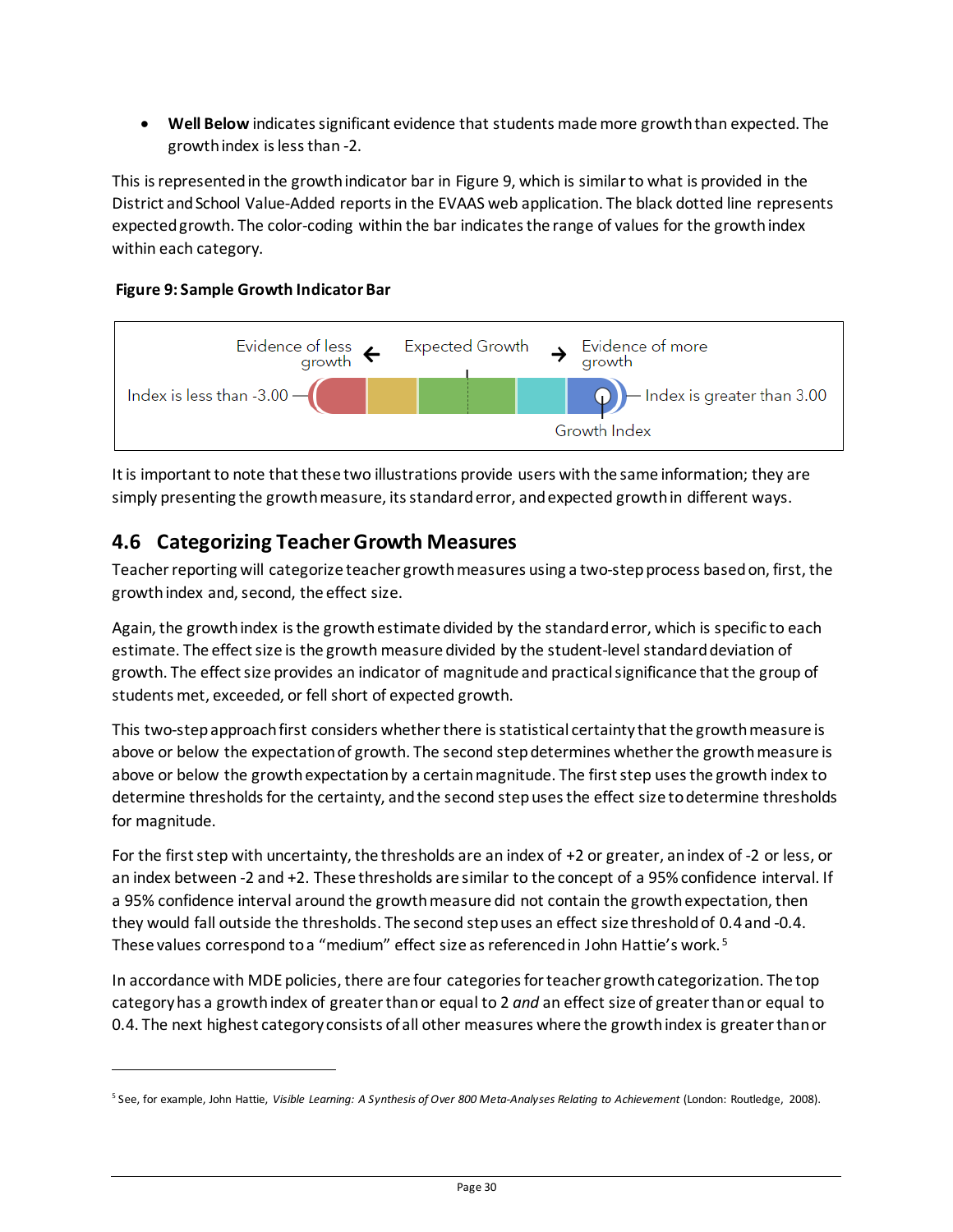equal to -2 *and* one other condition is met: either the index is also less than 2 *or*the effect size is less than 0.4. The bottom category is when the growth index is less than -2 and the effect size is less than - 0.4. The next to bottom category are teachers with a growth index less than -2, but their effect size is greater than or equal to -0.4.

The table below provides the color-coding, definitions, and interpretation for the Value-Added reports of *teachers*.

| Category                      | <b>Definition</b>                                                                                                         | Interpretation                                                                                                                                                             |
|-------------------------------|---------------------------------------------------------------------------------------------------------------------------|----------------------------------------------------------------------------------------------------------------------------------------------------------------------------|
| Level 4,<br><b>Exceeds</b>    | Index is greater than or equal to<br>2 and the effect size is greater<br>than or equal to 0.40                            | Level 4, Exceeds: Significant evidence that the<br>teacher's students made more progress than the<br>growth standard and the effect size is medium or<br>higher            |
| Level 3,<br><b>Met</b>        | Index is greater than or equal to<br>-2 and either the index is less<br>than 2 or the effect size is less<br>than $0.4$ . | Level 3, Met: Evidence that the teacher's students<br>made progress similar to the growth standard                                                                         |
| Level 2,<br><b>Nearly Met</b> | Index is less than -2 and the<br>effect size is greater than or<br>equal to -0.4.                                         | Level 2, Nearly Met: Significant evidence that the<br>teacher's students made less progress than the<br>growth standard but not less than a negative<br>medium effect size |
| Level 1,<br><b>Not Met</b>    | Index is less than -2 and the<br>effect size is less than -0.4.                                                           | Level 1, Not Met: Significant evidence that the<br>teacher's students made less progress than the<br>growth standard and less growth than a negative<br>medium effect size |

| Table 3: Teacher Value-Added Categories, Definitions, and Interpretations |
|---------------------------------------------------------------------------|
|---------------------------------------------------------------------------|

NOTE: When an index falls exactly on the boundary between two colors, the higher growth color is assigned.

# <span id="page-33-0"></span>**4.7 Rounding and TruncatingRules**

As described in the previous section, the effectiveness level is based on the value of the growth index. As additional clarification, the calculation of the growth index uses unrounded values for the valueadded measures and standard errors. After the growth index has been created but before the categories are determined, the index values are rounded or truncatedby taking the maximum value of the rounded or truncated index value out to two decimal places. This provides the highest category given any type of rounding or truncating situation. For example, if the score was a 1.995, then rounding would provide a higher category. If the score was a -2.005, then truncating would provide a higher category. In practical terms, this impacts only a very small number of measures.

Also, when value-added measures are combined to form composites, as described in the next section, the rounding or truncating occurs afterthe final index is calculated for that combined measure.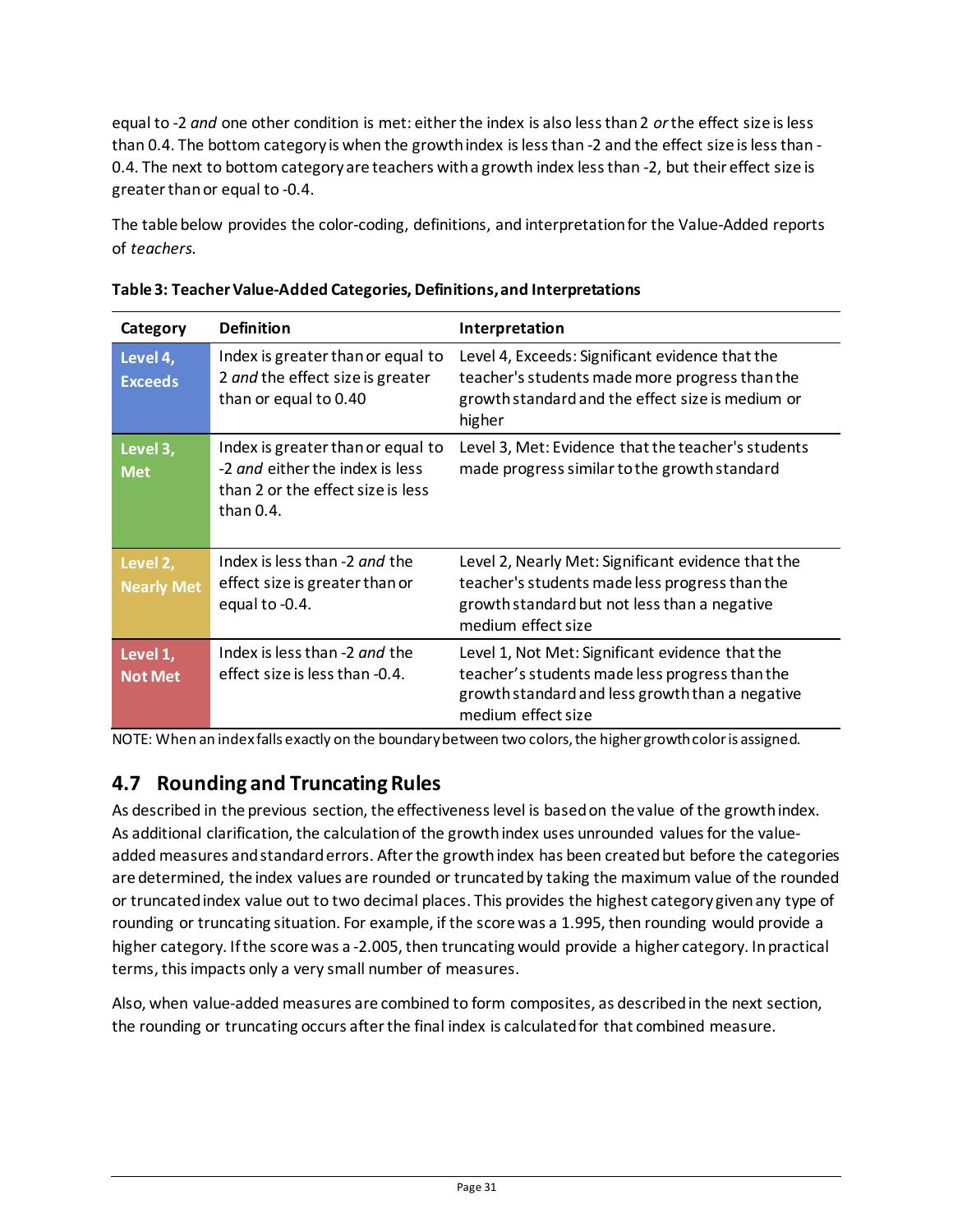# <span id="page-34-0"></span>**5 CompositeGrowth Measures**

#### **Updated teacher reports have not been released yet, so this section describes composites available through the 2019-20 school year.**

A composite combines growth measures from different subjects, grades, and/or years for an individual teacher. Teacher reporting is available for the M-STEP Math and ELA assessments and PSAT 8/9 in grade 8 as well as MAP Math and Reading in grades 1–8. It is not available for the other PSAT and SAT assessments because they are not course-specific and tend to assess general content knowledge that would be covered in several courses at the high school level. Teacher reporting is available for the 2017- 18 and 2018-19 school years for state summative assessments and for the 2017-18, 2018-19, and 2019- 20 (MOY) school years for MAP.

Teachers will receive a composite if they have teacher reporting available for the most recent year of reporting (2018-19 for state summative assessments and 2019-2020 [MOY] for MAP assessments). Depending on what is available for the teacher, the following composites are available:

- Subject-specific composite across grades for a given type of test, such as:
	- Up to three-year M-STEP Mathfor grades 4–7 and PSAT 8/9 in grade 8
	- Up to three-year M-STEP ELA for grades 4–7 and PSAT 8/9 in grade 8
	- Up to three-year MAP Math for grades 1–8
	- Up to three-year MAP Reading for grades 1–8
- Overall composite across subjects and grades for a given type of test, such as:
	- Up to three-year M-STEP Math and ELA for grades 4–7 and PSAT 8/9 in grade 8
	- Up to three-year MAP Math and Reading for grades 1–8

Note that these composites are based on one type of assessment, state summative *or* MAP, not both combined. Based on MDE policy, these composites will include up-to-three years of growth data. If a teacher only has one year of growth data for the most recent year, then that teacher's composite only includes growth data from that single year.

The key policy decisions for combining growth measures can be summarized as follows:

- A composite is weighted by the number of "full-time equivalent" students associated with each individual growth measure for the type of assessment (state summative or MAP).
- For each teacher, the full-time equivalent (FTE) number of students is based on the number of students linked to that teacher as well as the percentage of instructional time the teacher has for each student. For example, if a teacher taught 26 students for 50% of their instructional time, then the teacher's student FTE number would be 26 students times 50% of their instructional learning time, or 13 students.
- Typically, this growth is combined within a year first and then across years.
- The across-year measures are also weighted by the student FTE number.

The following sections show how a composite is calculated for a sample teacher.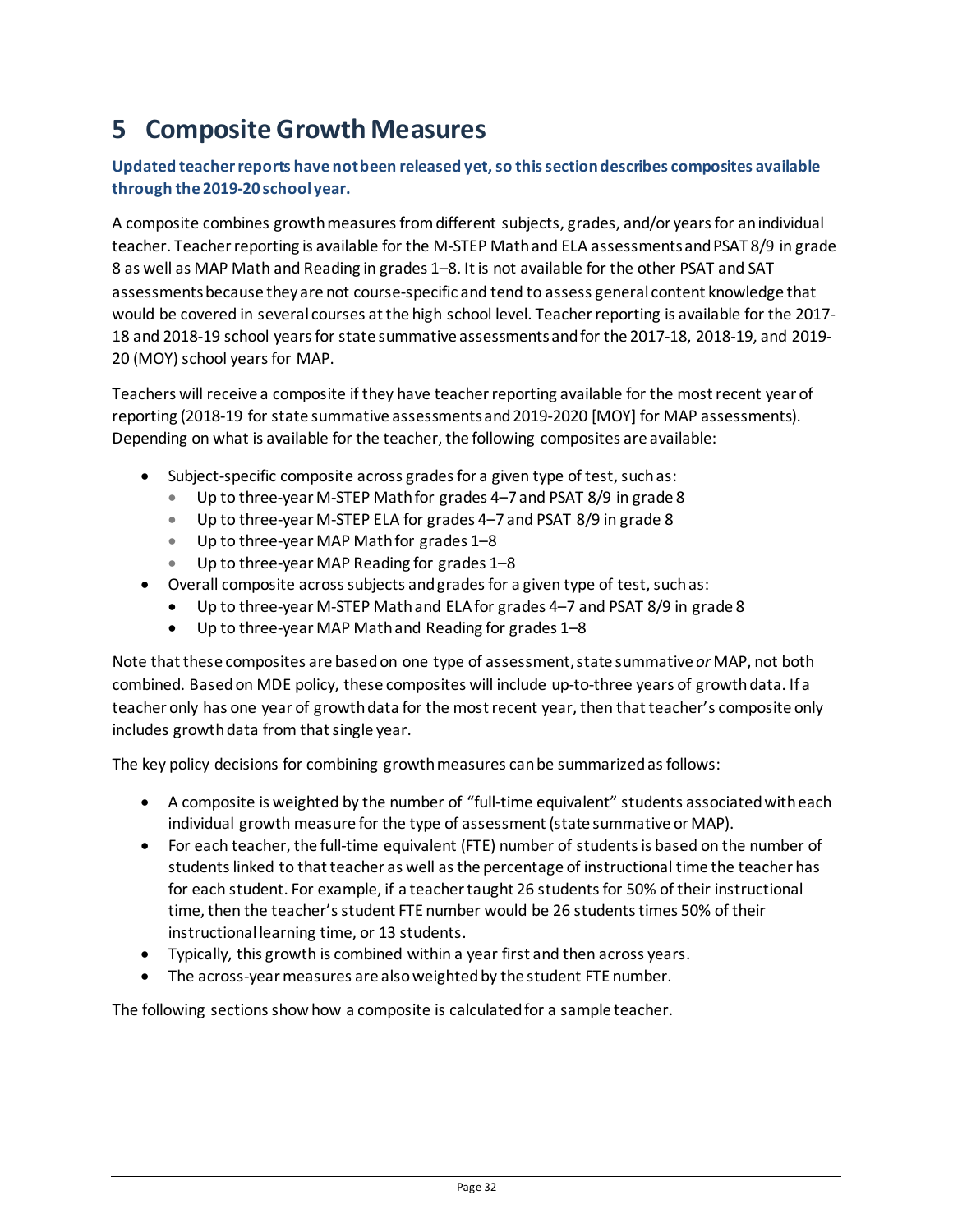# <span id="page-35-0"></span>**5.1 Teacher Composites**

### <span id="page-35-1"></span>**5.1.1 Overview**

The key steps for determining a teacher's composite index are as follows:

- 1. Calculate the *gain* across grades and subjects for a given year.
- 2. Calculate the *standard error* across grades and subjects for a given year.
- 3. Calculate the composite *gain* across years*.*
- 4. Calculate the composite *standard error* across years*.*
- 5. Calculate the composite *index* across years.
- 6. Calculate the composite *effect size* across years.

If a teacher does not have multiple years of value-added measures, then the composite index would be based on the single-year composite index.

The following sections illustrate this process using value-added measures from a sample teacher, which are provided in [Table 4.](#page-35-3)

| Year | <b>Subject</b> | Grade | Growth<br><b>Measure</b> | <b>Standard</b><br>Error | Index   | Std.<br>Dev. | <b>Effect</b><br><b>Size</b> | Number of<br><b>FTE</b><br><b>Students</b> |
|------|----------------|-------|--------------------------|--------------------------|---------|--------------|------------------------------|--------------------------------------------|
| 2019 | Math           | 6     | 3.30                     | 0.70                     | 4.71    | 11.0         | 0.30                         | 25                                         |
| 2019 | <b>ELA</b>     | 6     | $-1.10$                  | 1.00                     | $-1.10$ | 10.0         | $-0.11$                      | 23                                         |
| 2021 | Math           | 6     | 1.70                     | 0.65                     | 2.62    | 10.5         | 0.16                         | 27                                         |

#### <span id="page-35-3"></span>**Table 4: Sample Teacher Value-Added Information**

#### <span id="page-35-2"></span>**5.1.2 Technical Description of the Composite Index Based on Gain Model Measures**

The composite index for the gain model growth measures is calculated by dividing the composite gain by its composite standard error. The calculations for each of these metrics are provided below.

#### **5.1.2.1 Calculate Gain Across Grades and Subjectsfor a Given Year**

Because all growth measures from the gain-based model are in the same scale (Normal Curve Equivalents), the teacher composite gain across the two applicable subject/grades is a weighted average of the individual gains based on the number of effective students in each subject and grade. For the teacher, the total number of FTE students affiliated with gain-based growth measures in 2019 is 25 + 23, or 48. The 2019 grade 6 Math value-added measure would be weighted at 25/48, the 2019 grade 6 ELA value-added measure would be weighted at 23/48. More specifically, the composite gain is calculated using the following formula:

2019 *Comp Gain* = 
$$
\frac{25}{48}
$$
 *Math*<sub>6</sub> +  $\frac{23}{48}$  *ELA*<sub>6</sub> =  $\frac{25}{48}$ (3.30) +  $\frac{23}{48}$ (-1.10) = 1.19 (20)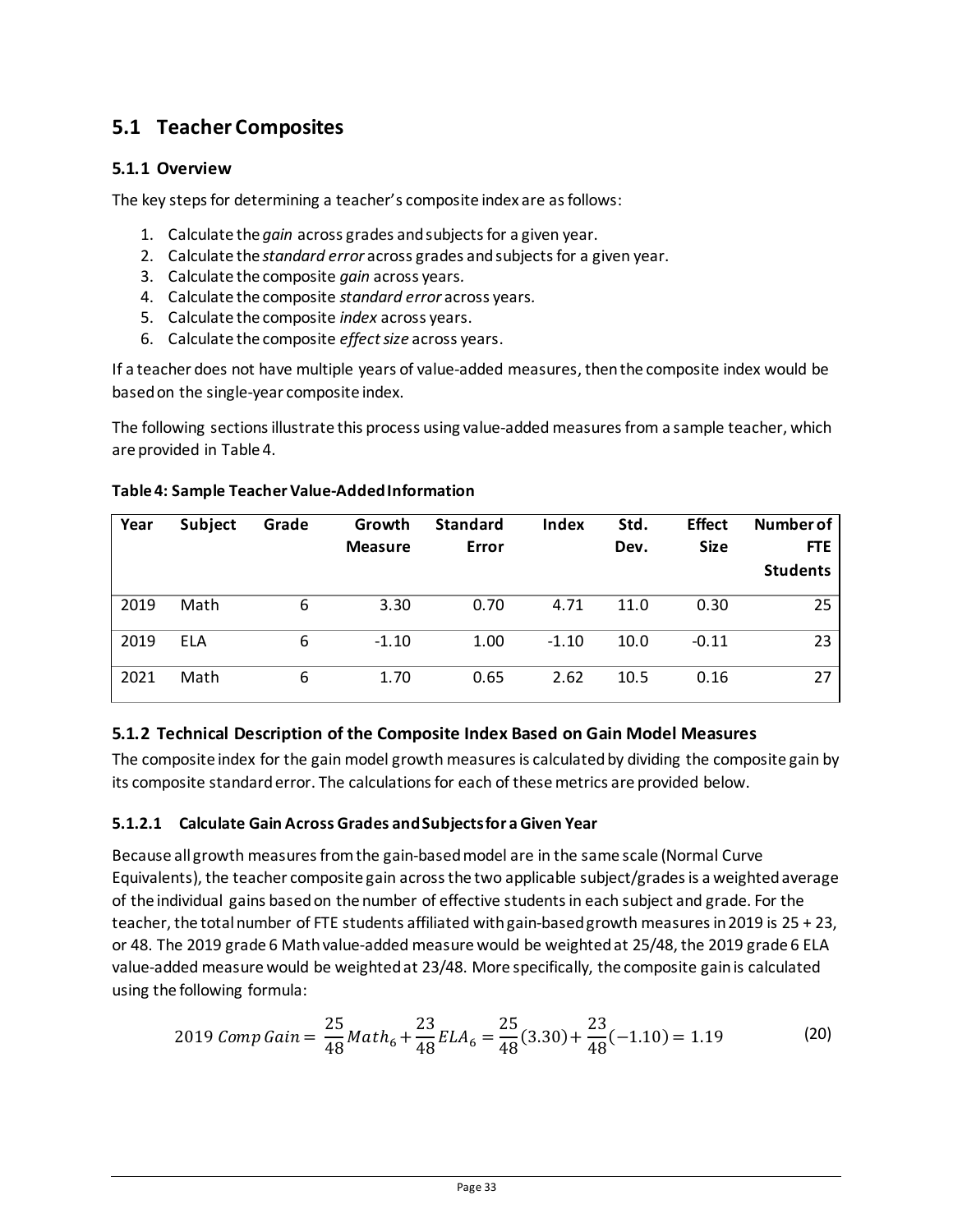#### **5.1.2.2 Calculate Standard ErrorAcross Grades and Subjectsfor a Given Year**

#### **5.1.2.2.1 Technical Background on StandardErrors**

The standard error of the gain-based teacher composite gain cannot be calculated using the assumption that the gains making up the composite are independent. This is because many of the same students are likely represented in different value-added gains, such as grade 6 Math in 2019 and grade 6 ELA in 2019. The statistical approach, outlined in Section 3.1.3 (with references), is quite sophisticated and will consider the correlations between pairs of value-added gains as shown in equation [\(21\)](#page-36-0) below and using equation (10) for teachers. [6](#page-36-1) The composites are indeed linear combinations of the fixed effects of the models and can be estimated as described in Section 3.1.3. The magnitude of each correlation depends on the extent to which the same students are in both estimates for any two subject, grade, and year estimates.

#### **5.1.2.2.2 Illustration of Gain-Based StandardErrorfor Sample Teacher**

As a reminder, the use of the word "error" does not indicate a mistake. Rather, growth/value-added models produce *estimates*. The growth measures in the above tables are estimates of the teacher's true value-added effectiveness based on student test score data. In statistical terminology, a "standard error" is a measure of the uncertainty in the estimate, providing a means to determine whether an estimate is decidedly above or below the growth expectation. Standard errors can, and should, also be provided for the composite gains that have been calculated.

Statistical formulas are often more conveniently expressed as variances, and this is the square of the standard error. Standard errors of composites can be calculated using variations of the general formula shown below. To maintain the generality of the formula, the individual estimates in the formula (think of them as value-added gains) are simply called  $X$ ,  $Y$ , and  $Z$ . If there were more than or fewer than three estimates, the formula would change accordingly. As gain-basedcomposites use proportional weighting according to the number of FTE students linked to each value-added gain, each estimate is multiplied by a different weight:  $a, b$ , or  $c$ .

$$
Var(aX + bY + cZ) = a2Var(X) + b2Var(Y) + c2Var(Z)
$$
  
+2ab Cov(X,Y) + 2ac Cov(X,Z) + 2bc Cov(Y,Z) (21)

Covariance, denoted by *Cov*, is a measure of the relationship between two variables. It is a function of a more familiar measure of relationship, the correlation coefficient. Specifically, the term  $Cov(X, Y)$  is calculated as follows:

<span id="page-36-0"></span>
$$
Cov(X,Y) = Correlation(X,Y)\sqrt{Var(X)}\sqrt{Var(Y)}
$$
\n(22)

The value of the correlation ranges from -1 to +1, and these values have the following meanings:

- A value of zero indicates no relationship.
- A positive value indicates a positive relationship, or  $Y$  tends to be larger when  $X$  is larger.

<span id="page-36-1"></span><sup>6</sup> For more details about the statistical approach to derive the standard errors, see, for example, Ramon C. Littell, George A. Milliken, Walter W. Stroup, Russell D. Wolfinger, and Oliver Schabenberger, *SAS for Mixed Models, Second Edition* (Cary, NC: SAS Institute Inc., 2006). Another example: Charles E. McCulloch, Shayle R. Searle, and John M. Neuhaus, *Generalized, Linear, and Mixed Models* (Hoboken, NJ: Wiley, 2008).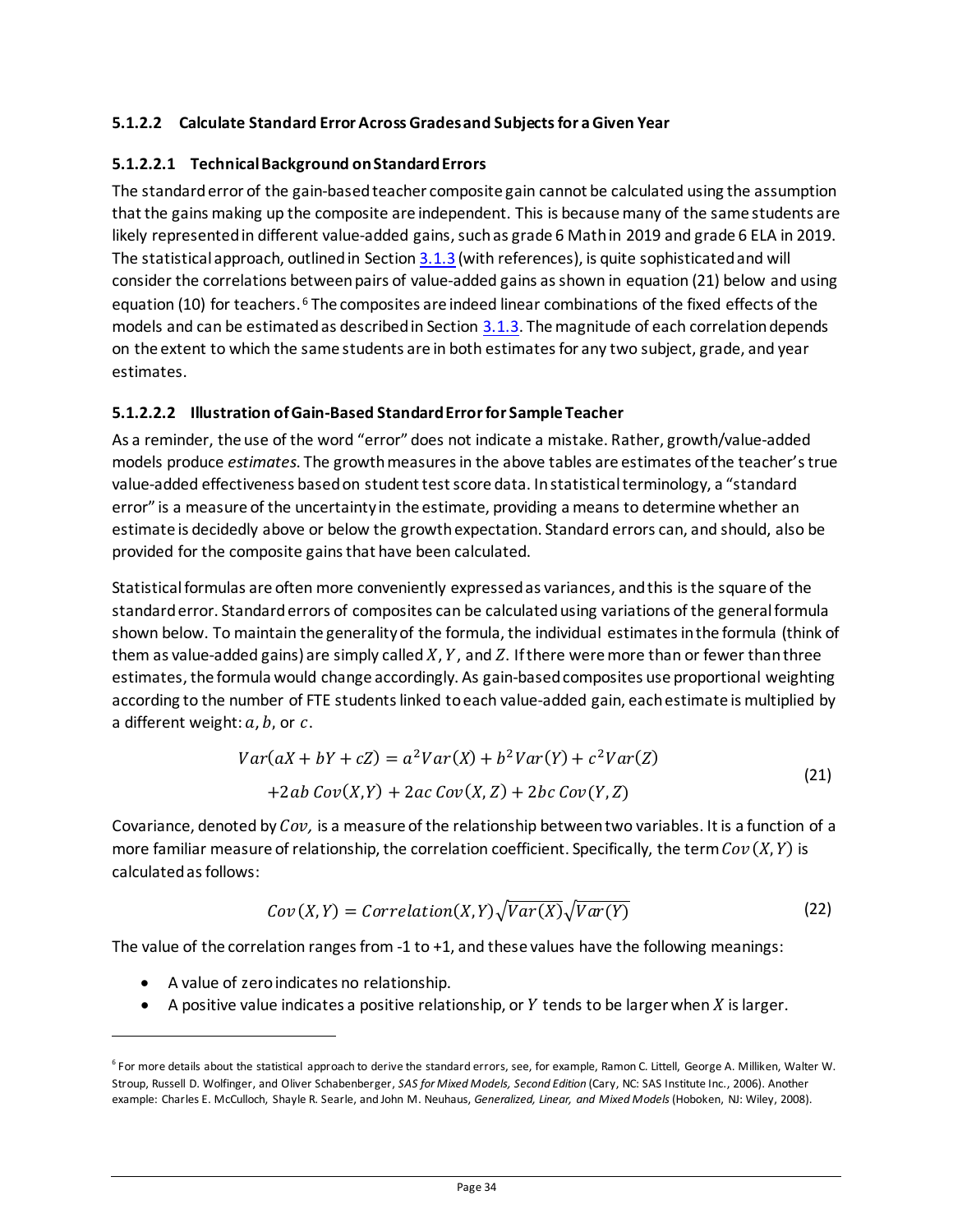• A negative value indicates a negative relationship, or  $Y$  tends to be smaller when  $X$  is larger.

Two variables that are unrelated have a correlation and covariance of zero. Such variables are said to be statistically independent. If the  $X$  and  $Y$  values have a positive relationship, then the covariance will also be positive. As a general rule, two value-added gain estimates are statistically independent if they are based on completely different sets of students.

For our sample teacher's composite gain, the relationship will generally be positive, and this means that the gain-based composite standarderror is larger than it would be assuming independence. Using the student weightings and standard errors reported i[n Table 4](#page-35-3) and assuming total independence, the standard error would then be as follows:

$$
2018 \text{ Comp} \text{SE} = \sqrt{\left(\frac{25}{48}\right)^2 \left( \text{SE } \text{Math}_6\right)^2 + \left(\frac{23}{48}\right)^2 \left( \text{SE } \text{ELA}_6\right)^2}
$$
\n
$$
= \sqrt{\left(\frac{25}{48}\right)^2 (0.70)^2 + \left(\frac{23}{48}\right)^2 (1.00)^2} = 0.60
$$
\n(23)

At the other extreme, if the correlation between each pair of value-added gains had its maximum value of +1, the standard error would be larger.

*In this example, since the teacher teaches the same grade in different subjects, the actual standard error will likely be above the value of 0.60 due to students being in both Math and ELA with the teacher. The specific value will depend on the values of the correlationsacross the two gains.* Correlations of gains across years might be positive or slightly negative since the same student's score can be used in multiple gains if a teacher has taught that student multiple times. The magnitude of each correlation depends on the extent to which the same students are in both estimates for any two subject/grade/year estimates.

For the sake of simplicity, let us assume the actual standard error was 0.65 for the teacher composite in this example.

#### **5.1.2.3 Calculate CompositeGain Across Years**

The next step is to calculate the gain for students across time for this teacher. The composite gain would be found by taking the weighted average of year's gain as follows:

Comp gain = 
$$
\frac{48}{75}gain_{2019} + \frac{27}{75}gain_{2021} = \frac{48}{75}(1.19) + \frac{27}{75}(1.70) = 1.37
$$
 (24)

Although some of the values in the example were rounded for display purposes, the actual rounding or truncating only occurs after all of measures have been combined, as described in Section [4.7.](#page-33-0)

#### **5.1.2.4 Calculate Composite Standard Error Across Years**

The calculations above provide the composite gain across years. Then we have a standard error for each year. These can be combined to create a standard error for the composite gain. Assuming independence across time and using the student weightings and single-year standard errors, the multi-year standard error would then be as follows: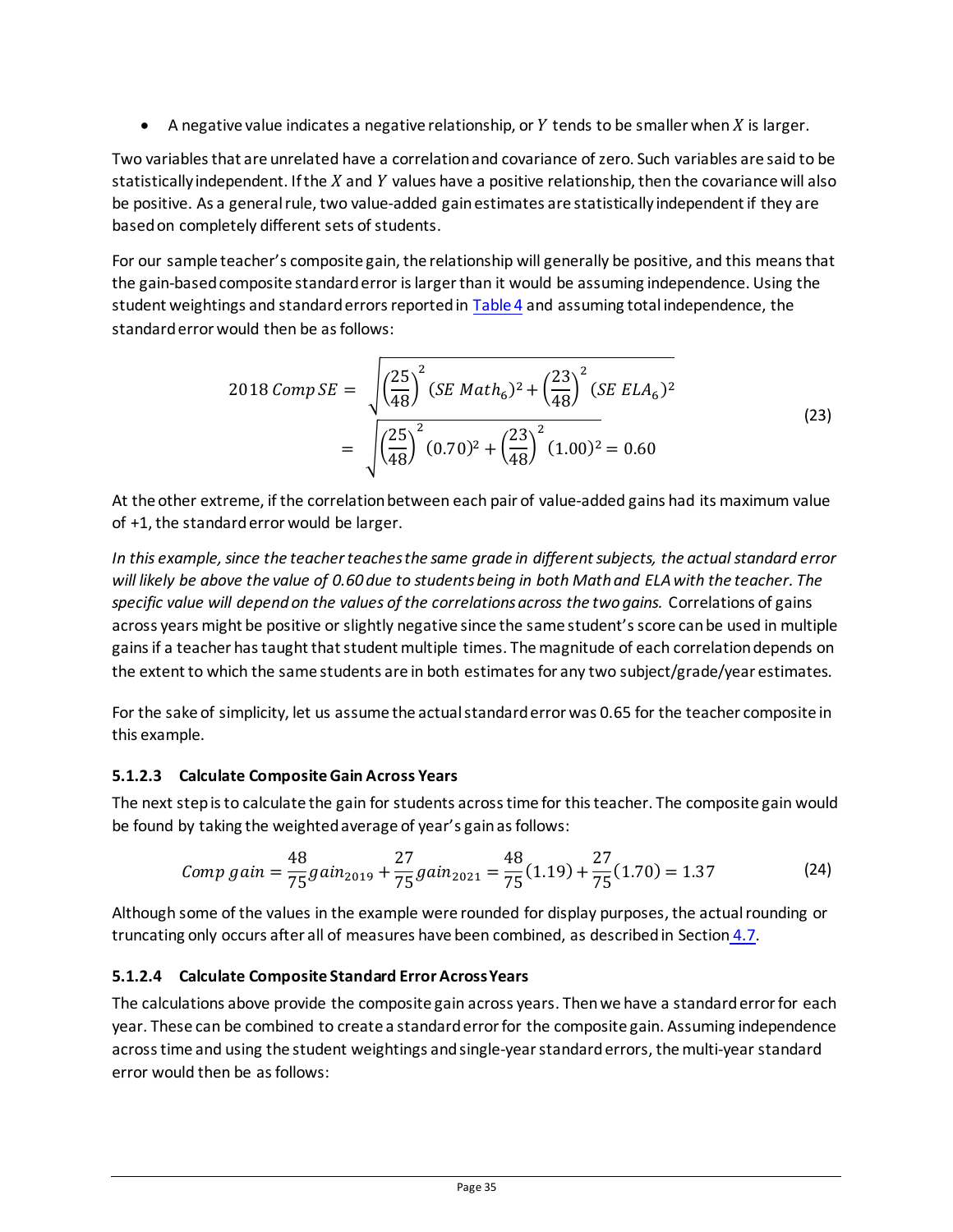$$
Comp\ SE = \sqrt{\left(\frac{48}{75}\right)^2 (SE_{2019})^2 + \left(\frac{27}{75}\right)^2 (SE_{2021})^2} = \sqrt{\left(\frac{48}{75}\right)^2 (0.60)^2 + \left(\frac{27}{75}\right)^2 (0.65)^2} = 0.45
$$

#### **5.1.2.5 Calculate Composite IndexAcross Years**

The next step is to calculate the teacher composite index, which is the teacher composite value-added gain divided by its standard error. The gain-based composite index for this teacher would be calculated as follows:

Comp Index = 
$$
\frac{Comp\ Gain}{Comp\ SE} = \frac{1.37}{0.45} = 3.04
$$
 (24)

Although some of the values in the example were rounded for display purposes, the actual rounding or truncating only occurs after all of measures have been combined as described in Section  $4.7$ .

#### **5.1.2.6 Calculate the Composite Effect Size Across Years**

To calculate the effect size for the overall composite, each growth measure is divided by the studentlevel standard deviation of growth. This value is a constant within each year subject and grade but can be different across the different year, subject, and grades. The composite effect size is a weighted average of the effect sizes based on the FTE number of students.

Comp Effect Size = 
$$
\frac{25}{75}
$$
 Math<sub>20196</sub> +  $\frac{23}{75}$  ELA<sub>20196</sub> +  $\frac{27}{75}$  Math<sub>20216</sub>  
=  $\frac{25}{75}(0.30) + \frac{23}{75}(-0.11) + \frac{27}{75}(0.16) = 0.12$  (25)

#### **5.1.2.7 Categorizing Growth Measures as a Final Step**

With the combined composite growth index and effect size, the specific composite can be categorized. This growth index is above 2.00. The effect size is below 0.40. Therefore, based on Sectio[n 4.6,](#page-32-0) the teacher composite would fall into Level 3 or Met.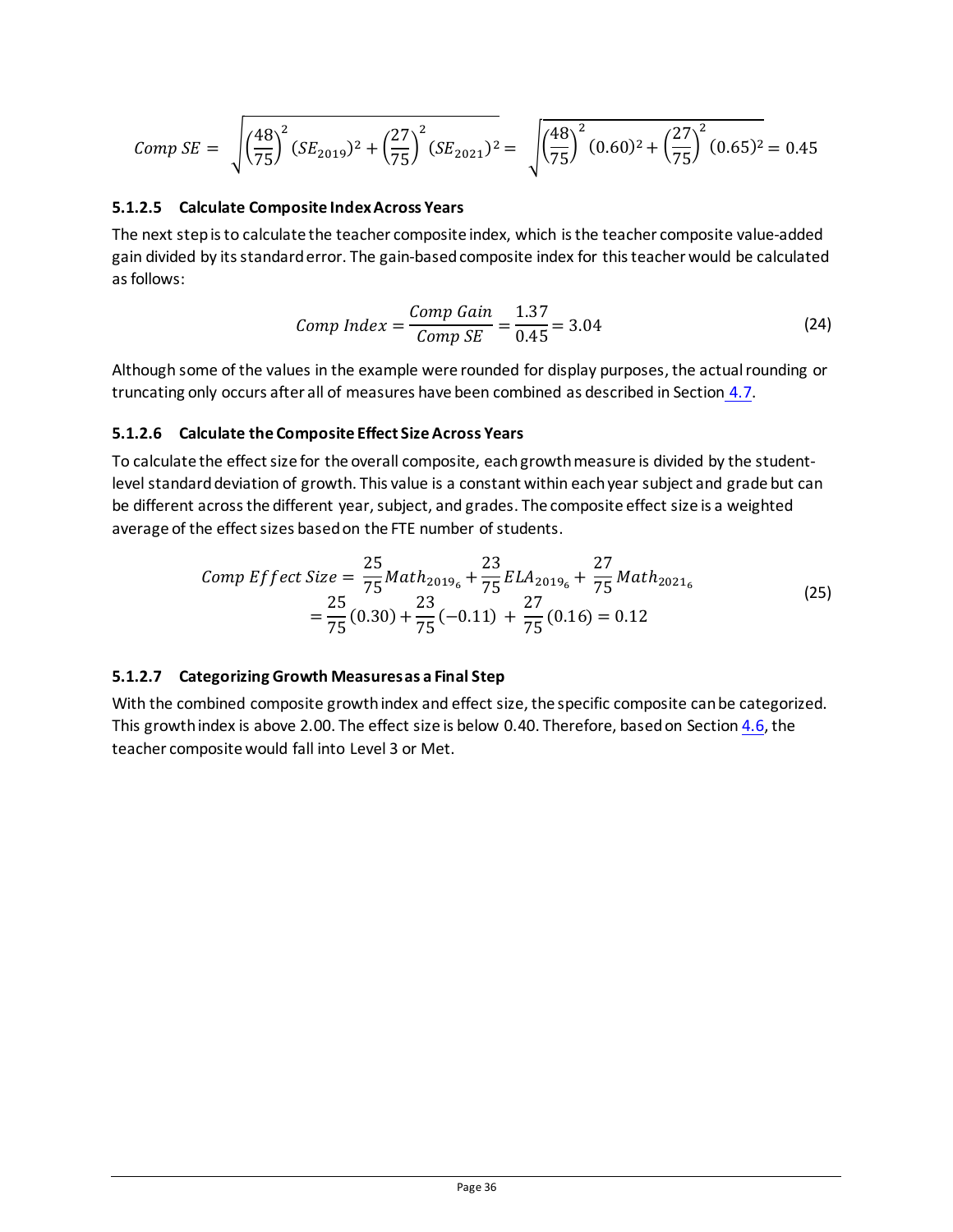# <span id="page-39-0"></span>**6 Input Data Used in the MichiganGrowth Model**

## <span id="page-39-1"></span>**6.1 Assessment Data Used in Michigan**

For the analysis and reporting based on the 2020-21 school year, EVAAS receivedthe following assessments for use in the growth and/or projection models:

- M-STEP English Language Arts (ELA) and Mathematics in grades 3–7
- M-STEP Science in grades 5, 8, and 11
- M-STEP Social Studies in grade 5, 8, and 11
- PSAT 8/9 in Mathematics and ELA in grade 8
- PSAT 8/9 in Mathematics, Evidence-Based Reading and Writing in grade 9
- PSAT 10 in Mathematics, Evidence-Based Reading and Writing in grade 10
- SAT in Mathematics, Evidence-Based Reading and Writing in grade 11

These assessments are administered in the spring semester of the school year.

EVAAS received interim/benchmark assessments from districts that opted to submit them for teacher value-added reporting through MiDataHub, and the following assessments met the criteria for assessments in Sectio[n 7.1](#page-46-1) as well as minimum number requirements in Section [7.3.2:](#page-50-0)

- MAP Mathematics in grades 1–8
- MAP Reading in grades 1–8

These assessments are administered each year at the beginning of year (BOY), middle of year (MOY) and end of year (EOY). BOY includes test scores from August through October, MOY includes test scores from December through February, and EOY includes test scores from March through June. Note that, for the 2019-20 school year, only BOY and MOY are available.

State assessment files from MDE provided the following data for each student score:

- Scale score
- Test taken
- Tested grade
- Tested subject
- Tested semester
- Tested performance level
- Full Academic Year designation
- Educational Entity Master District code
- Educational Entity Master District name
- Educational Entity Master School code
- Educational Entity Master School name

Some of this information, such as performance levels, is not relevant to PSAT or SAT tests.

Interim/benchmark assessment files from the MiDataHub provided the following endpoints and required data elements:

- academicSubjectDescriptors
	- codeValue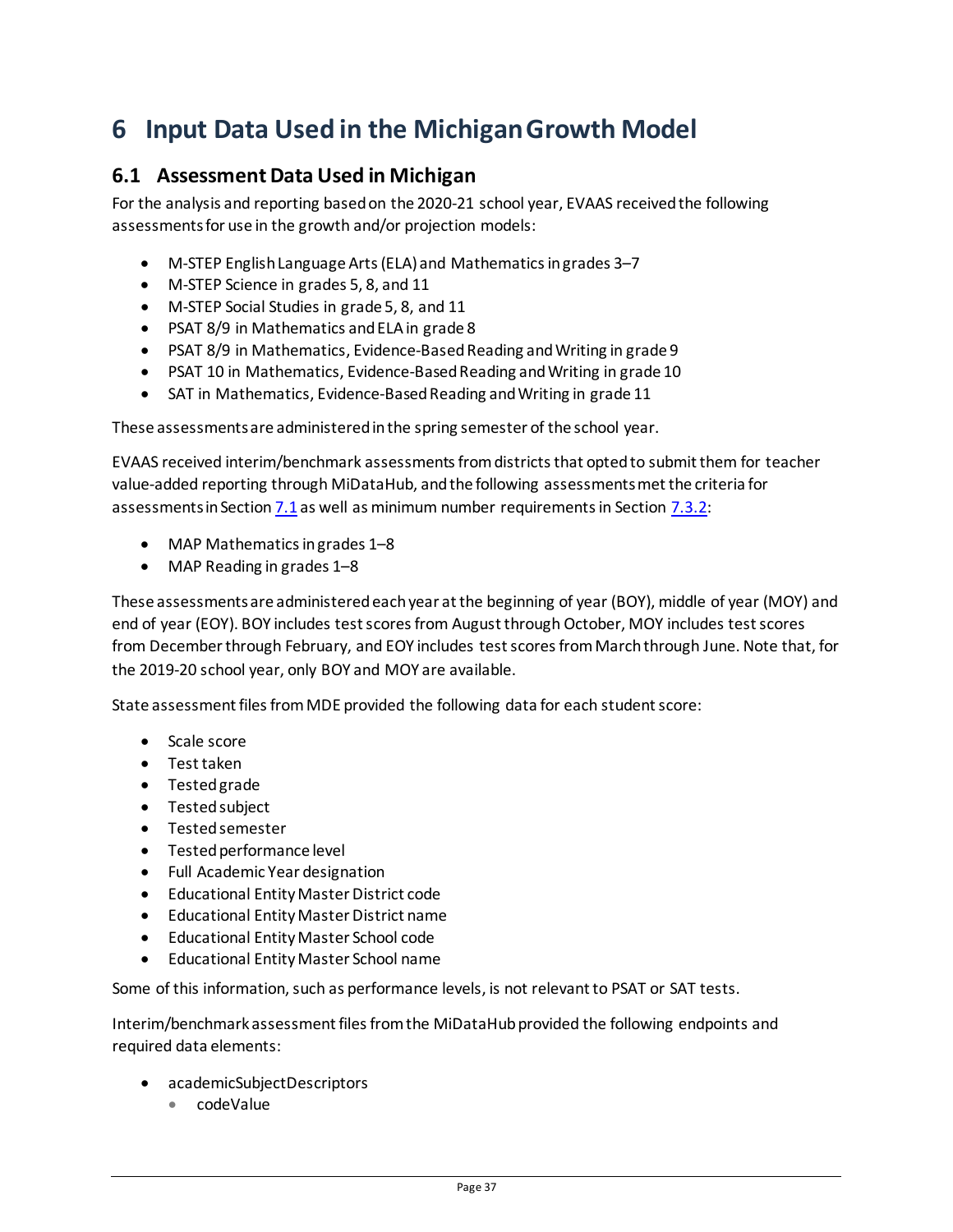- description/shortDescription
- namespace
- assessments
	- assessmentIdentifier
	- namespace
	- assessmentFamily
	- assessmentForm
	- assessmentTitle
	- assessmentVersion
	- academicSubjectDescriptor
	- gradeLevelDescriptor
- gradeLevelDescriptors
	- codeValue
	- description/shortDescription
	- namespace
- schools
	- schoolId
	- nameOfInstitution
	- operationalStatusDescriptor
	- schoolTypeDescriptor
	- shortNameOfInstitution
	- localEducationAgencyId
	- educationOrganizationIdentificationSystemDescriptor
	- identificationCode
- studentAssessments
	- studentAssessmentIdentifier
	- administrationDate
	- administrationEndDate
	- administrationLanguageDescriptor
	- whenAssessedGradeLevelDescriptor
	- assessmentIdentifier
	- namespace
	- schoolYear
	- studentUniqueId
	- performanceLevels.assessmentReportingMethodDescriptor
	- performanceLevelDescriptor
	- performanceLevelMet
	- scoreResults.assessmentReportingMethodDescriptor
	- scoreResults.resultDatatypeTypeDescriptor
	- scoreResults
- students
	- studentUniqueId
	- birthDate
	- firstName
	- lastSurname
	- middleName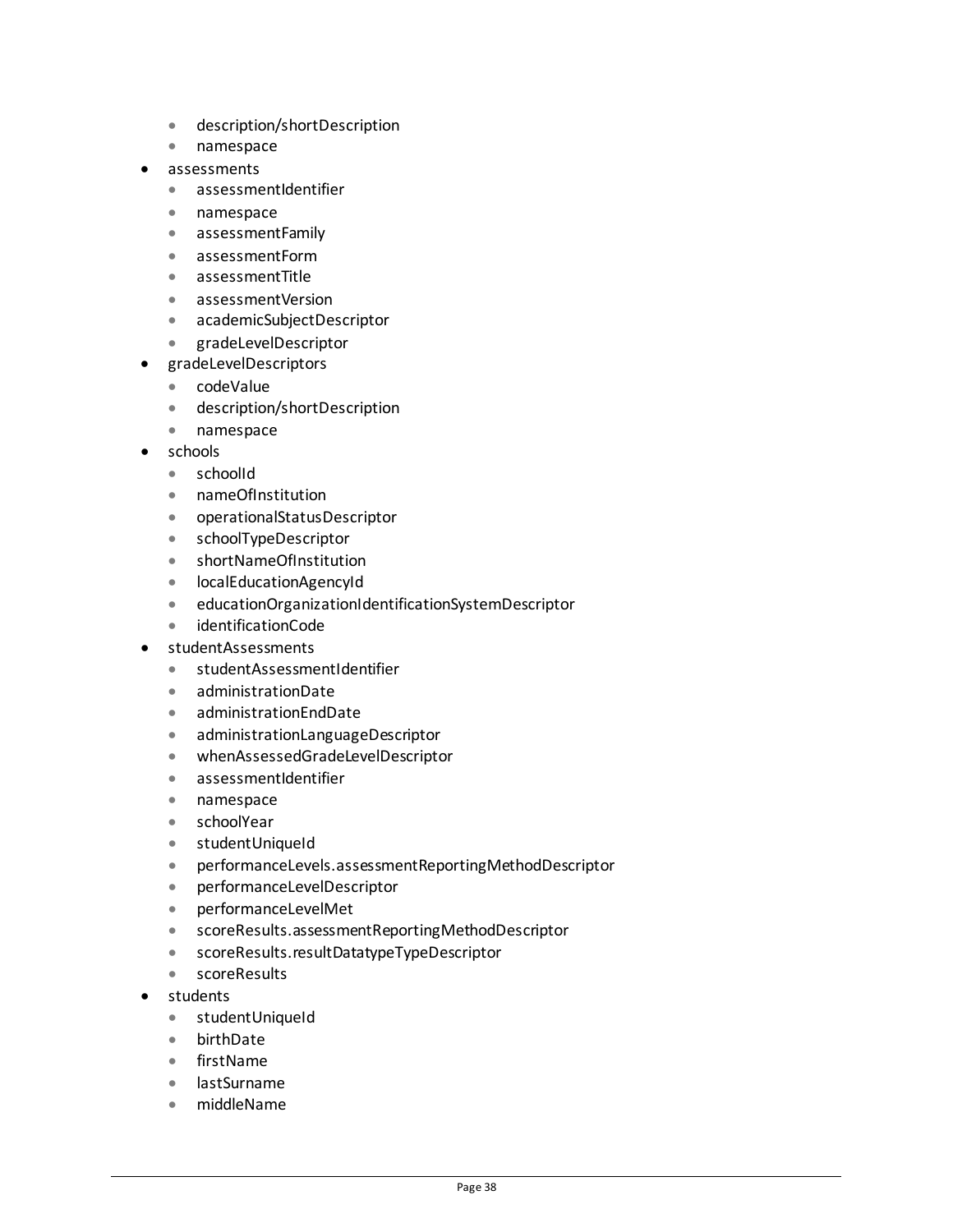- studentSchoolAssociations
	- entryDate
	- entryGradeLevelDescriptor
	- exitWithdrawDate
	- schoolReference.schoolId
	- schoolYearTypeReference.schoolYear
	- studentUniqueId

More information about these endpoints is available in th[e Ed-Fi Operational Data Store API.](https://apihub-st-sandbox.midatahub.org/Swagger/index.html?urls.primaryName=Resources)

## <span id="page-41-0"></span>**6.2 StudentInformation**

Student information is used in creating the web application to assist educators analyze the data to inform practice and assist all students with academic growth. SAS receives this information in the form of various socioeconomic, demographic, and programmatic identifiers provided by MDE. SAS received the following student information and identifiers from MDE:

- Gender (Male, Female, Unknown)
- Race
	- American Indian or Alaska Native
	- Asian
	- Black or African American
	- Hispanic or Latino
	- Native Hawaiian or Other Pacific Islander
	- Two or More Races
	- Unknown
	- White
- Economically Disadvantaged (Y, N) only reported at aggregate levels
- English Learner (Y, N)
- Special Education (Y, N)
- Homeless (Y, N) only reported at aggregate levels

## <span id="page-41-1"></span>**6.3 Teacher Information**

It is possible for Michigan educators to receive Teacher growth reports from EVAAS. To provide these reports, SAS must receive teacher information from the MiDataHub to use in conjunction with MDE's student assessment data and the local interim/benchmark assessment data. This is necessary since the EVAAS models estimate the teacher growth measures for the group of students that are connected to a teacher in a given subject and grade. To receive this information, districts, and/or ISDs must opt in to share MiDataHub data with SAS.

#### **6.3.1 Data Used for Teacher-Student Linkages**

The MiDataHub project contains different data tables for various purposes. EVAAS uses the following tables to obtain data for teacher-student linkages and/or identify the name and code of the district:

- schools
- students
- studentSectionAssociations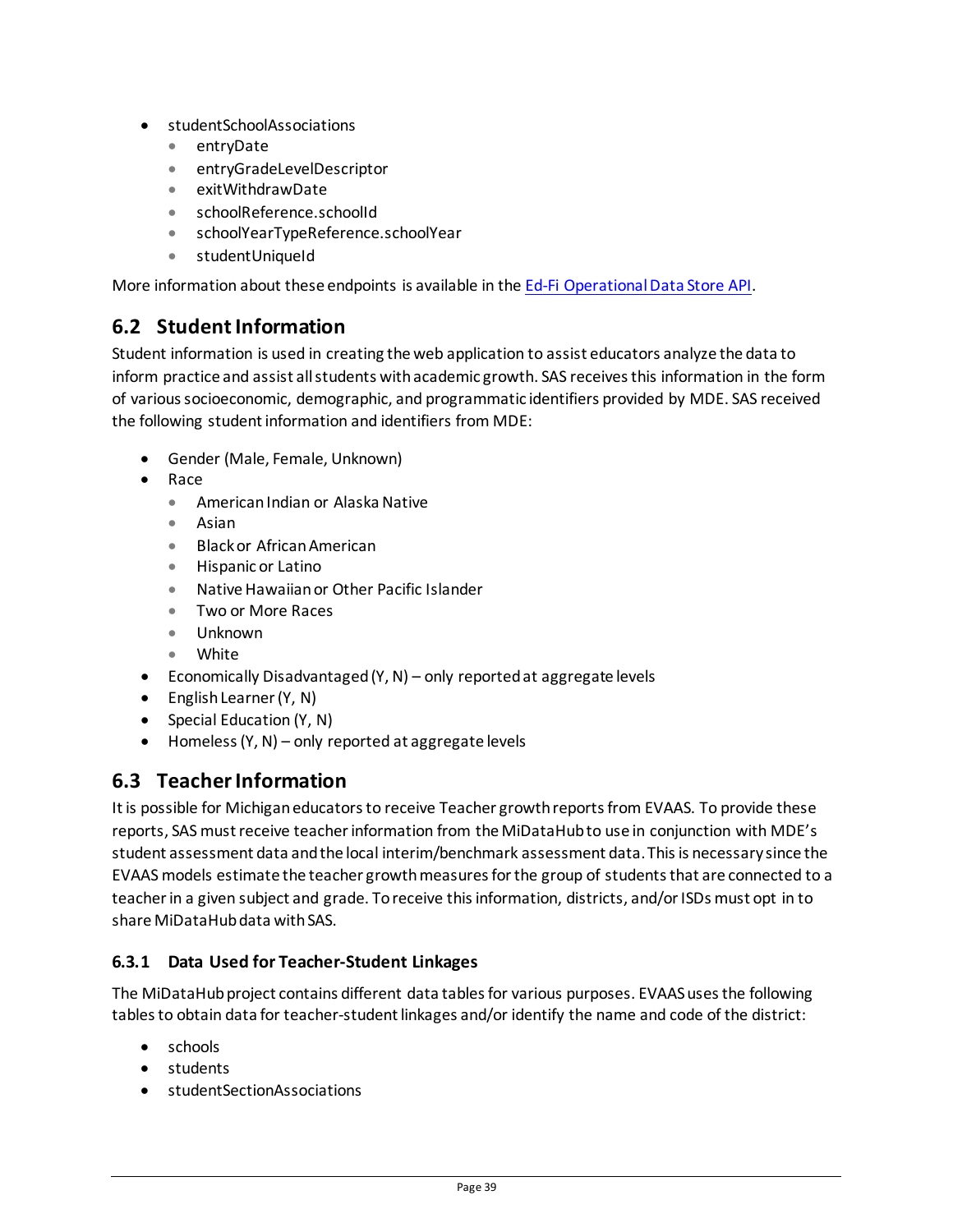- staffSectionAssociations
- staffs
- courses
- courseOfferings
- academicSubjectDescriptors
- classroomPositionDescriptors
- CalendarDates
- Schools
- LocalEducationAgencies

The last three tables are only used to validate the district during the opt-in process.

Within these endpoints, SAS uses the following elements:

- academicSubjectDescriptors
	- codeValue
	- namespace
	- description/shortDescription
- classroomPositionDescriptors
	- codeValue
	- namespace
	- shortDescription
	- courseOfferings
	- localCourseCode
	- localCourseTitle
	- courseCode
	- schoolId
	- schoolYear
	- sessionName
	- courses
	- courseCode
	- courseTitle
	- academicSubjectDescriptor
	- schools
	- schoolId
	- nameOfInstitution
	- operationalStatusDescriptor
	- schoolTypeDescriptor
	- shortNameOfInstitution
	- localEducationAgencyId
	- educationOrganizationIdentificationSystemDescriptor
	- identificationCode
	- staffs
	- staffUniqueId
	- firstName
	- lastSurname
	- electronicMailAddress
	- electronicMailTypeDescriptor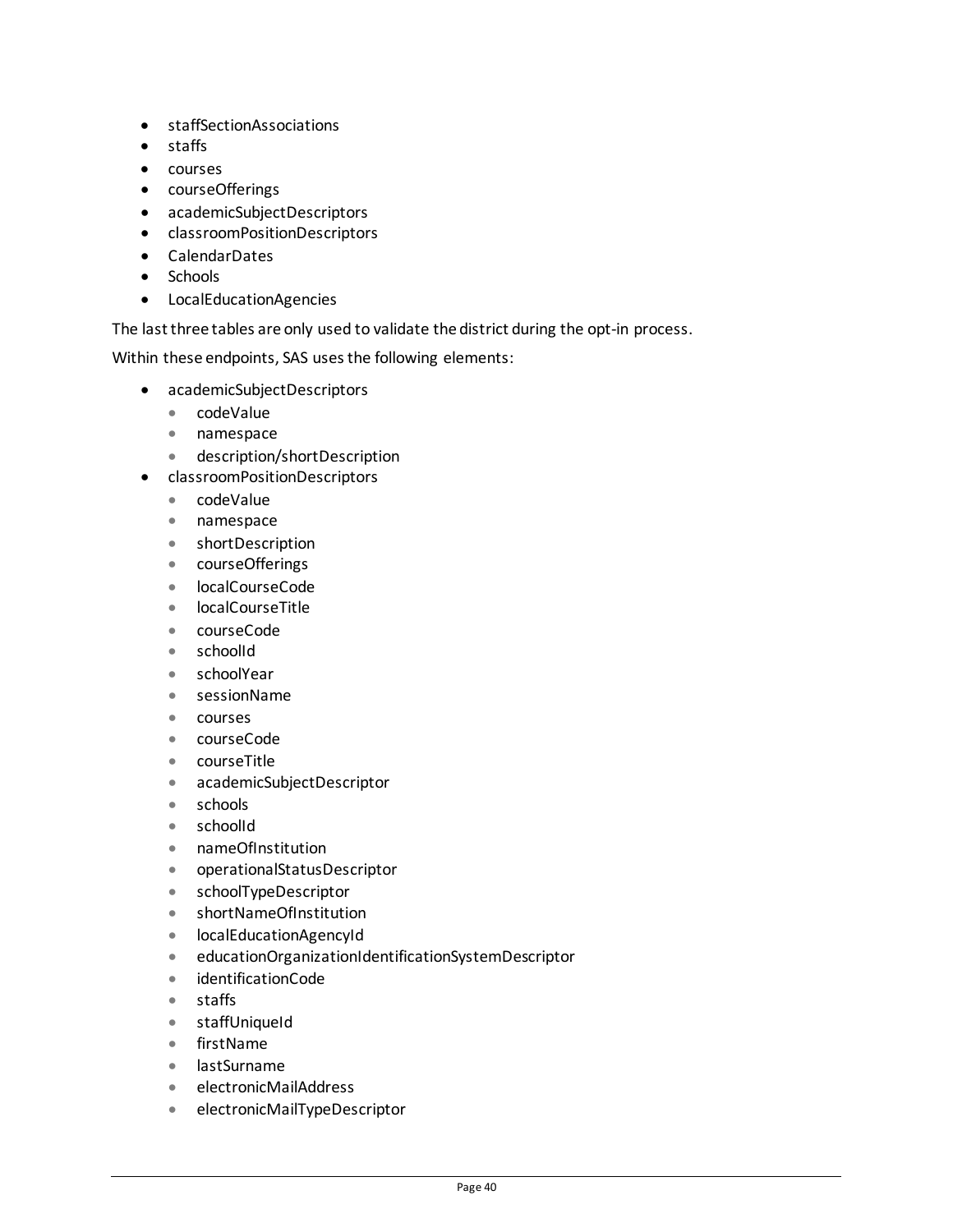- staffIdentificationSystemDescriptor
- identificationCode
- staffSectionAssociations
- beginDate
- endDate
- classroomPositionDescriptor
- teacherStudentDataLinkExclusion
- localCourseCode
- schoolId
- schoolYear
- sectionIdentifier
- sessionName
- staffUniqueId
- students
- studentUniqueId
- birthDate
- firstName
- lastSurname
- middleName
- studentSectionAssociations
- beginDate
- endDate
- teacherStudentDataLinkExclusion
- localCourseCode
- schoolId
- schoolYear
- sectionIdentifier
- sessionName
- studentUniqueId

#### **6.3.2 Assigning Subject Areas**

EVAAS uses the "localCourseTitle" element from the "courseOfferings" and "courses" endpoints to categorize courses as either Math or ELA for the state assessments. EVAAS also references the available subject area descriptions via the "AcademicSubjectDescriptors" endpoint and retains all records with subject areas relevant to our assessment pool (ELA/MATH).

Below are some examples of the values EVAAS looks for to identify the subject area that a course falls into. This list is not exhaustive.

- Mathematics: MATH, MTH, ALGEBRA, ALG, GEOMETRY
- English Language Arts: English, ELA, LANGUAGE ARTS, LANG ARTS, READ, LIT, L ARTS, LA

If EVAAS was not able to find teacher data for assessments for an entire grade in a school, the course names that were received for these students were reviewed. In these cases, course names such as "Homeroom" or "GRADE 4" are categorized as both Math and ELA since these were most likely selfcontained classrooms.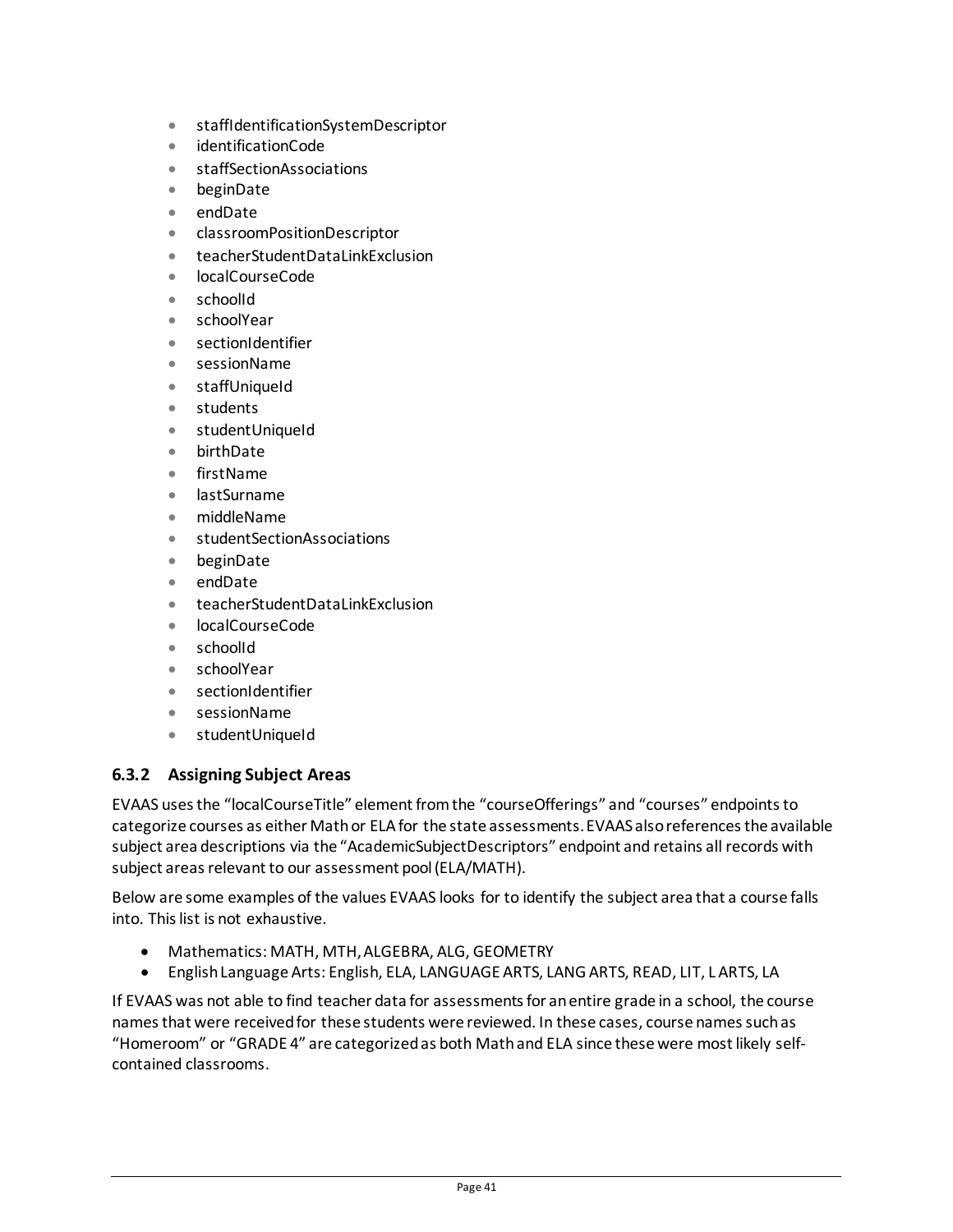If courses were not categorized as either Math or ELA, corresponding records were dropped. Course names that were not categorized into either subject area were excluded. For example, course names that only referenced "Spelling," "Grammar," or "Writing" were not included.

### **6.3.3 Calculating Instructional Responsibility**

EVAAS uses the student and teacher start and end dates to calculate how much of a student's instruction in a subject each teacher that interacted with that student is responsible for.

Percentages of instructional responsibility are based on two things:

- The number of days a teacher taught a student in a tested subject compared to the total number of days the student was enrolled in the subject.
- The number of teachers who taught the student.

Capturing the proportion of instructional responsibility for each teacher at the individual student level ensures EVAAS Teacher Value-Added reports link student growth to teachers fairly and accurately.

When calculating instructional responsibility, EVAAS uses the start and end dates for a student and teacher to determine how long a teacher provided instruction to a student in a course/subject. A student appears on a teacher's roster if the student's start and end dates overlap with the teachers.

If a student appears on multiple teachers' rosters for the same subject at the same time, instructional responsibility is split across the teachers. Here are two scenarios:

- Bobby is in a year-long grade 5 Math course, and Mrs. Smith is the only teacher of record for that course for all the days that Bobby is in that class. Mrs. Smith's instructional responsibility is 100%.
- Two teachers co-teach Bobby's year-long grade 5 Math course for the entire year. Each teacher has 50% instructional responsibility for Bobby.

In addition, EVAAS calculates the proportion of the school year each student received instruction in the tested subject. If a student was not enrolled for the entire school year, EVAAS adjusts the teacher's instructional responsibility to reflect the student's shortened instruction time. For example:

- Bobby's family moves to the area, and he enrolls in Mrs. Smith's year-long grade 5 Math course on the 45th day of the 180-day school calendar. Because he was in the class for 135 days and Mrs. Smith has 100% instructional responsibility, Mrs. Smith has 75% of the instructional responsibility for him.
- Bobby's family moves to the area, and he enrolls in Mrs. Smith and Mr. Jones' split year-long grade 5 Math course on the 45<sup>th</sup> day of the 180-day school calendar. Because he was in the class for 135 days and he splits his time with Mrs. Smith and Mr. Jones, each teacher has 37.5% of the instructional responsibility for him.
- $\bullet$  Mrs. Smith was hired to replace Mr. Jones on the 90<sup>th</sup> day of the 180-day school calendar. Mrs. Smith and Mr. Jones have 50% instructional responsibility for the class.

Other business rules that affect the linkage data include:

- If a teacher's start and end dates are not populated, EVAAS uses the start and end dates for the student that the teacher is connected to.
- Courses that fall under the umbrella of Math or ELA are linked to the corresponding students' test scores. However, if a student is linked to both a general grade-level Math teacher and a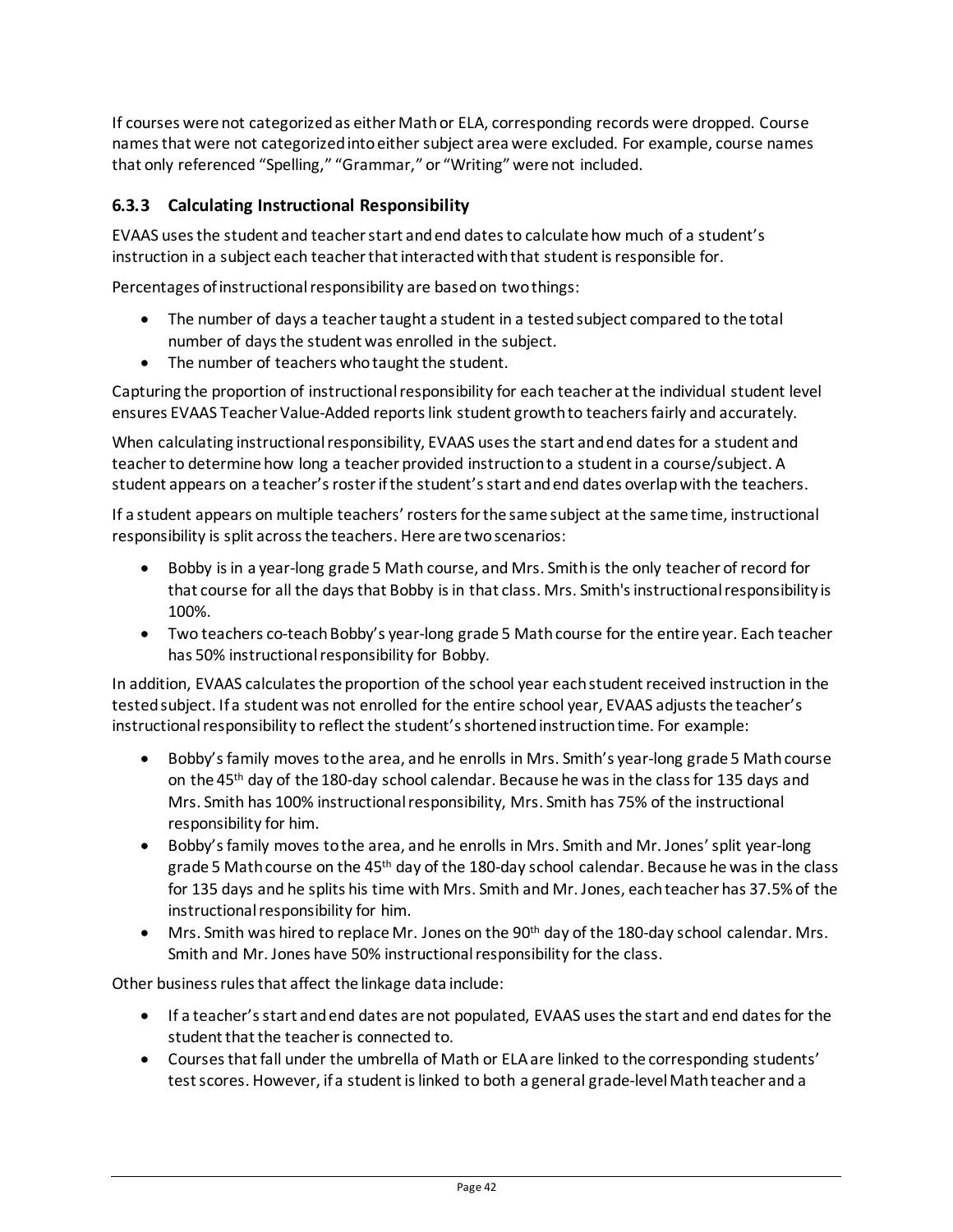Geometry teacher, EVAAS only links that student to the general grade-level Math teacher. If no general Math teacher exists, EVAAS links the student to the Geometry teacher.

- For courses that fall under the umbrella of Math or ELA, EVAAS attributes students' enrollment to their assessments. This means that the instructional responsibility for a student is split across multiple teachers if a student is enrolled in multiple ELA courses simultaneously.
- EVAAS excludes courses that are not discernable as Math or ELA from analysis. There are exceptions to this exclusion rule for districts, schools, and grades that have very low linkage rates or in cases where the courses table can be used to manually verify the subject area correctly indicates ELA or Mathematics.

### **6.3.4 Records Dropped in Initial Processing for Teacher-Student Linkages**

There are several reasons why student and teacher data submitted through the tables in the MiDataHub might be removed through EVAAS' initial data processing. Some examples are listed below.

- No live data within MiDataHub at the time of the pull for the required endpoints.
- EVAAS connects data from the "students" endpoint and the "studentSectionAssociations" endpoint using UIC (student UniqueId). If a UIC is present in one endpoint and not the other, then the record is incomplete and will be excluded.
- The course information provided in the "student Section Associations" endpoint must have connecting course information present in the "staffSectionAssociations" endpoint so that a teacher record and student record can be connected. If the course information is present in one endpoint but not the other, then those records are excluded.
- If EVAAS is unable to identify these course titles referencing the "courseOfferings" or "courses" endpoint, then these courses are dropped. This connection does not exist, and the records are excluded. The course information present in our "studentSectionAssociations" and "staffSectionAssociations" endpoints must have identifiable course name information within the "courseOfferings" or "courses" endpoint. If EVAAS is unable to identify these courses with titles referencing the "courseOfferings" or "courses" endpoint, then these courses are dropped.
- If a value of studentUniqueID does not exist in any assessment data that EVAAS has received, then those records are excluded.
- If teacher and student dates do not overlap, then those records are removed from processing.

#### **6.3.5 Combining Teacher-Student Linkages with Assessment Records**

Once there is final set of teacher-student linkages, that information is connected to the assessment records to be used in the teacher value-added models. Students will have to meet other requirements described in the remainder of this document to be included in the teacher's growth measure.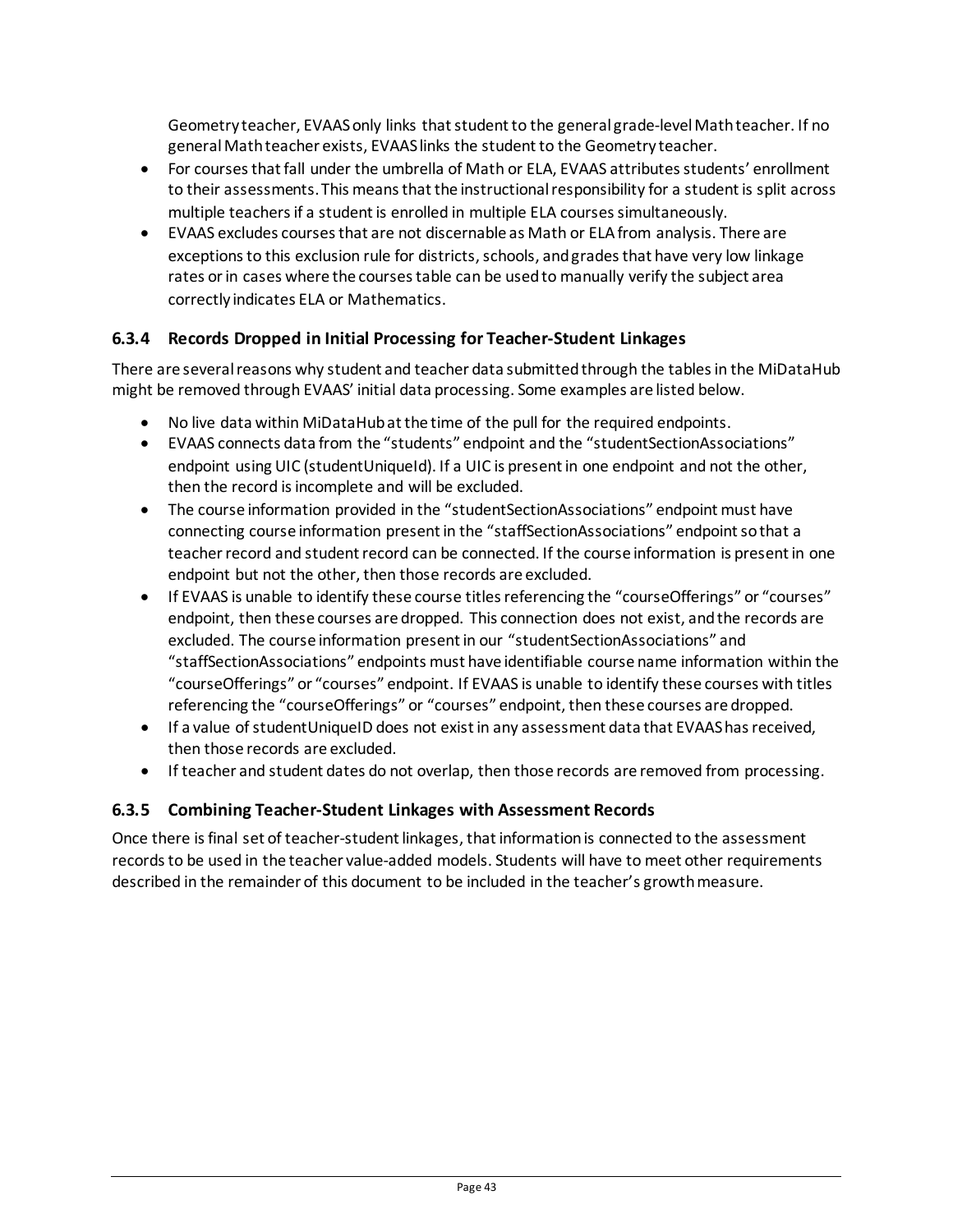# <span id="page-46-0"></span>**7 Business Rules**

## <span id="page-46-1"></span>**7.1 Assessment Verification for Use in Growth Models**

To be used appropriately in any growth models, the scales of these assessments must meet three criteria:

- 1. **There is sufficient stretch in the scales**to ensure growthcan be measured for both lowachieving students as well as high-achieving students. A floor or ceiling in the scales could disadvantage educators serving either low-achieving or high-achieving students.
- 2. **The test is highly related to the academic standards** so that it is possible to measure growth with the assessment in that subject, grade, and year.
- 3. **The scales are sufficiently reliable from one year to the next.** This criterion typically is met when there are a sufficient number of items per subject, grade, and year. This will be monitored each subsequent year that the test is given.

These criteria are checked annually for each assessment prior to use in any growth model, and Michigan's current standardized assessments meet them. These criteria are explained in more detail below.

## <span id="page-46-2"></span>**7.1.1 Stretch**

Stretch indicates whether the scaling of the assessment permits student growth to be measured for both very low- or very high-achieving students. A test "ceiling" or "floor" inhibits the ability to assess students' growth for students who would have otherwise scored higher or lower than the test allowed. It is also important that there are enough test scores at the high or low end of achievement, so that measurable differences can be observed.

Stretch can be determined by the percentage of students who score near the minimum or the maximum level for each assessment. If a much larger percentage of students scored at the maximum in one grade than in the prior grade, then it might seem that these students had negative growth at the very top of the scale when it is likely due to the artificial ceiling of the assessment. Percentages for all Michigan assessments are well below acceptable values, meaning that these assessmentshave adequate stretch to measure value-added even in situations where the group of students are very high or low achieving.

#### <span id="page-46-3"></span>**7.1.2 Relevance**

Relevance indicates whether the test is sufficiently aligned with the curriculum. The requirement that tested material correlates with standards will be met if the assessments are designed to assess what students are expected to know and be able to do at each grade level. More information about Michigan academic standards can be found at the following link: [https://www.michigan.gov/mde/0,4615,7-140-](https://www.michigan.gov/mde/0,4615,7-140-28753---,00.html) [28753---,00.html](https://www.michigan.gov/mde/0,4615,7-140-28753---,00.html)

#### <span id="page-46-4"></span>**7.1.3 Reliability**

Reliability can be viewed in a few different ways for assessments. Psychometricians view reliability as the idea that a student would receive similar scores if the assessment was taken multiple times. The type of reliability is important for most any use of standardized assessments. This criterion typically is met when there is a sufficient number of items per subject/grade/year, and this will be monitored each subsequent year that the test is given.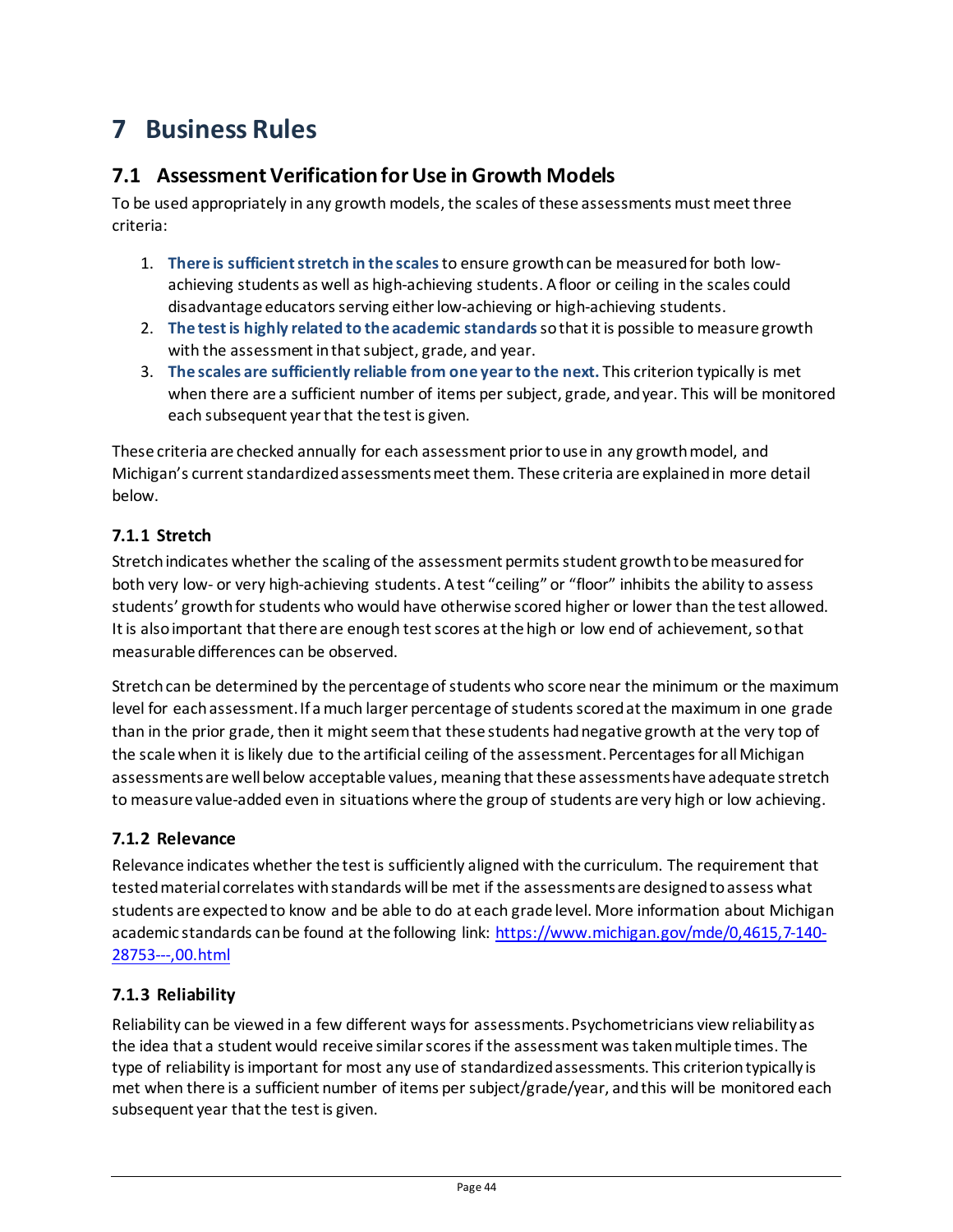# <span id="page-47-0"></span>**7.2 Pre-Analytic Processing**

### <span id="page-47-1"></span>**7.2.1 Missing Grade**

In Michigan, the grade used in the analyses and reporting is the tested grade, not the enrolled grade. If a grade is missing on any M-STEP or MAP assessments, then that record will be excluded from all analyses. The grade is required to include a student's score in the appropriate part of the models and to convert the student's score into the appropriate NCE in the gain-based model.

### <span id="page-47-2"></span>**7.2.2 Duplicate (Same) Scores**

If a student has a duplicate score for a particular subject and tested grade in a given testing period in a given school, then the extra score will be excluded from the analysis and reporting.

#### <span id="page-47-3"></span>**7.2.3 Students with Missing Districts or Schools for Some Scores but Not Others**

If a student has a score with a missing district or school for a particular subject and grade in a given testing period, then the duplicate score that has a district and/or school will be included over the score that has the missing data.

#### <span id="page-47-4"></span>**7.2.4 Students with Multiple (Different) Scores in the Same Testing Administration**

If a student has multiple scores in the same period for a particular subject and grade and the test scores are not the same, then those scores will be excluded from the analysis. For MAP assessments, if a student has multiple scores in the same period, the BOY test score is defined as the first test date for a student/test/subject/grade and the MOY and EOY test scores are defined as the last test date for a student/test/subject/grade. If a student has multiple scores in the same period for a particular subject and grade and the test scores are not the same, then those scores will be excluded from the analysis. This is applied to state assessments and any remaining MAP assessment records that could not be resolved by the first and last test date business rule.

If duplicate scores for a particular subject and tested grade in a given testing period are at different schools, then both scores will be excluded from the analysis.

#### <span id="page-47-5"></span>**7.2.5 Students with Multiple Grade Levelsin the Same Subject in the Same Year**

A student should not have different tested grade levels in the same subject in the same year. If that is the case, then the student's records are checked to see whether the data for two separate students were inadvertently combined. If this is the case, then the student data are adjusted so that each unique student is associated with only the appropriate scores. If the scores appear to all be associated with a single unique student, then scores that appear inconsistent are excluded from the analysis.

#### <span id="page-47-6"></span>**7.2.6 Students with Records That Have UnexpectedGrade Level Changes**

If a student skips more than one grade level (e.g., moves from sixth in year 1 to ninth in year 2) or is moved back by one grade or more (i.e. moves from fourth in year 1 to third in year 2) in the same subject, then the student's records are examined to determine whether two separate students were inadvertently combined. If this is the case, then the student data is adjusted so that each unique student is associated with only the appropriate scores. These scores are removed from the analysis if it is the same student.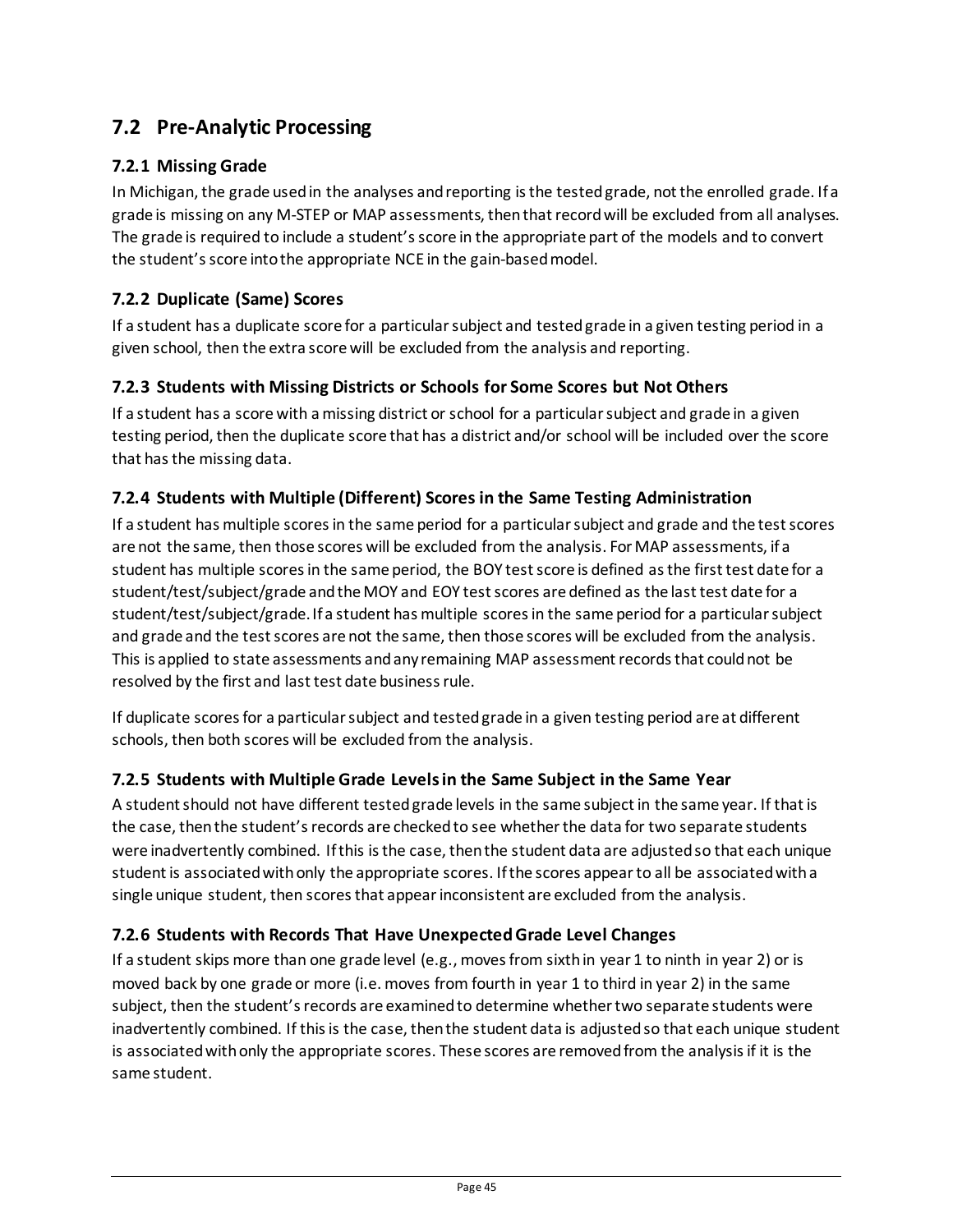### <span id="page-48-0"></span>**7.2.7 Students with Records at Multiple Schools in the Same Test Period**

If a student is tested at two different schools in a given testing period, then the student's records are examined to determine whether two separate students were inadvertently combined. If this is the case, then the student data is adjusted so that each unique student is associated with only the appropriate scores. When students have valid scores at multiple schools in different subjects, all valid scores are used at the appropriate school.

#### <span id="page-48-1"></span>**7.2.8 Outliers**

Student assessment scores are checked each year to determine whether they are outliers in context with all the other scores in a reference group of scores from the individual student. These reference scores are weighted differently depending on proximity in time to the score in question. Scores are checked for outliers using related subjects as the reference group. For example, when searching for outliers for Math test scores on state assessments, all Math scores from state assessments are examined simultaneously during outlier identification for the state assessments, and any scores that appear inconsistent, given the other scores for the student, are flagged. Outlier identification for college readiness assessments use all available college readiness data alongside state assessments in the respective subject area (e.g., Math subjects with M-STEP and PSAT tests might be used to identify outliers with SAT).

Scores are flagged in a conservative way to avoid excluding any student scores that should not be excluded. Scores can be flagged as either high or low outliers. Once an outlier is discovered, that outlier will not be used in the analysis, but it will be displayed on the student testing history on the EVAAS web application.

This process is part of a data quality procedure to ensure that no scores are used if they were, in fact, errors in the data, and the approach for flagging a student score as an outlier is fairly conservative.

Considerations included in outlier detection are:

- Is the score in the tails of the distribution of scores? Is the score very high or low achieving?
- Is the score "significantly different" from the other scores as indicated by a statistical analysis that compares each score to the other scores?
- Is the score also "practically different" from the other scores? Statistical significance can sometimes be associated with numerical differences that are too small to be meaningful.
- Are there enough scores to make a meaningful decision?

To decide whether student scores are considered outliers, all student scores are first converted into a standardized normal Z-score. Then each individual score is compared to the weighted combination of all the reference scores described above. The difference of these two scores will provide a t-value of each comparison. Using this t-value, the growth models can flag individual scores as outliers.

There are different business rules for the low outliers and the high outliers, and this approach is more conservative when removing a very high-achieving score.

For low-end outliers, the rules are:

• The percentile of the score must be below 50.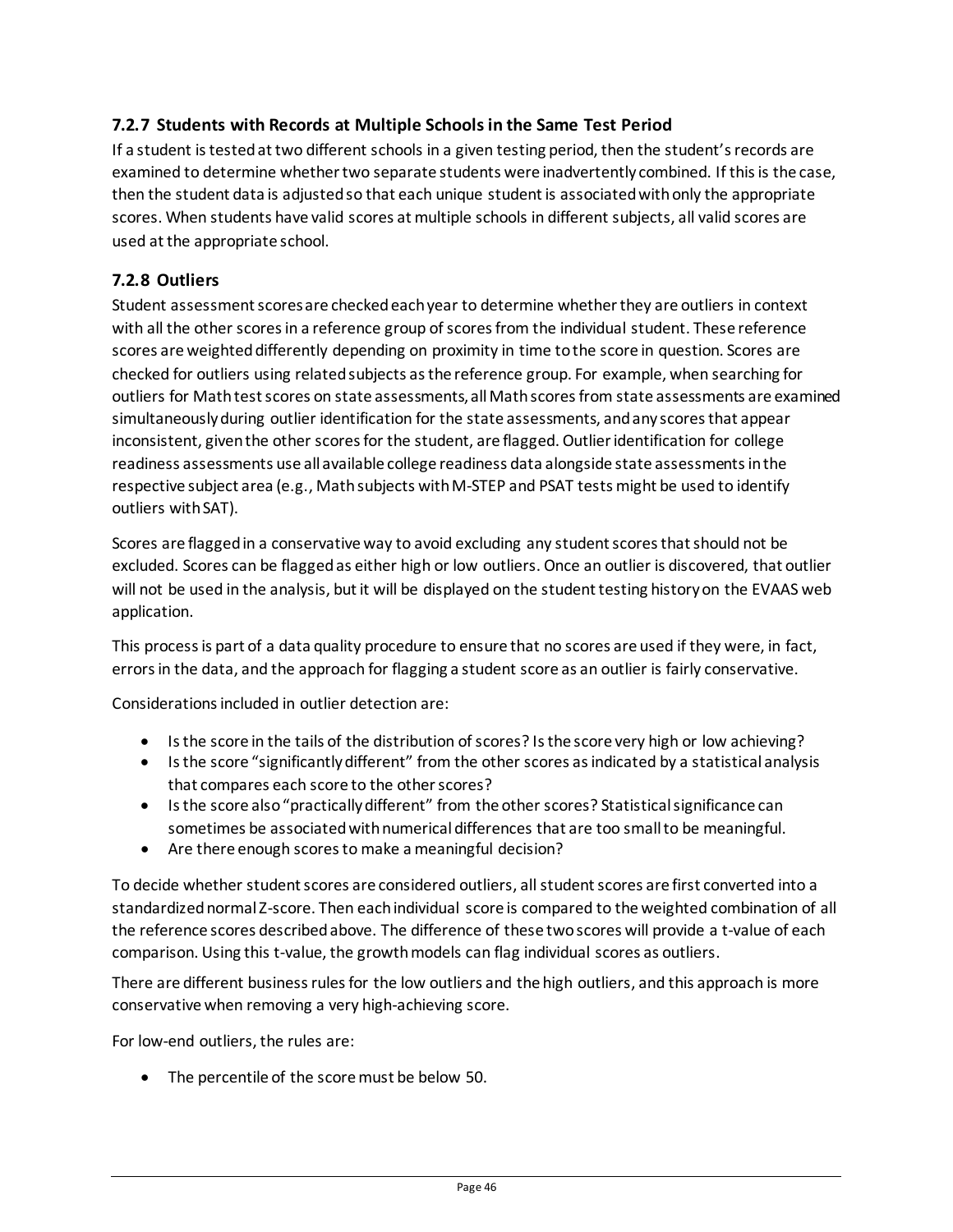- The t-value must be below -3.5 for M-STEP grades 3–7 and PSAT 8/9 in grade 8 for Math and ELA and for MAP grades 1–8 for Math and Reading when determining the difference between the score in question and the weighted combination of reference scores (otherwise known as the comparison score). In other words, the score in question must be at least 3.5 standard deviations below the comparison score. For other assessments, the t-value must be below -4.0
- The percentile of the comparison score must be above a certain value. This value depends on the position of the individual score in question but will range from 10 to 90 with the ranges of the individual percentile score.

For high-end outliers, the rules are:

- The percentile of the score must be above 50.
- The t-value must be above 4.5 for M-STEP grades 3–7 and PSAT 8/9 in grade 8 for Math and ELA and for MAP grades 1–8 for Math and Reading when determining the difference between the score in question and the reference group of scores. In other words, the score in question must be at least 4.5 standard deviations above the comparison score. For other assessments, the tvalue must be above 5.0.
- The percentile of the comparison score must be below a certain value. This value depends on the position of the individual score in question but will need to be at least 30 to 50 percentiles below the individual percentile score.
- There must be at least three scores in the comparison score average.

#### <span id="page-49-0"></span>**7.2.9 Linking Records over Time**

Each year, EVAAS receives data files that include student assessment data and file formats. These data are checked each year prior to incorporation into a longitudinal database that links students over time. Student test data and demographic data are checked for consistency year to year to ensure that the appropriate data are assigned to each student. Student records are matched over time using all data provided by the state, and teacher records are matched over time using the Unique ID and teacher's name.

## <span id="page-49-1"></span>**7.3 Growth Models**

#### <span id="page-49-2"></span>**7.3.1 Students Included in the Analysis**

As described in Sectio[n 7.2](#page-47-0) (Pre-Analytic Processing), student scores might be excluded due to the business rules, such as outlier scores.

For the gain model, all students are included in these analyses if they have assessment scores that can be used. The gain model uses all available M-STEP and PSAT 8/9 in grade 8 for Math and ELA results for each student for M-STEP growth measures and all available MAP Math and Reading results for MAP growth measures. For the M-STEP growth measures, student scores are excluded if they are flagged to indicate that they did not meet Full Academic Year. MAP scores are excluded if there is not a BOY and an EOY score for the reporting year (or a BOY and an MOY score for 2019-20 reporting).

Because this model follows students from one grade to the next and measures growth as the change in achievement from one grade to the next, the gain model assumes typical grade patterns for students. Students with non-traditional patterns, such as those who have been retained in a grade or skipped a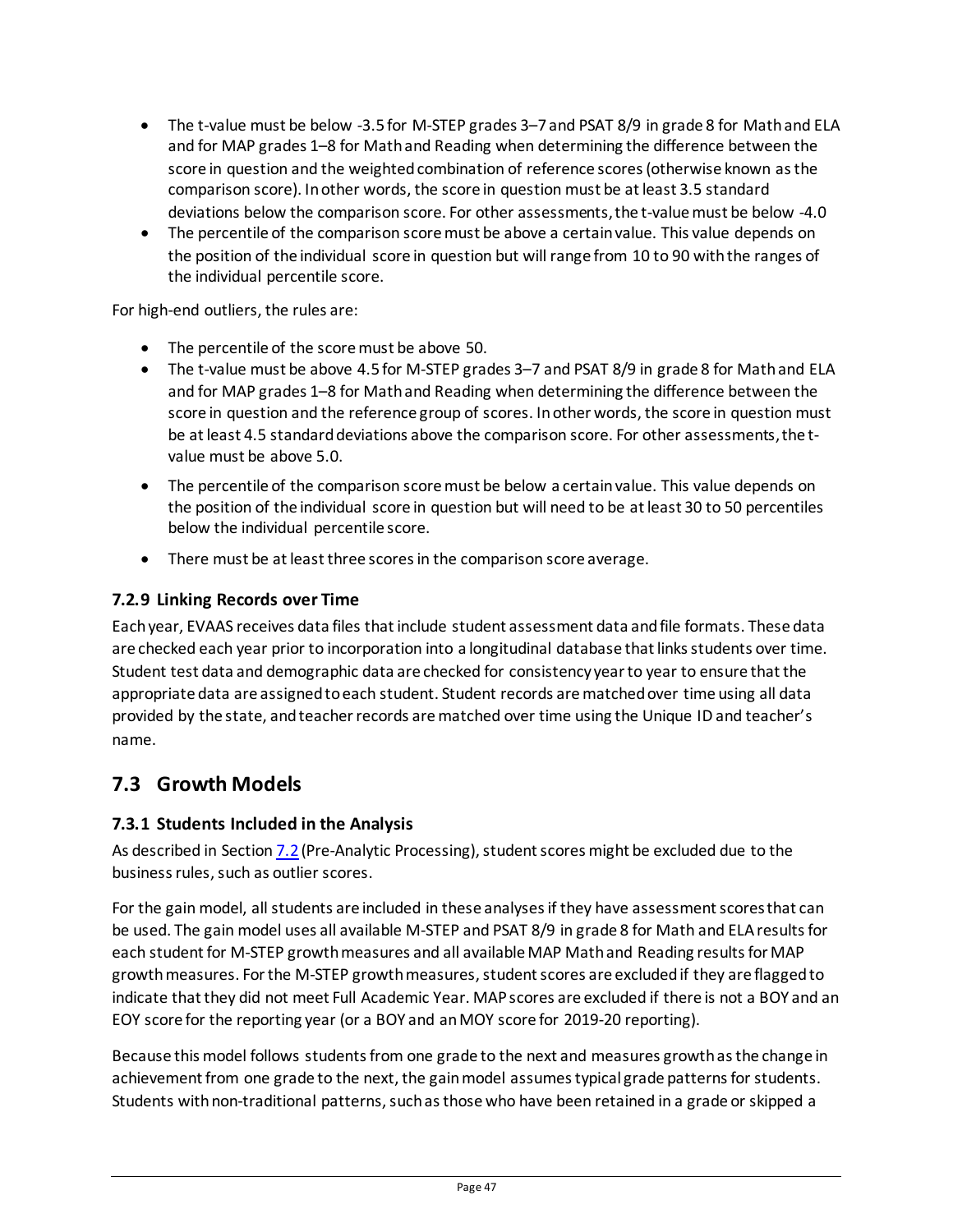grade, are treated as separate students in the model. In other words, these students are still included in the gain model, but the students are treated as separate students in different cohorts when these nontraditional patterns occur. This process occurs separately by subject since some students can be accelerated in one subject and not in another.

For the predictive and projection models, a student must have at least three valid predictor scores that can be used in the analysis, all of which cannot be deemed outliers. (See Section [7.2.8](#page-48-1) on Outliers.) These scores can be from any year, subject, and grade that are used in the analysis. In other words, the student's expected score can incorporate other subjects beyond the subject of the assessment being used to measure growth. The required three predictor scores are needed to sufficiently dampen the error of measurement in the tests to provide a reliable measure. If a student does not meet the threescore minimum, then that student is excluded from the analyses. It is important to note that not all students have to have the same three prior test scores; they only have to have some subset of three that were used in the analysis. Unlike the gain model, students with non-traditional grade patterns are included in the predictive model as one student. Since the predictive model does not determine growth based on consecutive grade movement on tests, students do not need to stay in one cohort from one year to the next. That said, if a student is retained and retakes the same test, then that prior score on the same test will not be used as a predictor for the same test as a response in the predictive model. This is mainly due to the fact that very few students used in the models have a prior score on the same test that could be used as a predictor. In fact, in the predictive model, it is typically the case that a prior test is only considered a possible predictor when at least 50% of the students used in that model have those prior test scores. Student scores are excluded from the predictive model if they are flagged to indicate that they did not meet Full Academic Year. There are no membership rules used to include or exclude students in the PSAT 8/9 in grade 9, PSAT 10, SAT and MAP analyses.

## <span id="page-50-0"></span>**7.3.2 Minimum Number of Students to Receive a Report**

The growth models require a minimum number of students in the analysis in order for districts, schools, and teachers to receive a growth report. This is to ensure reliable results.

#### **7.3.2.1 District and SchoolModel**

For the gain model, the minimum student count to report an estimated average NCE *score* (i.e., either entering or exiting achievement) is seven students in a specific subject, grade, and year. To report an estimated NCE *gain* in a specific subject, grade, and year, there are additional requirements:

- Of those students who are associated with the school or district in the current year and grade, there must be at least seven students in each subject, grade, and year in order for that subject, grade, and year to be used in the gain calculation.
- There is at least one student at the school or district who has a "simple gain," which is based on a valid test score in the current year and grade as well as the prior year and grade in the same subject. However, due to the rule above, it is typically the case that at least seven students have a "simple gain." In some cases where students only have a Math or Reading score in the current year or previous year, this value dips below seven.
- For any district or school growth measures based on specific student groups, the same requirements described above apply for the students in that specific student group.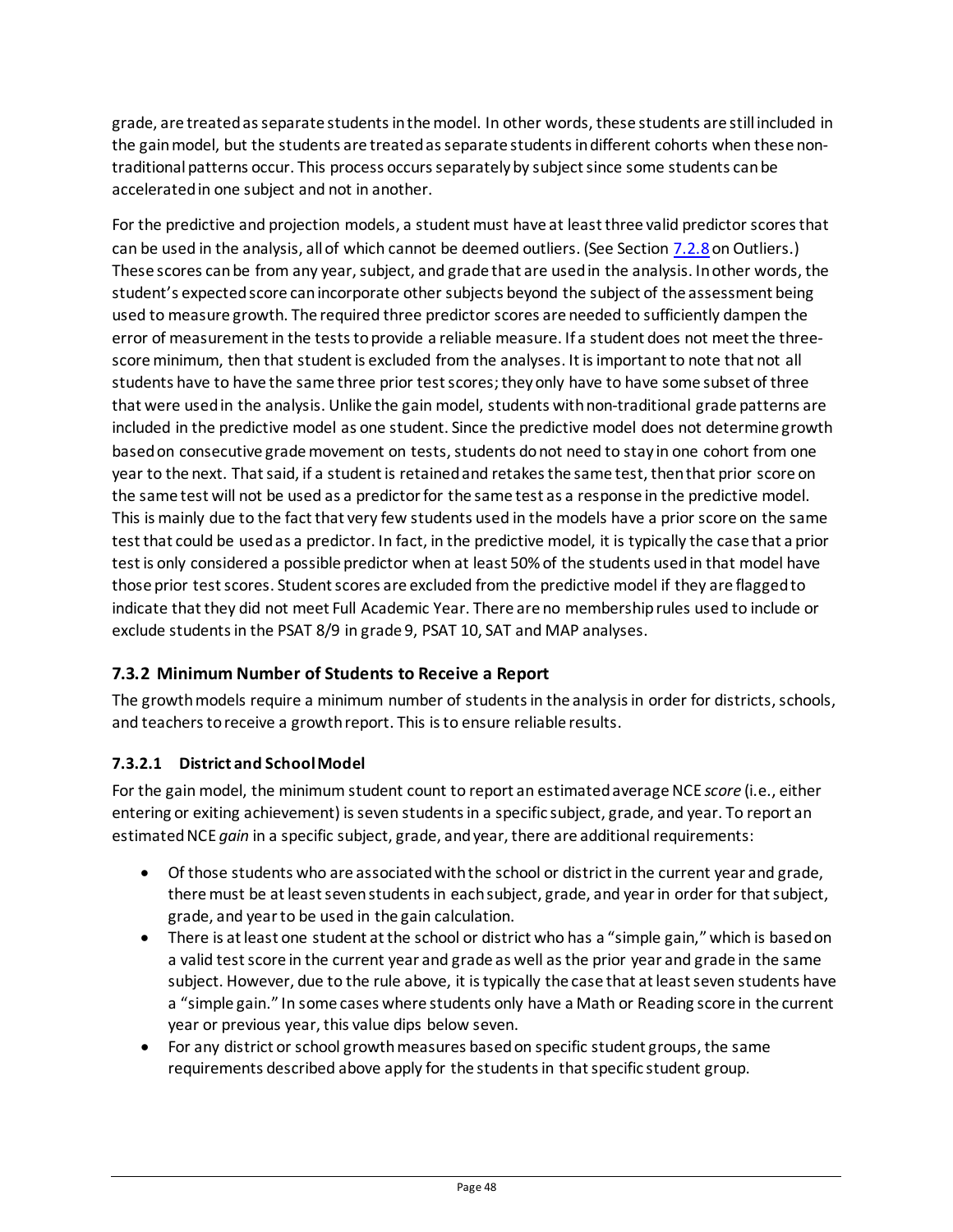For example, to report an estimated NCE gain for school A in M-STEP Math grade 5 for this year, there must be the following requirements:

- There must be at least seven fifth-grade students with an M-STEP Math grade 5 score at school A for this year.
- Of the fifth-grade students at school A this year *in all subjects, not just Math*, there must be at least seven students with an M-STEP Math grade 4 score from last year.
- At least one of the fifth-grade students at school A this year must have an M-STEP Math grade 5 score from this year *and* an M-STEP Math grade 4 score from last year.

For the predictive model, the minimum student count to receive a growth measure is seven students in a specific subject, grade, and year. These students must have the required three prior test scores needed to receive an expected score in that subject, grade, and year.

## **7.3.2.2 TeacherModel**

The teacher gain *model* includes teachers who are linked to at least seven students with a valid test score in the same subject, grade, and year. This requirement does not consider the percentage of instructional time that the teacher spends with each student in a specific subject and grade.

To receive a Teacher *report*in a particular year, subject, and grade, there is an additional requirement. A teacher must have at least five Full Time Equivalent (FTE) students in a specific subject, grade, and year for the state assessments or in a specific subject, grade, and semester for the MAP assessment. The teacher's number of FTE students is based on the number of students linked to that teacher and the percentage of instructional time the teacher has for each student. For example, if a teacher taught 10 students for 50% of their instructional time, then the teacher's FTE number of students would be five, and the teacher would not receive a teacher growth report. If another teacher taught 14 students for 50% of their instructional time, then that teacher would have seven FTE students andwould receive a teacher growth report. The instructional time attribution is obtained from the student-teacher linkage data described in Section [6.3.](#page-41-1)

The teacher gain model has an additional requirement. The teacher must be linked to at least seven students with prior test score data in the same subject, and the test data can come from any prior grade aslong as they are part of the student's regular cohort. One of these sevenstudents must have a "gain," meaning the same subject prior test score must come from the immediate prior year and prior grade for state assessments or the beginning of year semester of the current year and grade for MAP assessments. Students are linked to a teacher based on the subject area taught and the assessment taken. Students that have no prior testing data in the same subject area are not linked to the teacher for the analysis. Note that if a student repeats a grade, then the prior test data would not apply as the student has started a new cohort.

# <span id="page-51-0"></span>**7.4 Student-Teacher Linkages**

Student-teacher linkages are connected to assessment data based on the subject and identification information described in Section [6.3.](#page-41-1) The model will make adjustments to linkages if a student is claimed by teachers at a total percentage higher than 100% in an individual year, subject, and grade. If overclaiming happens, then the individual teacher's weight is divided by the total sum of all weights to redistribute the attribution of the student's test scores across teachers. Underclaimed linkages for